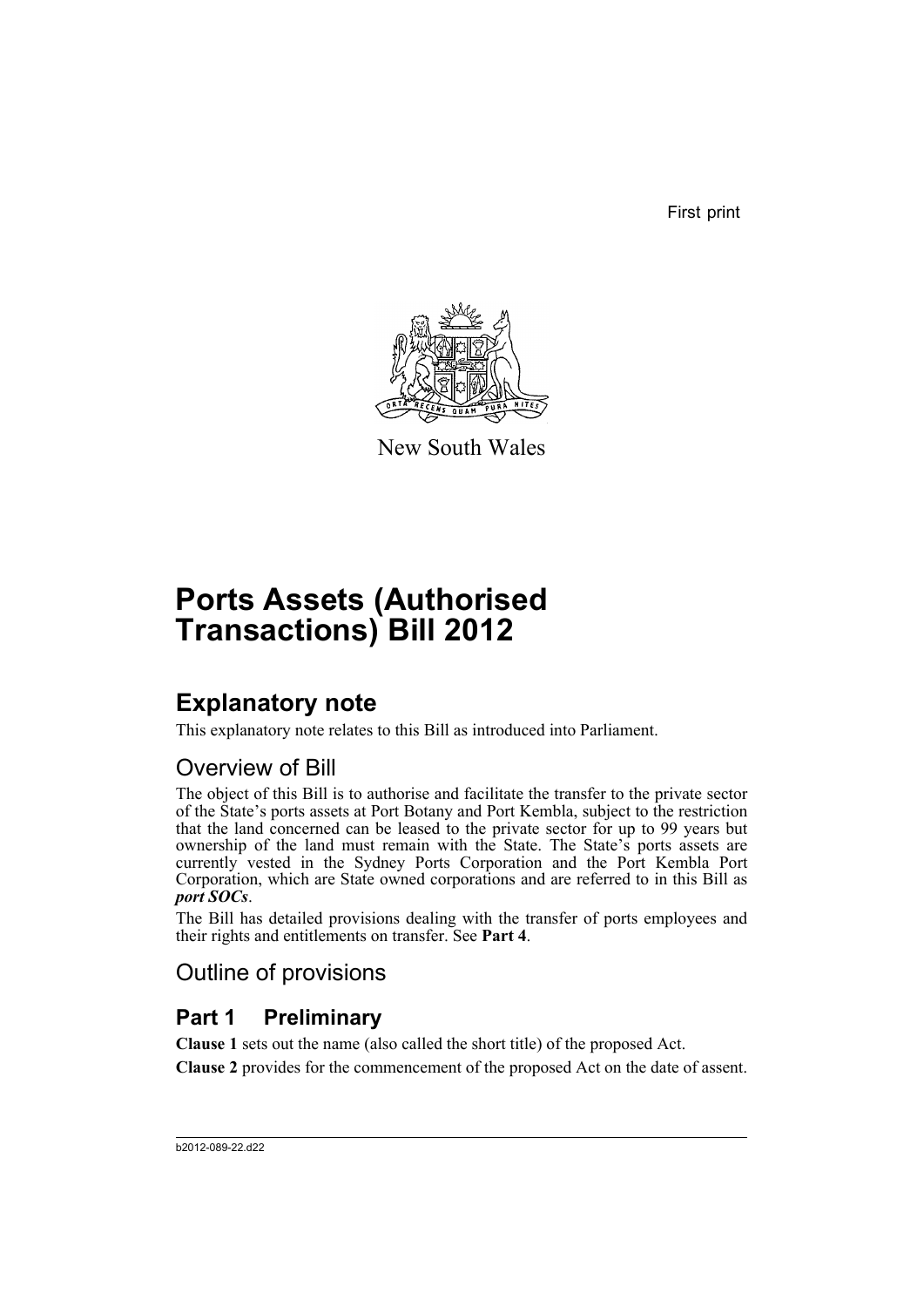Explanatory note

**Clause 3** contains definitions of key terms used in the proposed Act. Schedule 1 contains other definitions. The clause defines *authorised transaction* to mean a transfer of ports assets authorised by Part 2.

### **Part 2 Authorised transactions**

**Clause 4** authorises the transfer to the private sector of the State's ports assets at Port Botany and Port Kembla subject to the restriction that the land concerned can be leased to the private sector for up to 99 years but ownership of the land must remain with the State. The clause also authorises the transfer of the Port Botany and Port Kembla ports assets to any public sector agency.

**Clause 5** requires the proceeds of the transfer of ports assets pursuant to an authorised transaction, after deduction of certain amounts for debt repayment and payment of expenses, to be paid into the Restart NSW Fund.

## **Part 3 Facilitating authorised transactions**

**Clause 6** provides that the Treasurer has and may exercise all such functions as are necessary or convenient for the purposes of an authorised transaction.

**Clause 7** provides that an authorised transaction is to be effected as directed by the Treasurer in any manner that the Treasurer considers appropriate.

**Clause 8** provides for the establishment of a State owned corporation as a *transaction SOC* for the purposes of an authorised transaction.

**Clause 9** provides for the establishment of companies as *transaction companies* for the purposes of an authorised transaction (including by means of the corporate conversion of a port SOC). Transaction SOCs and transaction companies are referred to as *transaction entities*.

**Clause 10** provides that each port SOC and each transaction entity has and may exercise all such functions as are necessary or convenient for the purposes of an authorised transaction. The clause also authorises the Treasurer to act for or on behalf of and in the name of a port SOC or a transaction entity in the exercise of any of its functions for the purposes of an authorised transaction.

**Clause 11** provides that port SOCs and transaction entities are subject to the direction and control of the Treasurer in the exercise of any of their functions for the purposes of an authorised transaction.

**Clause 12** provides for the exercise of a port SOC's functions by a subsidiary of the port SOC when ports assets are transferred to the subsidiary for the purposes of an authorised transaction.

**Clause 13** establishes the Ports Assets Ministerial Holding Corporation to hold ports assets acquired by it or transferred to it and to carry on any activities or business that relate to ports assets held by it.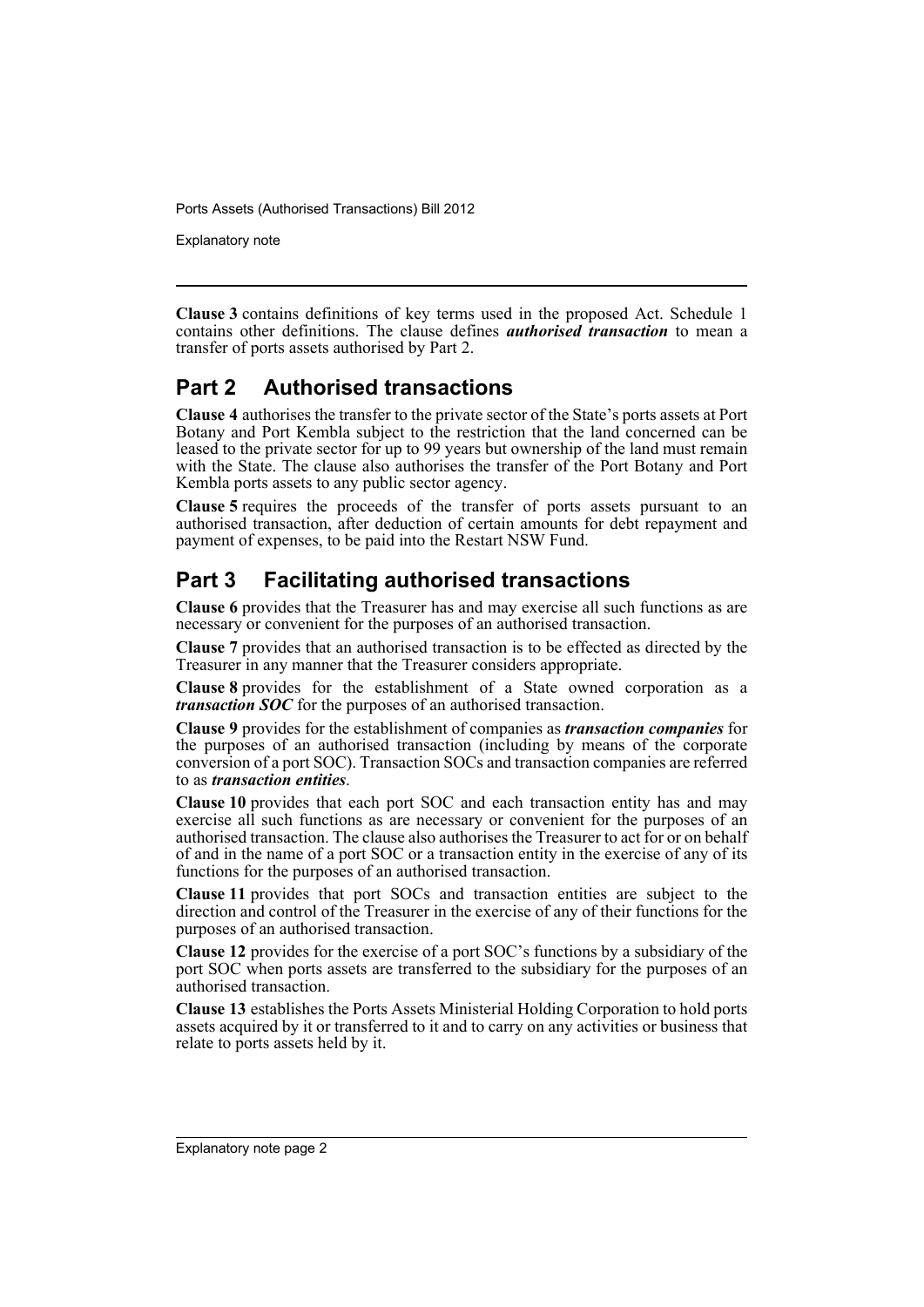Explanatory note

### **Part 4 Arrangements for transfer of staff**

**Clause 14** provides for the transfer of an employee of a port SOC to the employment of another public sector agency.

**Clause 15** provides for the secondment of an employee of a port SOC to the service of another public sector agency or an employer in the private sector.

**Clause 16** provides for the transfer of an employee of a port SOC or a transaction entity to employment in the private sector, with a maximum 2 year employment guarantee period.

**Clause 17** provides for the continuity of the employment entitlements of employees transferred under the Part.

**Clause 18** provides for the making of transfer payments to employees of a port SOC whose employment is transferred to the private sector under the Part or as a result of a transaction arrangement entered into for the purposes of an authorised transaction.

### **Part 5 Arrangements for transfer of assets and functions**

**Clause 19** authorises the Treasurer to make vesting orders under Schedule 4 for the purposes of an authorised transaction.

**Clause 20** provides for the severance of fixtures owned by a port SOC from land owned by a port SOC or another public sector agency.

**Clause 21** provides for the Treasurer to give directions for the grant of any relevant authorisation under various laws to a person who becomes or is proposed to become the new operator of ports assets pursuant to an authorised transaction.

**Clause 22** authorises the Ports Assets Ministerial Holding Corporation to acquire land for the purposes of an authorised transaction by agreement or compulsory acquisition that the Corporation determines to be land on which ports assets of a port SOC are situated or land used or occupied by a port SOC.

**Clause 23** provides for the adjustment of the objectives and functions of a port SOC to ensure that they remain appropriate following the transfer of ports assets pursuant to an authorised restructuring.

### **Part 6 Operation of other laws**

**Clause 24** provides that various State taxes and charges are not payable by public sector agencies in connection with transactions for the purposes of an authorised transaction and authorises the Treasurer to exempt other persons from liability for State taxes and charges in connection with an authorised transaction.

**Clause 25** provides for the provisions of the proposed Act to prevail in the event of an inconsistency between the proposed Act and other State legislation.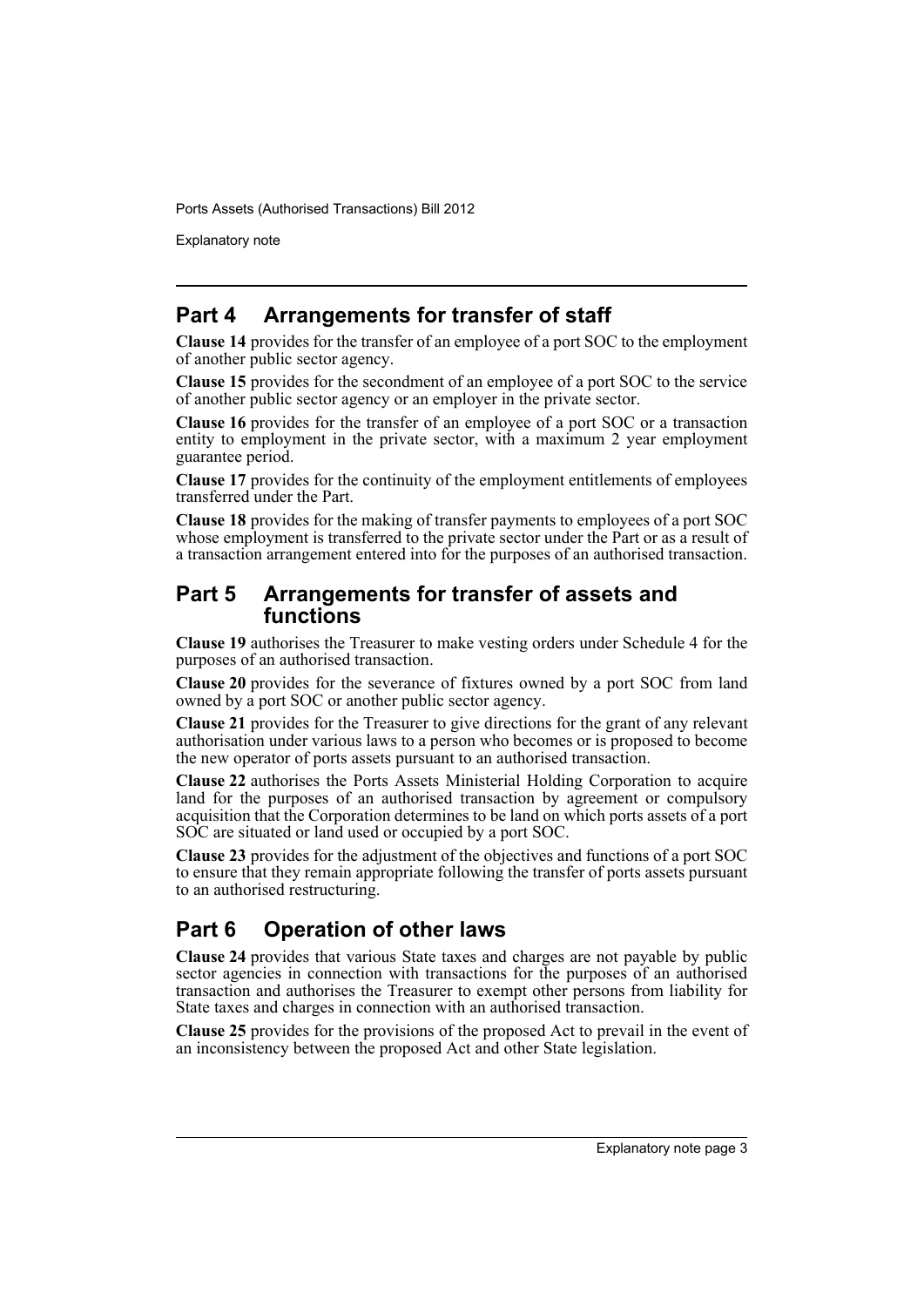Explanatory note

**Clause 26** provides that the *Public Authorities (Financial Arrangements) Act 1987* does not apply to any transaction, agreement or other arrangement entered into for the purposes of an authorised transaction.

**Clause 27** authorises the release of information by the Auditor-General for the purposes of an authorised transaction.

**Clause 28** exempts contracts for the sale of land from section 52A of the *Conveyancing Act 1919* when entered into for the purposes of an authorised transaction.

**Clause 29** prevents the operation of the proposed Act and the various arrangements and actions that it authorises from constituting a breach of various civil obligations.

**Clause 30** protects the State from claims for compensation in connection with the enactment or operation of the proposed Act.

**Clause 31** protects the validity of provisions of leases of ports assets entered into for the purposes of an authorised transaction.

**Clause 32** provides that a planning control is of no effect to the extent that it would operate to impose a cargo throughput limit for Port Botany.

### **Part 7 Miscellaneous**

**Clause 33** authorises the Treasurer to delegate any function of the Treasurer under the proposed Act to the Secretary of the Treasury or any other officer of the Government Service prescribed by the regulations.

**Clause 34** provides for the proposed Act to bind the State and all other Australian jurisdictions.

**Clause 35** provides for the operation of the proposed Act outside the State.

**Clause 36** provides for the construction of the proposed Act so as not to exceed the legislative power of the State.

**Clause 37** provides for when orders take effect and for evidence of and presumptions about orders.

**Clause 38** provides for how documents are to be given or served for the purposes of the proposed Act.

**Clause 39** is a general regulation-making power.

### **Schedule 1 Interpretative provisions**

**Schedule 1** contains definitions and other interpretative provisions for the purposes of the proposed Act.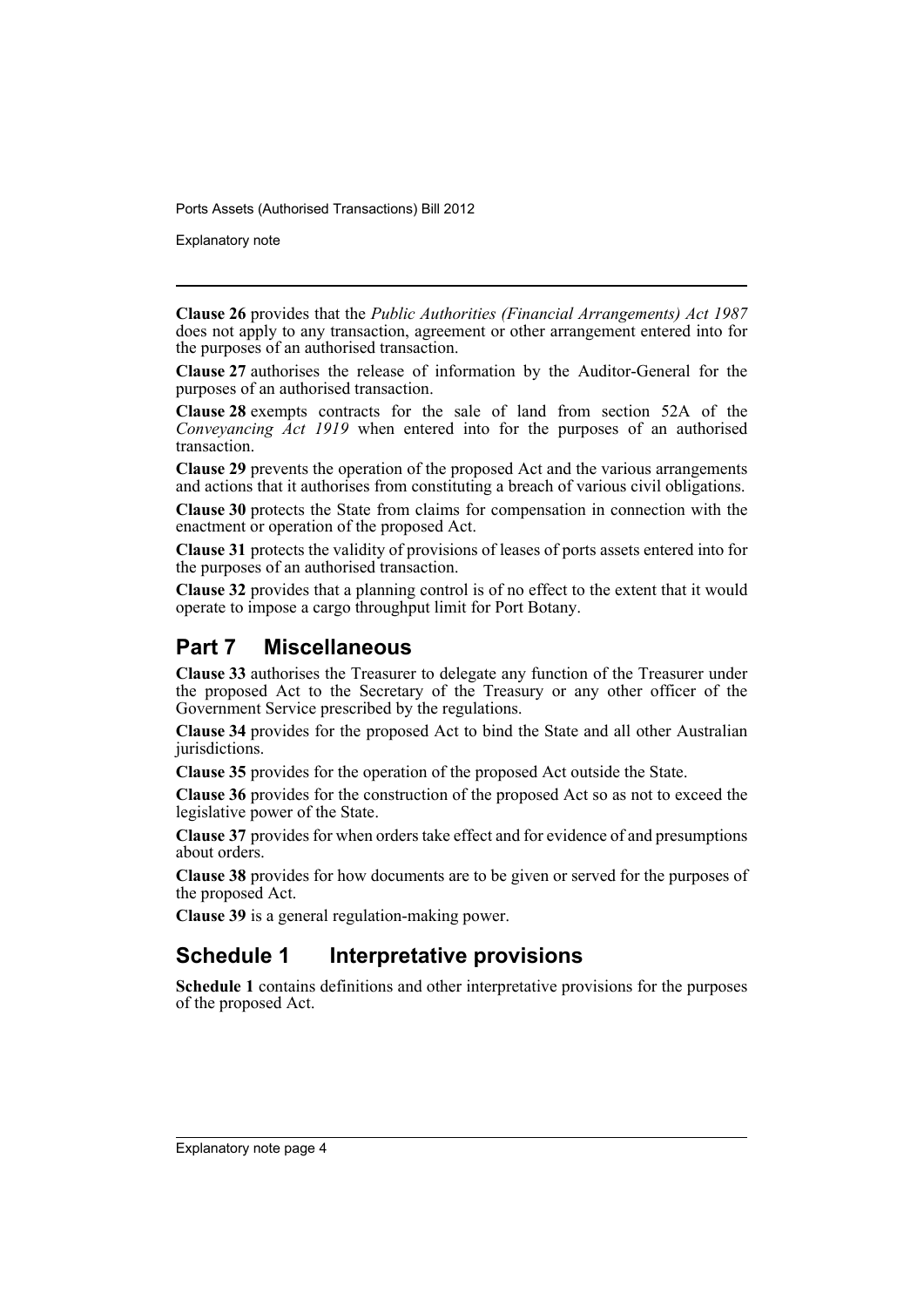Explanatory note

### **Schedule 2 Provisions concerning transaction SOCs**

**Schedule 2** contains special provisions for the board of directors, chief executive officer, dividends scheme and other procedures of a transaction SOC.

### **Schedule 3 Corporate conversion of port SOCs and transaction SOCs**

**Schedule 3** provides the procedure for the corporate conversion of a port SOC or transaction SOC into a transaction company.

### **Schedule 4 Vesting of assets, rights and liabilities**

**Schedule 4** provides for the making of vesting orders by the Treasurer for the purposes of an authorised transaction. Vesting orders operate to vest assets, rights and liabilities comprising ports assets in the transferee specified in the order.

### **Schedule 5 Savings, transitional and other provisions**

**Schedule 5** enacts a savings and transitional regulation-making power and contains special provisions for the change of name and dissolution of the Sydney Ports Corporation and the Port Kembla Port Corporation.

### **Schedule 6 Amendment of Acts and regulations**

**Schedule 6** makes amendments to various Acts and regulations as a consequence of the future operation of Port Botany and Port Kembla by the private sector (as "private ports"), including the following amendments:

- (a) the *Marine Safety Act 1998* will be amended to provide for the appointment of officers, employees and agents of a private port operator as authorised officers for the purposes of the marine safety legislation,
- (b) the *Ports and Maritime Administration Act 1995* will be amended:
	- (i) to provide a special regulatory regime for private ports, including provision for the regulation of activities at private ports by means of directions given by the private port operator for the purpose of maintaining or improving safety and security at the port, and conferring information gathering powers on private port operators, and
	- (ii) to institute a price monitoring scheme to monitor charges imposed by private port operators, and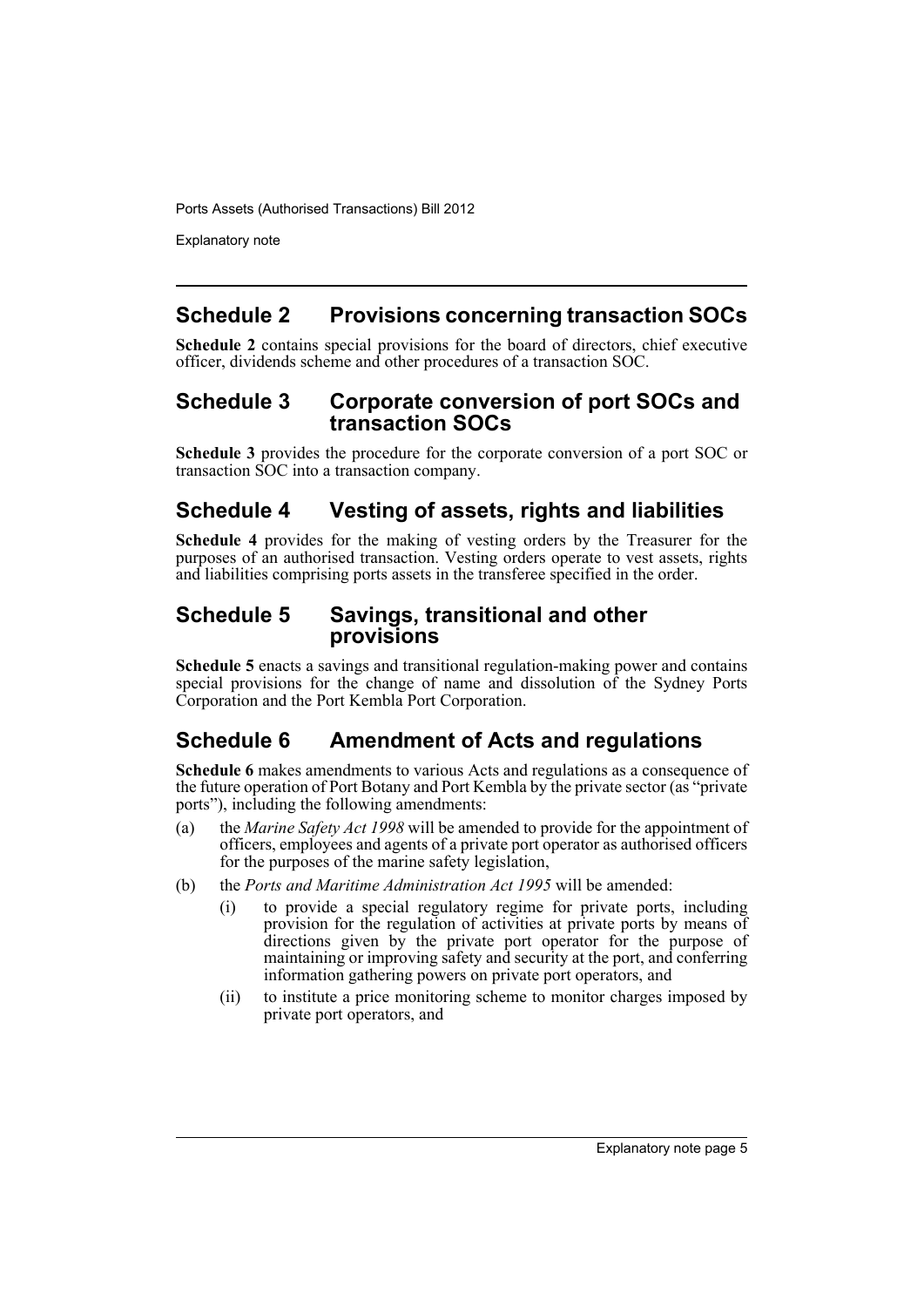Explanatory note

- (iii) to provide for certain existing port charges to be charged by private port operators, and
- (iv) to provide for a new port charge (a port infrastructure charge to fund investment in ports) to be charged at both public and private ports.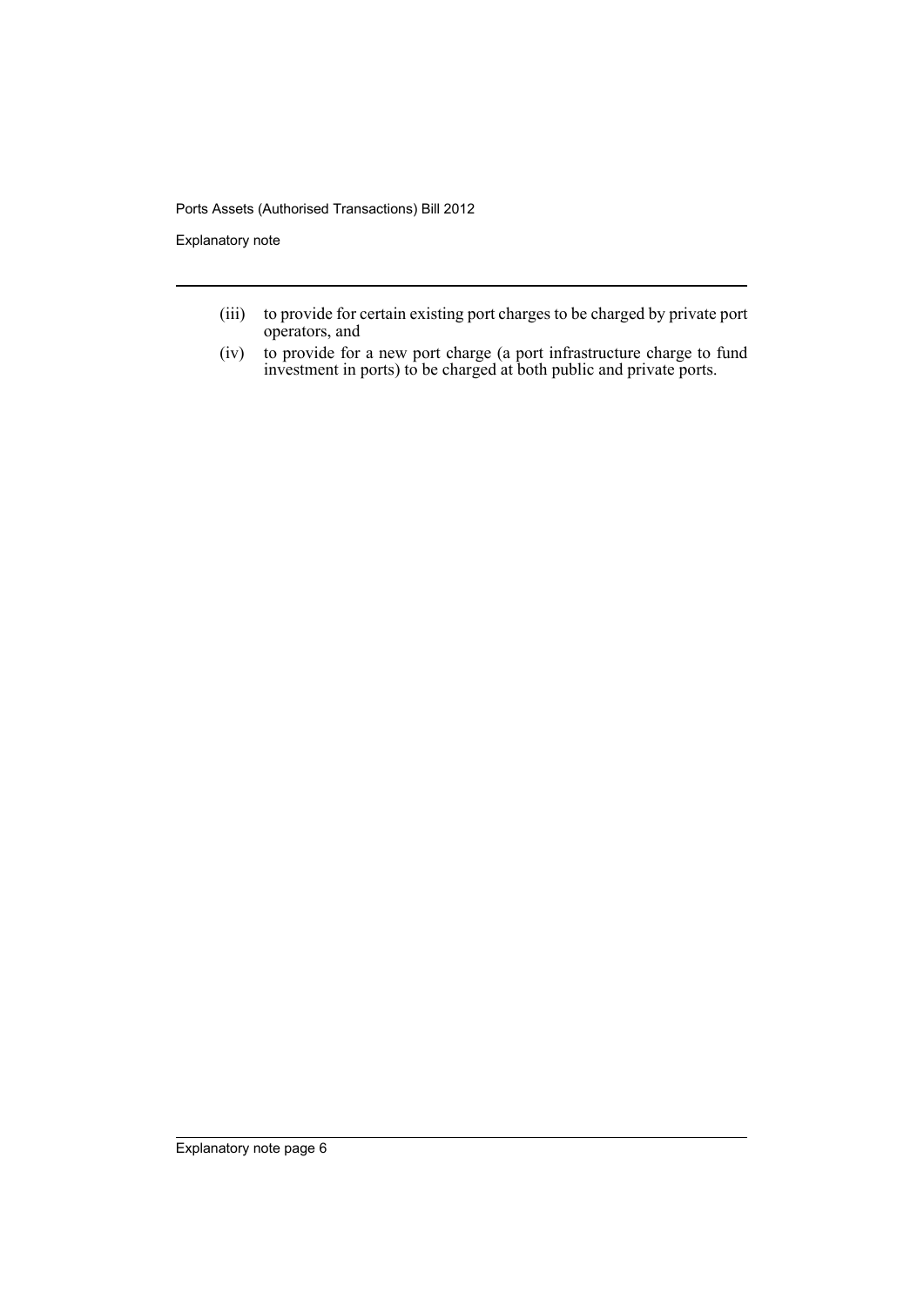First print



New South Wales

# **Ports Assets (Authorised Transactions) Bill 2012**

# **Contents**

|        |    |                                                            | Page |
|--------|----|------------------------------------------------------------|------|
| Part 1 |    | <b>Preliminary</b>                                         |      |
|        |    | Name of Act                                                |      |
|        | 2  | Commencement                                               | 2    |
|        | 3  | Interpretation-key definitions                             | 2    |
| Part 2 |    | <b>Authorised transactions</b>                             |      |
|        | 4  | Authorised transfer of ports assets                        | 3    |
|        | 5  | Proceeds of transaction                                    | 3    |
| Part 3 |    | <b>Facilitating authorised transactions</b>                |      |
|        | 6  | Treasurer's functions                                      | 5    |
|        |    | Manner of effecting authorised transaction                 | 5    |
|        | 8  | <b>Transaction SOCs</b>                                    | 5    |
|        | 9  | Transaction companies                                      | 6    |
|        | 10 | Additional functions of port SOCs and transaction entities |      |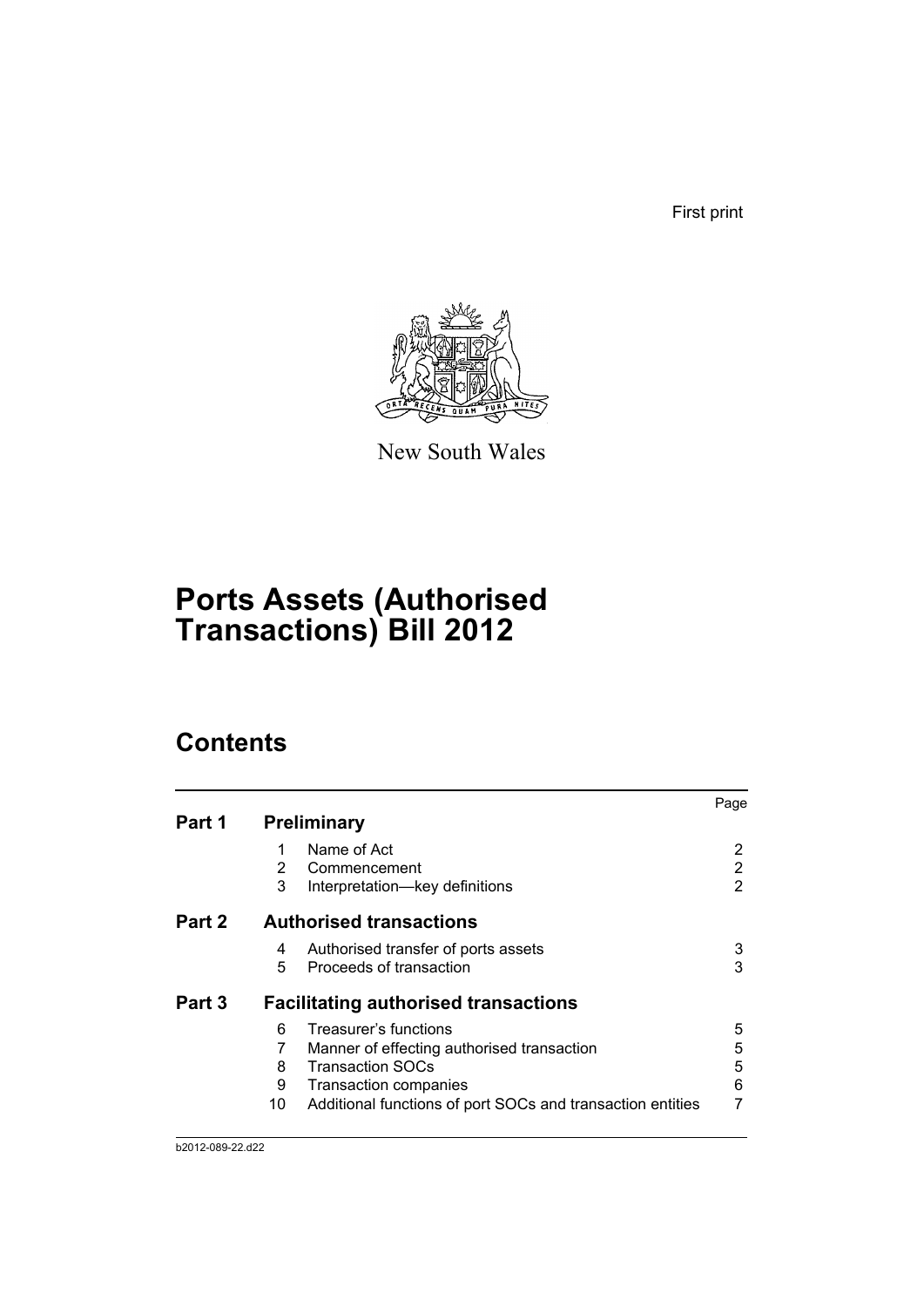Contents

|                                        |                                                    |                                                                                                                                                                                                                                                                                                                                                              | Page                                               |
|----------------------------------------|----------------------------------------------------|--------------------------------------------------------------------------------------------------------------------------------------------------------------------------------------------------------------------------------------------------------------------------------------------------------------------------------------------------------------|----------------------------------------------------|
|                                        | 11<br>12<br>13                                     | Direction and control of port SOCs and transaction entities<br>Exercise of port SOC functions through subsidiaries<br>Establishment of Ports Assets Ministerial Holding<br>Corporation                                                                                                                                                                       | 7<br>8<br>9                                        |
| Part 4                                 |                                                    |                                                                                                                                                                                                                                                                                                                                                              |                                                    |
|                                        |                                                    | Arrangements for transfer of staff                                                                                                                                                                                                                                                                                                                           |                                                    |
|                                        | 14<br>15<br>16<br>17<br>18                         | Transfers within public sector<br>Temporary transfers (secondments)<br>Transfers to private sector employment<br>Continuity of entitlements of transferred employees<br>Payments to employees leaving public sector employment                                                                                                                               | 10<br>10<br>10<br>12<br>12                         |
| Part 5                                 |                                                    | Arrangements for transfer of assets and functions                                                                                                                                                                                                                                                                                                            |                                                    |
|                                        | 19<br>20<br>21<br>22                               | Vesting orders<br>Severance of fixtures<br>Grant of relevant authorisations<br>Acquisition of land by Ports Assets Ministerial Holding<br>Corporation                                                                                                                                                                                                        | 14<br>14<br>14<br>16                               |
|                                        | 23                                                 | Adjustment of port SOC objectives and functions                                                                                                                                                                                                                                                                                                              | 17                                                 |
| Part 6                                 |                                                    | <b>Operation of other laws</b>                                                                                                                                                                                                                                                                                                                               |                                                    |
|                                        | 24<br>25<br>26<br>27<br>28<br>29<br>30<br>31<br>32 | State taxes<br>General relationship of Act with other State legislation<br>Public Authorities (Financial Arrangements) Act<br>Release of information by Auditor-General<br>Contracts for sale of land<br>Protection of contractual and other obligations<br>Compensation not payable<br>Leases of ports assets<br>No cargo throughput limits for Port Botany | 18<br>19<br>19<br>19<br>19<br>19<br>20<br>21<br>22 |
| Part 7                                 |                                                    | <b>Miscellaneous</b>                                                                                                                                                                                                                                                                                                                                         |                                                    |
|                                        | 33<br>34<br>35<br>36<br>37                         | Delegation<br>Act to bind State and other jurisdictions<br>Extraterritorial operation of Act<br>Construction of Act and instruments so as not to exceed<br>legislative power<br>Orders                                                                                                                                                                       | 24<br>24<br>24<br>25<br>26                         |
|                                        | 38<br>39                                           | Service or giving of documents<br>Regulations                                                                                                                                                                                                                                                                                                                | 26<br>27                                           |
| <b>Schedule 1</b><br><b>Schedule 2</b> |                                                    | Interpretative provisions<br><b>Provisions concerning transaction SOCs</b>                                                                                                                                                                                                                                                                                   | 28<br>32                                           |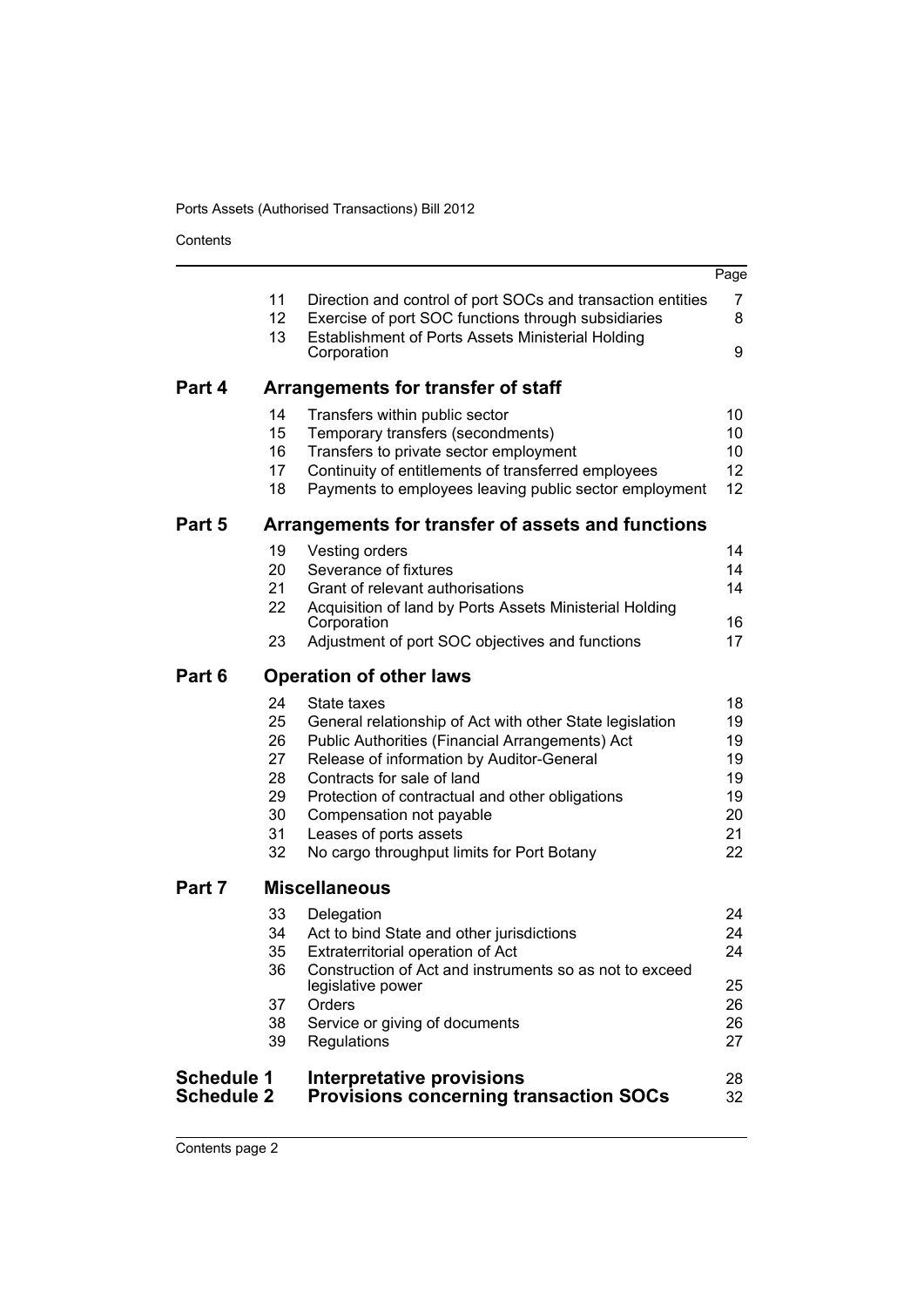Contents

|                   |                                                                   | Page |
|-------------------|-------------------------------------------------------------------|------|
| <b>Schedule 3</b> | <b>Corporate conversion of port SOCs and<br/>transaction SOCs</b> |      |
|                   |                                                                   | 35   |
| <b>Schedule 4</b> | Vesting of assets, rights and liabilities                         | 37   |
| <b>Schedule 5</b> | Savings, transitional and other provisions                        | 40   |
| <b>Schedule 6</b> | <b>Amendment of Acts and regulations</b>                          | 42   |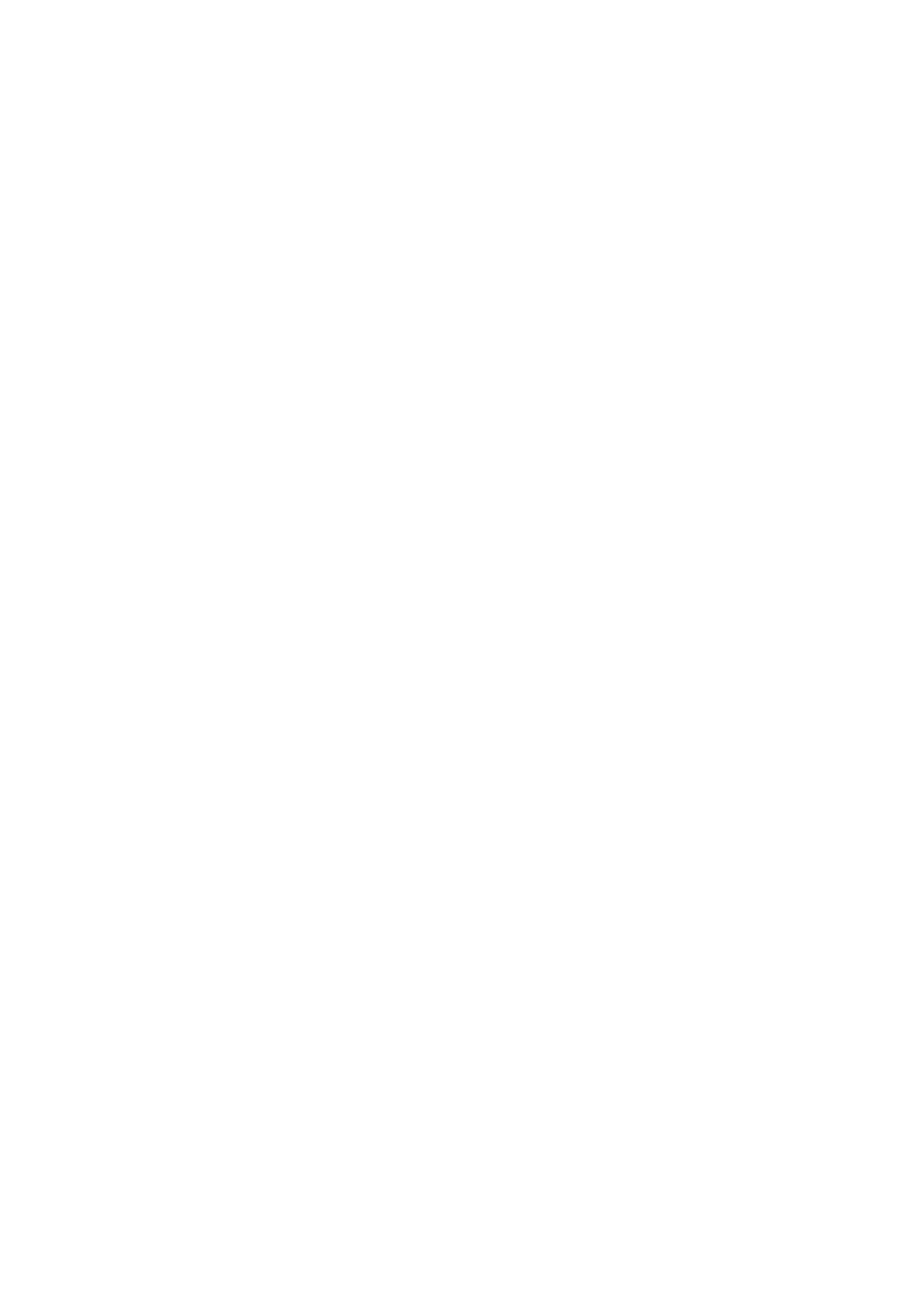

New South Wales

# **Ports Assets (Authorised Transactions) Bill 2012**

No , 2012

### **A Bill for**

An Act to provide for the restructuring of arrangements for the operation and regulation of certain ports assets of the State; and for other purposes.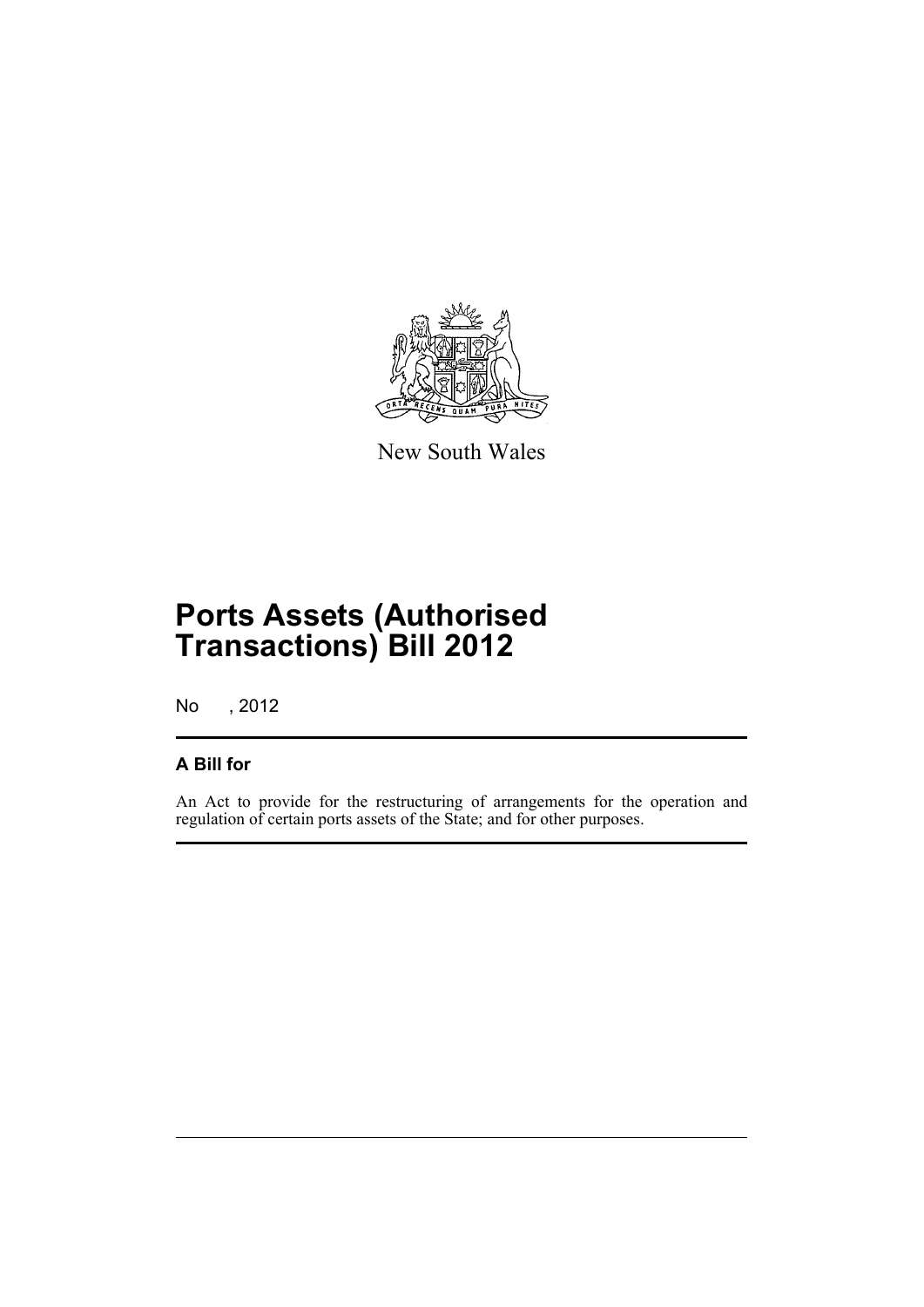Part 1 Preliminary

<span id="page-11-3"></span><span id="page-11-2"></span><span id="page-11-1"></span><span id="page-11-0"></span>

| The Legislature of New South Wales enacts: |  |                    |                                                                                                                                                                                                                                                                                      |                      |
|--------------------------------------------|--|--------------------|--------------------------------------------------------------------------------------------------------------------------------------------------------------------------------------------------------------------------------------------------------------------------------------|----------------------|
| Part 1                                     |  |                    | <b>Preliminary</b>                                                                                                                                                                                                                                                                   | 2                    |
| 1                                          |  | <b>Name of Act</b> |                                                                                                                                                                                                                                                                                      | 3                    |
|                                            |  |                    | This Act is the <i>Ports Assets (Authorised Transactions) Act 2012</i> .                                                                                                                                                                                                             | 4                    |
| 2                                          |  |                    | Commencement                                                                                                                                                                                                                                                                         | 5                    |
|                                            |  |                    | This Act commences on the date of assent to this Act.                                                                                                                                                                                                                                | 6                    |
| 3                                          |  |                    | Interpretation-key definitions<br>Note. Schedule 1 contains other interpretative provisions.                                                                                                                                                                                         | 7<br>8               |
|                                            |  |                    | In this Act:                                                                                                                                                                                                                                                                         | 9                    |
|                                            |  |                    | <i>associated port land</i> means land (including an interest in land) at<br>Botany Bay or Port Kembla that is vested in any of the following public<br>sector agencies and designated by the Treasurer by order in writing as<br>associated port land for the purposes of this Act: | 10<br>11<br>12<br>13 |
|                                            |  | (a)                | Roads and Maritime Services,                                                                                                                                                                                                                                                         | 14                   |
|                                            |  | (b)                | State Property Authority,                                                                                                                                                                                                                                                            | 15                   |
|                                            |  | (c)                | any other public sector agency prescribed by the regulations for<br>the purposes of this definition.                                                                                                                                                                                 | 16<br>17             |
|                                            |  | Part 2.            | <i>authorised transaction</i> means a transfer of ports assets authorised by                                                                                                                                                                                                         | 18<br>19             |
|                                            |  |                    | <b>Port Botany land</b> means land at Botany Bay that is ports assets.                                                                                                                                                                                                               | 20                   |
|                                            |  |                    | <b>Port Kembla land</b> means land at Port Kembla that is ports assets.                                                                                                                                                                                                              | 21                   |
|                                            |  |                    | <b>port SOC</b> means the Port Kembla Port Corporation or the Sydney Ports<br>Corporation.                                                                                                                                                                                           | 22<br>23             |
|                                            |  |                    | <i>ports assets means:</i>                                                                                                                                                                                                                                                           | 24                   |
|                                            |  | (a)                | the assets, rights and liabilities of a port SOC, and                                                                                                                                                                                                                                | 25                   |
|                                            |  | (b)                | associated port land.                                                                                                                                                                                                                                                                | 26                   |
|                                            |  |                    | <i>retained assets</i> means ports assets that relate only to port operations in<br>Sydney Harbour, the port of Yamba or the port of Eden (and not to port<br>operations in any other port).                                                                                         | 27<br>28<br>29       |
|                                            |  |                    | Note. For example, ports assets that relate to port operations in both Sydney<br>Harbour and Botany Bay are not retained assets.                                                                                                                                                     | 30<br>31             |

Page 2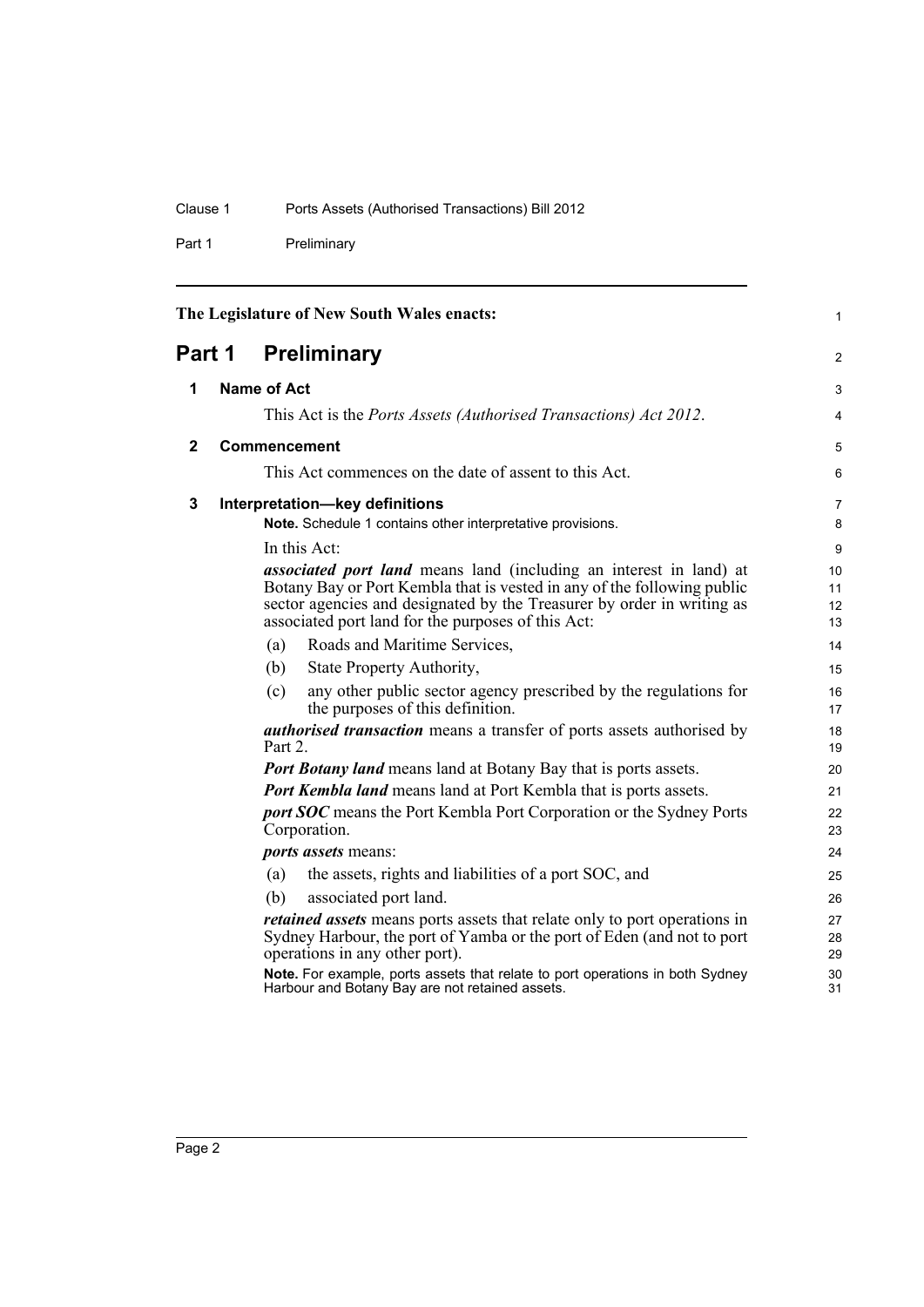Authorised transactions **Part 2** 

#### <span id="page-12-2"></span><span id="page-12-1"></span><span id="page-12-0"></span>**Part 2 Authorised transactions 4 Authorised transfer of ports assets** (1) This Act authorises the transfer of ports assets to the private sector or to any public sector agency, subject to the following limitations: (a) Port Botany land, Port Kembla land and associated port land can be leased to the private sector but the ownership of the freehold title to that land must remain with a public sector agency, (b) any lease of Port Botany land, Port Kembla land or associated port land must not have a term that, together with the term of any further lease that may be granted under an option in respect of it, exceeds 99 years, (c) this Act does not authorise the transfer of retained assets to the private sector. (2) No compensation is payable in connection with the transfer under this Act of ports assets to a public sector agency (but this does not prevent such a transfer being for consideration). **5 Proceeds of transaction** (1) The proceeds of the transfer of ports assets to the private sector pursuant to an authorised transaction (*the transaction proceeds*) belong to and are payable directly to the State. (2) The transaction proceeds include any payment to a public sector agency that is a periodic lease payment under a lease of ports assets to the private sector pursuant to an authorised transaction. (3) The transaction proceeds paid to the State are to be paid into the Restart NSW Fund (*the Fund*) established under the *Restart NSW Fund Act 2011*. (4) The following deductions are authorised to be made from the transaction proceeds: (a) deduction of such amounts as the Treasurer approves to repay debt and satisfy other liabilities of a public sector agency in respect of ports assets transferred for the purposes of an authorised transaction, (b) deduction of such amounts as the Treasurer approves to reimburse public sector agencies for payments made by them in respect of any tax, duty, fee or charge imposed by any Act or law of the State or any other jurisdiction in connection with a transaction arrangement, 1  $\mathfrak{p}$ 3 4 5 6 7 8 9 10 11 12 13 14 15 16 17 18 19 20 21 22 23 24 25 26 27 28 29 30 31 32 33 34 35 36 37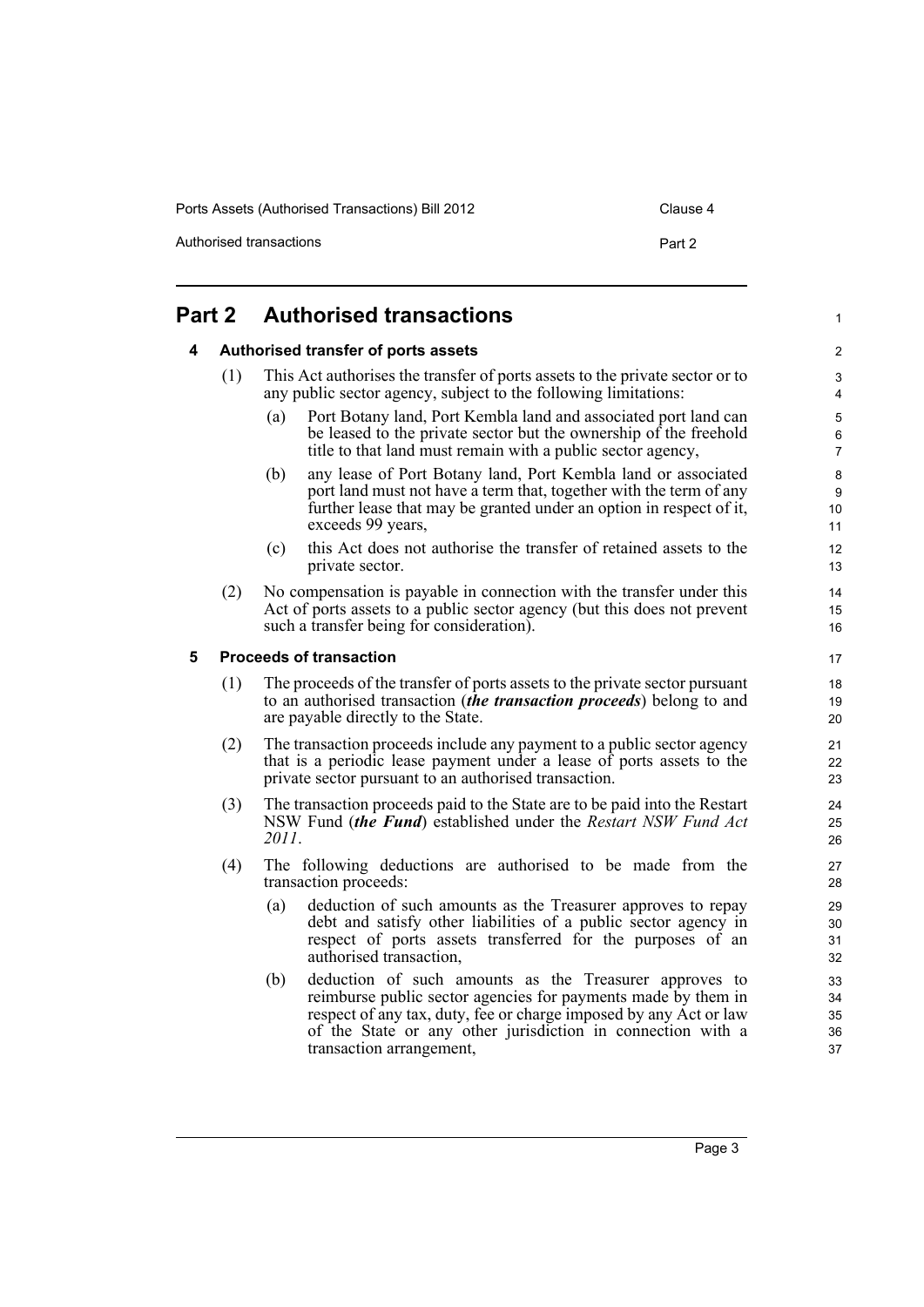Part 2 **Authorised transactions** 

|     | (c) | deduction of such amounts as the Treasurer approves to satisfy<br>any liability of a public sector agency arising under or in<br>connection with a transaction arrangement,                                                                           | $\overline{2}$<br>3         |
|-----|-----|-------------------------------------------------------------------------------------------------------------------------------------------------------------------------------------------------------------------------------------------------------|-----------------------------|
|     | (d) | deduction of such amounts as the Treasurer approves to meet<br>expenses reasonably incurred by public sector agencies for the<br>purposes of an authorised transaction.                                                                               | 4<br>5<br>6                 |
| (5) |     | The transaction proceeds do not include any amount certified by the<br>Treasurer to have been paid to a public sector agency as a tax, duty, fee<br>or charge imposed by any Act or law of the State in connection with a<br>transaction arrangement. | 7<br>8<br>9<br>10           |
| (6) |     | The deductions authorised to be made from the transaction proceeds<br>may be made before payment of the transaction proceeds into the Fund<br>or may be made by payment from the Fund.                                                                | 11<br>12 <sup>2</sup><br>13 |
| (7) |     | The requirements of this section do not affect the validity of a<br>transaction arrangement.                                                                                                                                                          | 14<br>15                    |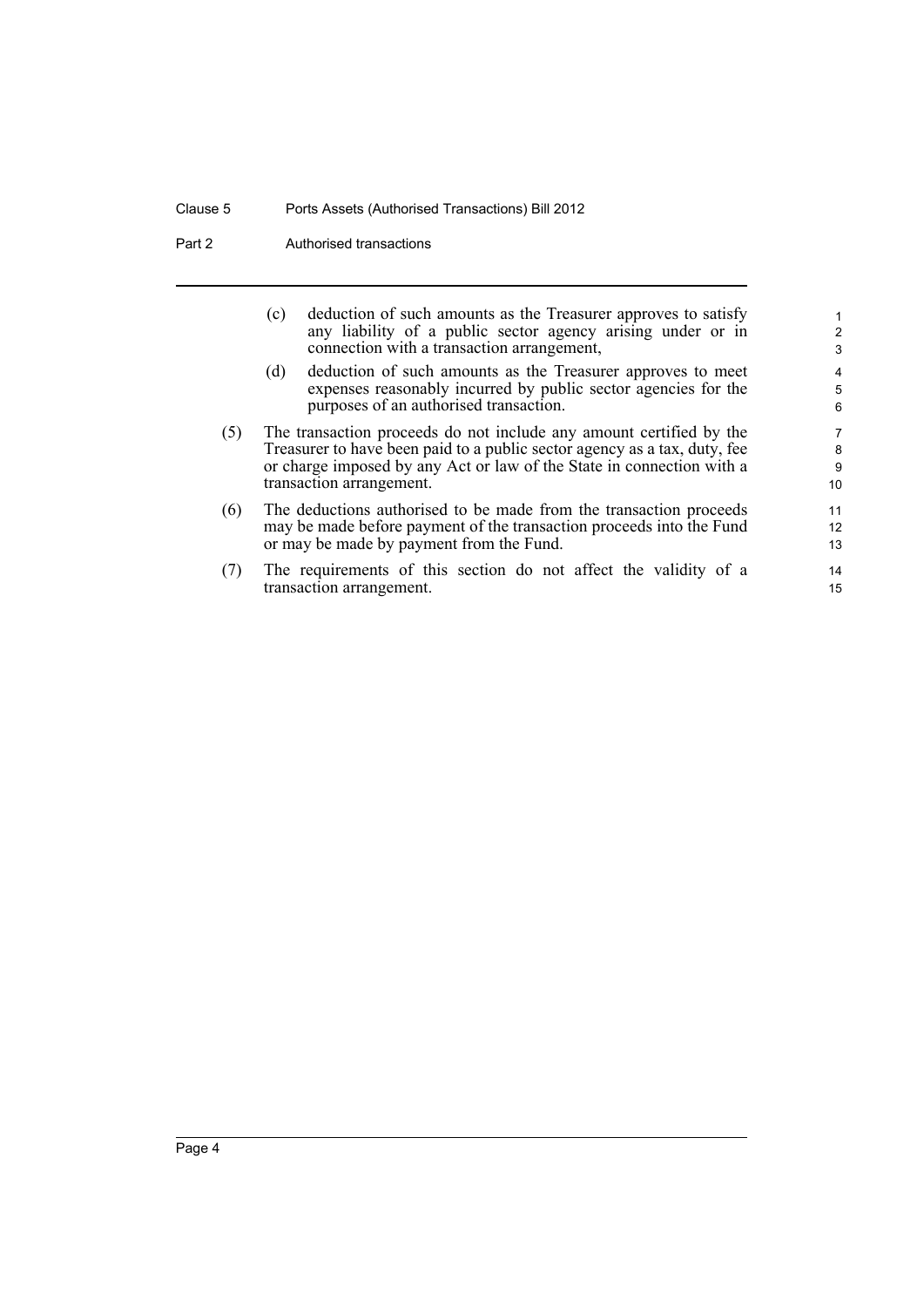Facilitating authorised transactions example of the Part 3

<span id="page-14-0"></span>**Part 3 Facilitating authorised transactions**

### <span id="page-14-1"></span>**6 Treasurer's functions**

The Treasurer has and may exercise all such functions as are necessary or convenient for the purposes of an authorised transaction. The functions conferred on the Treasurer by any other provision of this Act do not limit the Treasurer's functions under this section.

#### <span id="page-14-2"></span>**7 Manner of effecting authorised transaction**

- (1) An authorised transaction is to be effected as directed by the Treasurer and can be effected in any manner considered appropriate by the **Treasurer.**
- (2) There are no limitations as to the nature of the transactions or arrangements that can be entered into or used for the purposes of an authorised transaction. **Note.** For example, an ownership structure involving a unit trust could be used for the purposes of an authorised transaction.
- (3) The provisions of this Act for the establishment of various kinds of transaction entity do not limit the nature of the legal entities or arrangements that can be used for the purposes of an authorised transaction.

### <span id="page-14-3"></span>**8 Transaction SOCs**

- (1) A statutory State owned corporation may be established under this Act as a transaction SOC for the purposes of an authorised transaction.
- (2) The Governor may by order published in the Gazette:
	- (a) create a corporation under a corporate name specified in the order, and
	- (b) specify the functions of the corporation, and
	- (c) direct that the corporation is established as a statutory State owned corporation and as a transaction SOC.
- (3) On the day on which the order takes effect:
	- (a) a corporation is constituted with the corporate name and functions specified in the order, and
	- (b) the *State Owned Corporations Act 1989* is amended by inserting in Schedule 5 the corporate name specified in the order (to establish the corporation as a statutory State owned corporation under that Act), and
	- (c) the State owned corporation thereby established is a transaction SOC for the purposes of this Act.

 $\mathfrak{p}$ 3

1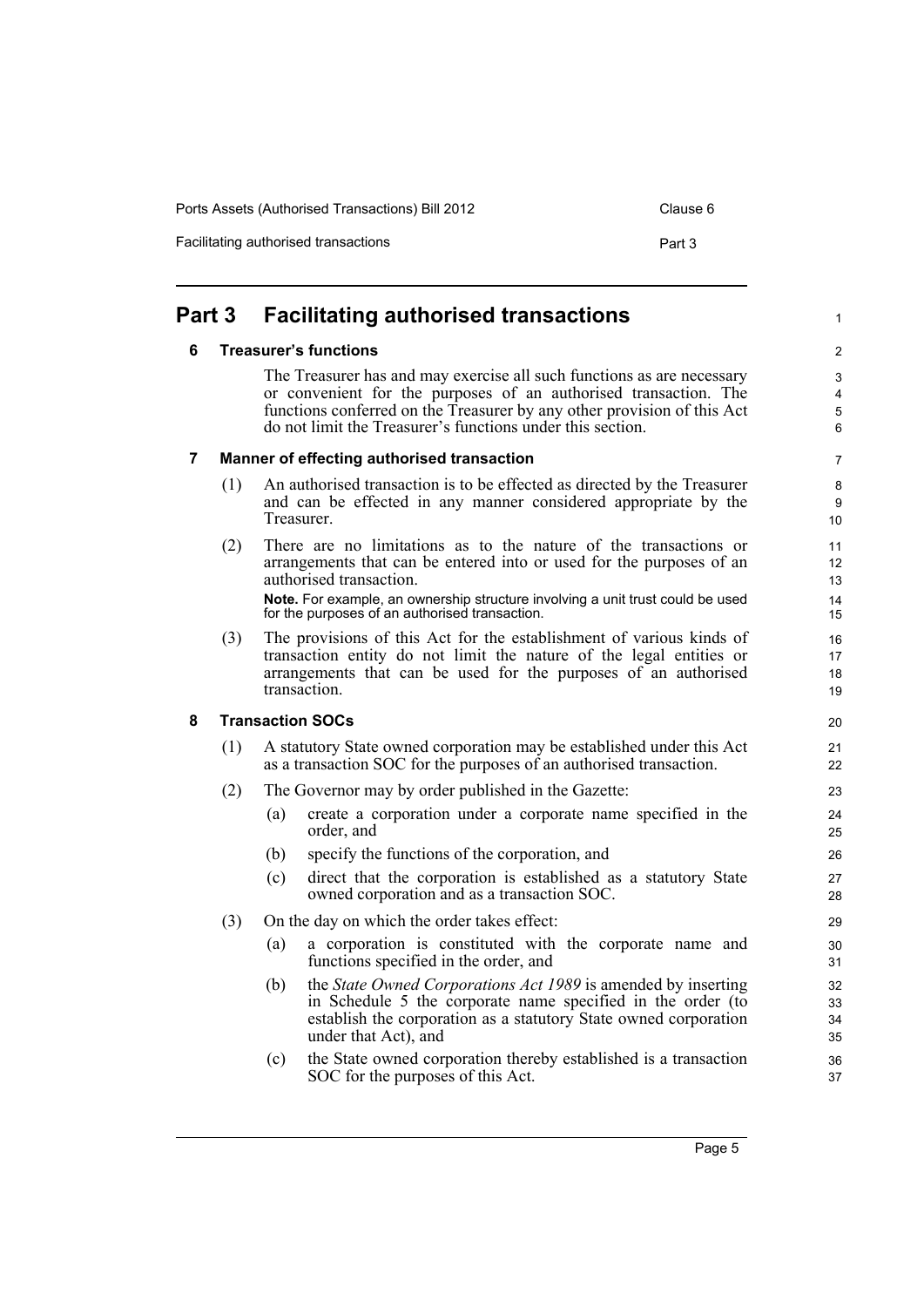Part 3 Facilitating authorised transactions

| (4) |      | The portfolio Minister of a SOC established under this section is the |  |  |  |  |  |
|-----|------|-----------------------------------------------------------------------|--|--|--|--|--|
|     |      | Minister administering the Ports and Maritime Administration Act      |  |  |  |  |  |
|     | 1995 |                                                                       |  |  |  |  |  |

(5) Schedule 2 has effect with respect to a transaction SOC. The provisions of that Schedule are in addition to and (except to the extent to which that Schedule otherwise provides) do not derogate from the provisions of the *State Owned Corporations Act 1989*.

### 8 9

#### <span id="page-15-0"></span>**9 Transaction companies**

- (1) The Treasurer may for the purposes of an authorised transaction establish, or direct the establishment of, companies as transaction companies in any of the following ways:
	- (a) the formation or acquisition by or on behalf of the State or a SOC of a company limited by shares, so that all the issued shares in the company are held by or on behalf of the State or a SOC (or both),
	- (b) the formation or acquisition of a company as a wholly owned subsidiary company of a transaction company,
	- (c) the conversion of a port SOC or transaction SOC into a company limited by shares as provided by Schedule 3.
- (2) A transaction company that is a public sector agency may be converted from one kind of company to any other kind of company.
- (3) Except by express agreement with the Treasurer:
	- (a) a transaction company is not and does not represent the State, and
	- (b) the debts, liabilities and obligations of a transaction company are not guaranteed by the State.
- (4) The Treasurer may act for or on behalf of the State, a SOC or a transaction company that is a public sector agency in connection with the rights, privileges and benefits, and the duties, liabilities and obligations, of the State, a SOC or a transaction company as the holder of shares or other securities in or issued by a transaction company.
- (5) Shares and other securities in or issued by a transaction company that is a public sector agency may be issued, sold or transferred in accordance with the directions of the Treasurer. The Treasurer may on behalf of the State, a SOC or a transaction company that is a public sector agency, enter into and carry out transaction arrangements for the issue, sale or transfer of shares and other securities in or issued by a transaction company.
- (6) If a port SOC becomes a transaction company by being converted into a company under this section, a reference in this Act to the port SOC includes a reference to that transaction company.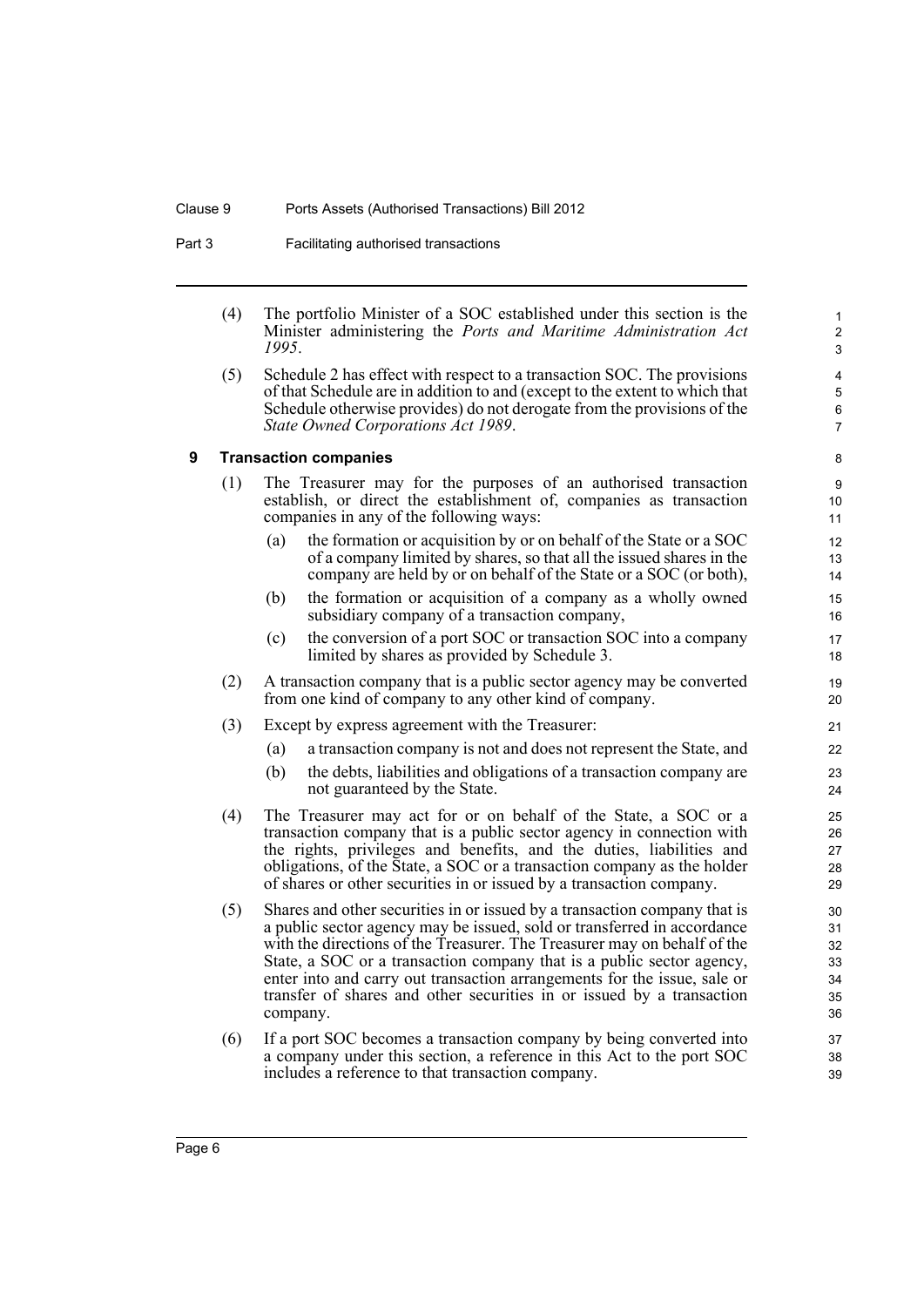Facilitating authorised transactions example of the Part 3

<span id="page-16-1"></span><span id="page-16-0"></span>

| 10 |     | Additional functions of port SOCs and transaction entities                                                                                                                                                                                                                                                                                    |  |
|----|-----|-----------------------------------------------------------------------------------------------------------------------------------------------------------------------------------------------------------------------------------------------------------------------------------------------------------------------------------------------|--|
|    | (1) | Each port SOC and transaction entity has and may exercise all such<br>functions as are necessary or convenient for the purposes of an<br>authorised transaction.                                                                                                                                                                              |  |
|    | (2) | The functions conferred by this section are in addition to any other<br>functions that a port SOC or a transaction entity has apart from this<br>section and those other functions do not prevent or otherwise limit the<br>exercise of the additional functions conferred by this section.                                                   |  |
|    | (3) | The Treasurer may act for or on behalf of a port SOC or a transaction<br>entity in the exercise of any of its functions for the purposes of an<br>authorised transaction while it is a public sector agency.                                                                                                                                  |  |
| 11 |     | Direction and control of port SOCs and transaction entities                                                                                                                                                                                                                                                                                   |  |
|    | (1) | Each port SOC and transaction entity is subject to the direction and<br>control of the Treasurer in the exercise of any of its functions for the<br>purposes of an authorised transaction while it is a public sector agency.                                                                                                                 |  |
|    | (2) | The Treasurer may give directions for the purposes of an authorised<br>transaction to a port SOC or transaction entity, and to the directors and<br>other officers of a port SOC or transaction entity. Any such directions<br>must be complied with by the port SOC, the transaction entity or the<br>directors or other officers concerned. |  |
|    | (3) | Directions to a transaction entity (or its directors and other officers) can<br>only be given and are only required to be complied with while the<br>transaction entity is a public sector agency.                                                                                                                                            |  |
|    | (4) | The power to give directions under this section extends to directions<br>with respect to the way in which a port SOC or transaction entity is to<br>conduct its business and other affairs.                                                                                                                                                   |  |
|    | (5) | Action taken by a port SOC or transaction SOC to comply with a<br>direction of the Treasurer under this Act does not require the approval<br>of the voting shareholders or portfolio Minister of the corporation.                                                                                                                             |  |
|    | (6) | Anything done or omitted to be done by a director or other officer of a<br>port SOC or transaction entity in complying with a direction given by<br>the Treasurer under this Act does not subject the director or officer<br>personally to any action, liability, claim or demand.                                                            |  |
|    | (7) | The provisions of this section are declared to be Corporations<br>legislation displacement provisions for the purposes of section 5G of the<br>Corporations Act in relation to the provisions of the Corporations<br>legislation generally.                                                                                                   |  |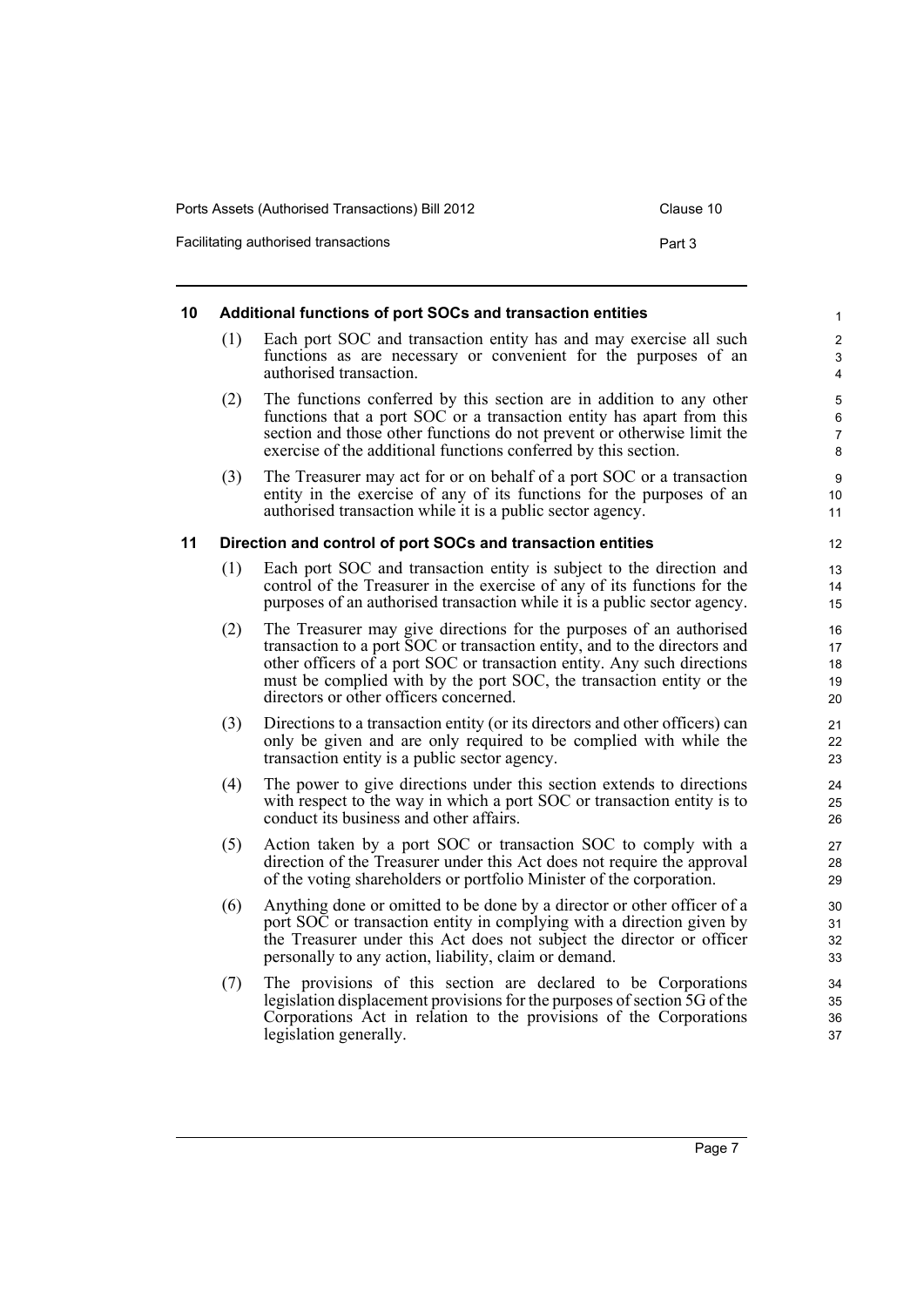#### Clause 12 Ports Assets (Authorised Transactions) Bill 2012

Part 3 Facilitating authorised transactions

#### <span id="page-17-0"></span>**12 Exercise of port SOC functions through subsidiaries**

- (1) If ports assets are transferred to a subsidiary of a port SOC for the purposes of an authorised transaction, the functions of the port SOC in respect of those ports assets become either retained functions or shared functions, as follows:
	- (a) *retained functions* are all functions of the port SOC except those that are shared functions,

- (b) *shared functions* are the functions of the port SOC under Part 5 (Port charges) of the *Ports and Maritime Administration Act 1995* but only in respect of charges of a kind that can be fixed under that Part by the port operator of a private port.
- (2) In the case of retained functions:
	- (a) the port SOC continues to have and may exercise retained functions as if the ports assets had remained vested in the port SOC, and
	- (b) the subsidiary is authorised to exercise retained functions on behalf of the port SOC (with the exception of any function or class of functions that is reserved to the port SOC by a direction of the port SOC to the subsidiary), and
	- (c) the subsidiary is subject to the direction and control of the port SOC in the exercise of retained functions on behalf of the port SOC, and
	- (d) any retained functions exercised by the subsidiary under this section are deemed to have been exercised by the port SOC.
- (3) In the case of shared functions:
	- (a) both the port SOC and the subsidiary have and may exercise shared functions, and
	- (b) the subsidiary has and may exercise shared functions as if the subsidiary were the port SOC, and
	- (c) Part 6 (Price monitoring scheme) of the *Ports and Maritime Administration Act 1995* applies to the subsidiary in respect of port charges charged by the subsidiary in the exercise of shared functions as if it were the port operator, and
	- (d) the subsidiary exercises shared functions on its own account, and
	- (e) any charges collected by the subsidiary in the exercise of shared functions are for its own use and benefit.
- (4) The regulations may prescribe additional functions of a port SOC as shared functions for the purposes of this section.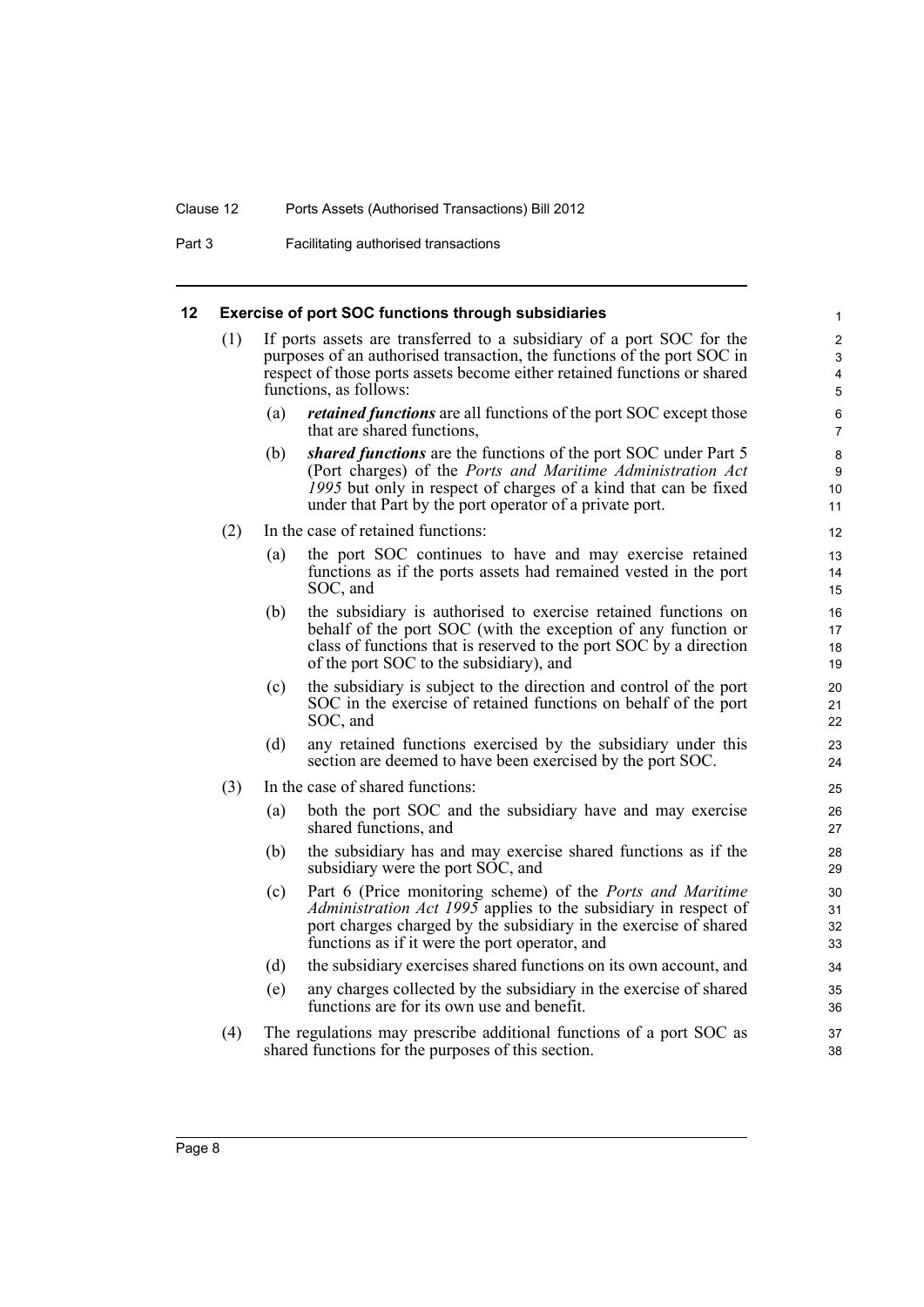| Ports Assets (Authorised Transactions) Bill 2012 | Clause 13 |
|--------------------------------------------------|-----------|
|--------------------------------------------------|-----------|

| Clause 13 |  |  |
|-----------|--|--|
|-----------|--|--|

| Facilitating authorised transactions | Part 3 |
|--------------------------------------|--------|
|--------------------------------------|--------|

<span id="page-18-0"></span>

|    | (5) |     | This section operates only while the subsidiary in which ports assets are<br>vested is a public sector agency.                                                                                                                                                  | $\mathbf{1}$<br>$\overline{2}$ |
|----|-----|-----|-----------------------------------------------------------------------------------------------------------------------------------------------------------------------------------------------------------------------------------------------------------------|--------------------------------|
| 13 |     |     | <b>Establishment of Ports Assets Ministerial Holding Corporation</b>                                                                                                                                                                                            | 3                              |
|    | (1) |     | There is constituted by this Act a corporation with the corporate name<br>of the Ports Assets Ministerial Holding Corporation.                                                                                                                                  | $\overline{4}$<br>5            |
|    | (2) |     | The Corporation is a statutory body representing the Crown.                                                                                                                                                                                                     | 6                              |
|    | (3) |     | The affairs of the Corporation are to be managed by the Treasurer who<br>may authorise another Minister to exercise functions in relation to<br>particular assets, rights and liabilities.                                                                      | $\overline{7}$<br>8<br>9       |
|    | (4) |     | Any act, matter or thing done in the name of, or on behalf of, the<br>Corporation by the Treasurer or a Minister authorised by the Treasurer,<br>or with the authority of the Treasurer or any such Minister, is taken to<br>have been done by the Corporation. | 10<br>11<br>12<br>13           |
|    | (5) |     | The Corporation has the functions conferred or imposed on it by or<br>under this or any other Act.                                                                                                                                                              | 14<br>15                       |
|    | (6) |     | The functions of the Corporation are:                                                                                                                                                                                                                           | 16                             |
|    |     | (a) | to hold, on behalf of the Crown, ports assets acquired by it or<br>transferred to it, and                                                                                                                                                                       | 17<br>18                       |
|    |     | (b) | to carry on any activities or business that relate to any ports assets<br>held by it, including demanding, collecting and receiving<br>charges, levies, rates and fees, and                                                                                     | 19<br>20<br>21                 |
|    |     | (c) | such other functions for the purposes of an authorised transaction<br>as may be prescribed by the regulations.                                                                                                                                                  | 22<br>23                       |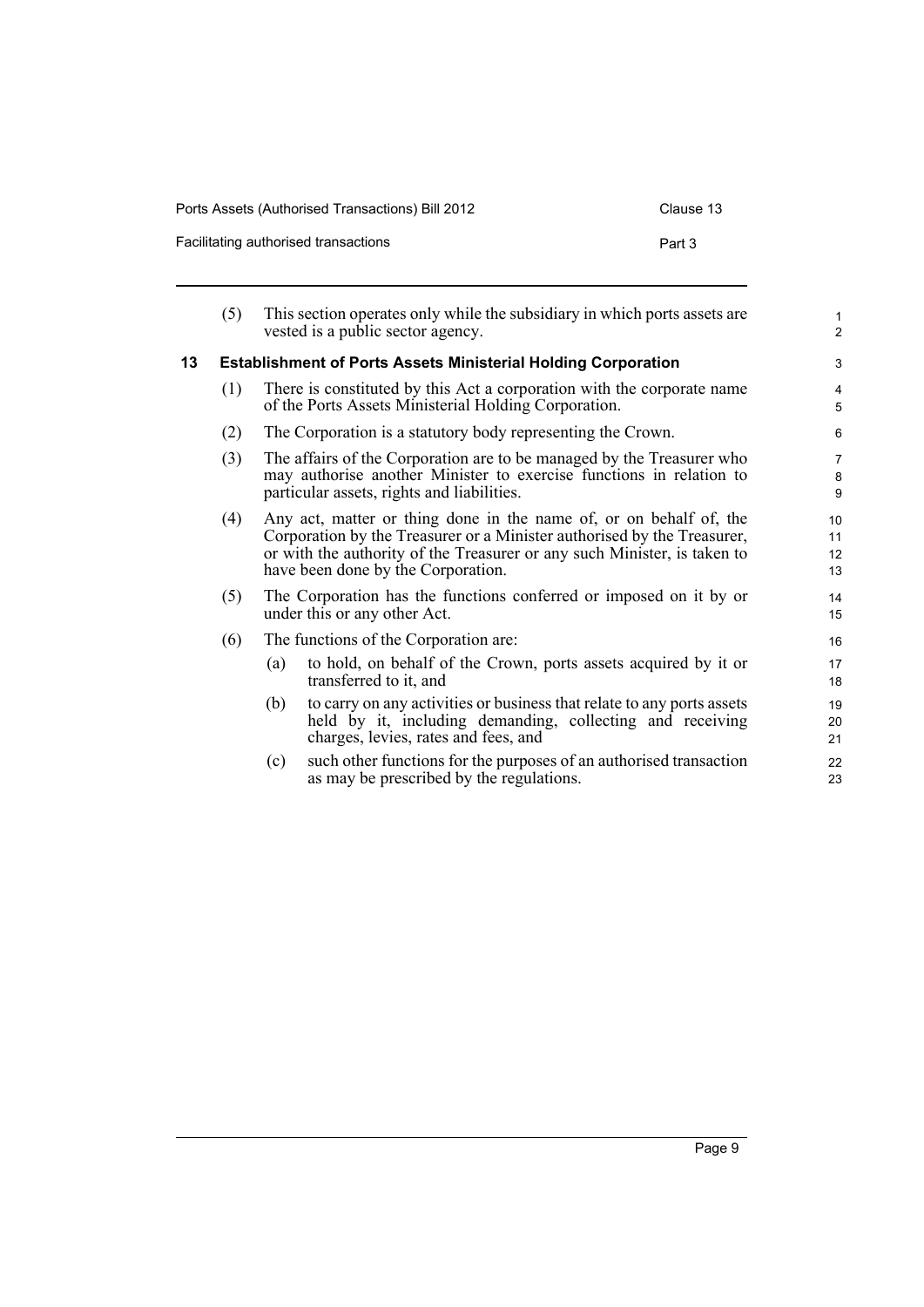Part 4 Arrangements for transfer of staff

### <span id="page-19-0"></span>**Part 4 Arrangements for transfer of staff**

#### <span id="page-19-1"></span>**14 Transfers within public sector**

(1) The Treasurer may, for the purposes of an authorised transaction, by order in writing transfer the employment of an employee of a port SOC (a *transferred employee*) to the employment of another public sector agency.

1

- (2) A transferred employee is (until other provision is duly made under any Act or law) to be employed in accordance with any relevant statutory provisions, awards, agreements and determinations that would have applied to the employee had the employee remained an employee of the port SOC concerned.
- (3) The Treasurer may negotiate and enter into agreements or industrial instruments concerning workplace relations for or on behalf of a public sector agency in connection with the operation of this section.

#### <span id="page-19-2"></span>**15 Temporary transfers (secondments)**

- (1) The Treasurer may, for the purposes of an authorised transaction, by order in writing temporarily transfer an employee of a port SOC to the service of another public sector agency or to the service of an employer in the private sector.
- (2) A person may be temporarily transferred under this section at the person's existing level of remuneration or at a higher level of remuneration.
- (3) A person who is temporarily transferred under this section remains an employee of the port SOC concerned (unless and until the person's employment is transferred under another provision of this Part).

#### <span id="page-19-3"></span>**16 Transfers to private sector employment**

- (1) The Treasurer may, for the purposes of an authorised transaction, by order in writing transfer the employment of an employee of a port SOC or transaction entity (a *transferred employee*) to the employment of an employer in the private sector (the *new employer*).
- (2) The transfer of the employment of an employee under this section requires the consent of the employee unless the employee is a contract employee (in which case the employee's employment can be transferred with or without the employee's consent).
- (3) The employment of a transferred employee with the new employer is to be on the same terms and conditions as applied to the employee as an employee of the relevant port SOC or transaction entity immediately before the transfer date.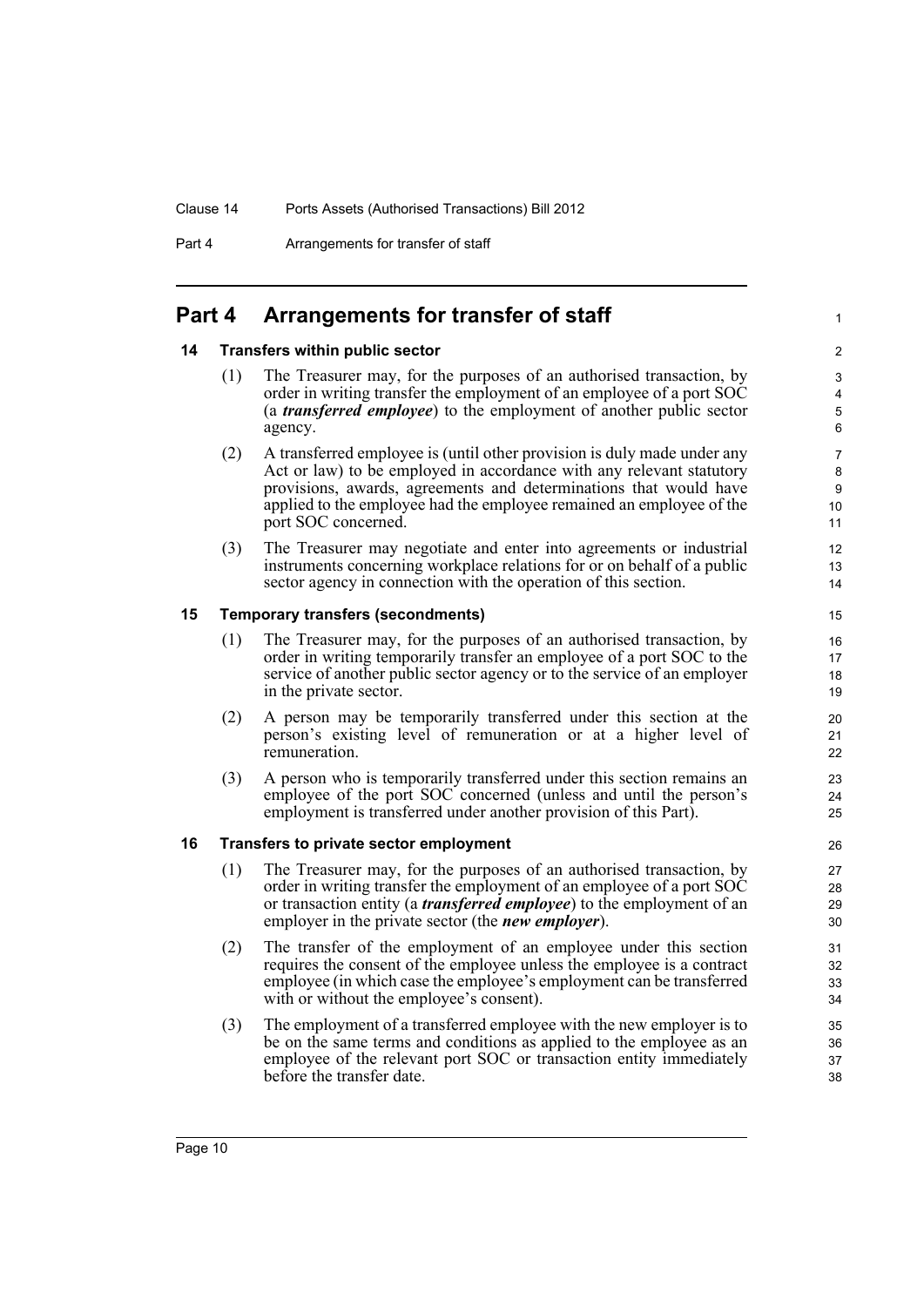Arrangements for transfer of staff **Part 4** Part 4

(4) Those terms and conditions cannot be varied during any employment guarantee period for the transferred employee except by agreement entered into by or on behalf of the transferred employee. (5) The employment of a transferred employee with the new employer cannot be terminated by the new employer during any employment guarantee period for the transferred employee, except: (a) for serious misconduct, or (b) pursuant to the proper application of reasonable disciplinary procedures, or (c) by agreement with the employee. (6) There is an *employment guarantee period* for transferred employees who are permanent or temporary employees, as follows: (a) for permanent employees the employment guarantee period is 2 years after the transfer date, (b) for temporary employees the employment guarantee period is the remainder of the employee's current term of employment (as specified in the arrangements under which the employee was engaged as a temporary employee) immediately before the transfer date or the period of 2 years after the transfer date, whichever period ends first. **Note.** There is no employment guarantee period for contract employees or casual employees. The employment of a transferred employee who is a contract employee remains governed by the contract of employment. (7) In this section: *casual employee* means an employee whose employment is in a category of employment that is described in or classified under a relevant award as casual employment or who is otherwise engaged as a casual employee. *contract employee* means an employee whose terms and conditions of employment are provided by an individual contract and not by a relevant award. *permanent employee* means an employee whose employment is of indefinite duration and who is not a casual employee, temporary employee or contract employee. *relevant award* means any award, agreement or other industrial instrument (under a law of the State or the Commonwealth) that 10 11 12 13 14 15 16 17 18 19 20 21 22 23 24 25 26 27 28  $29$ 30 31 32 33 34 35 36

*temporary employee* means an employee (other than a casual employee or contract employee) whose employment is in a category of employment that is described in or classified under a relevant award as

provides for the terms and conditions of employment of employees.

Page 11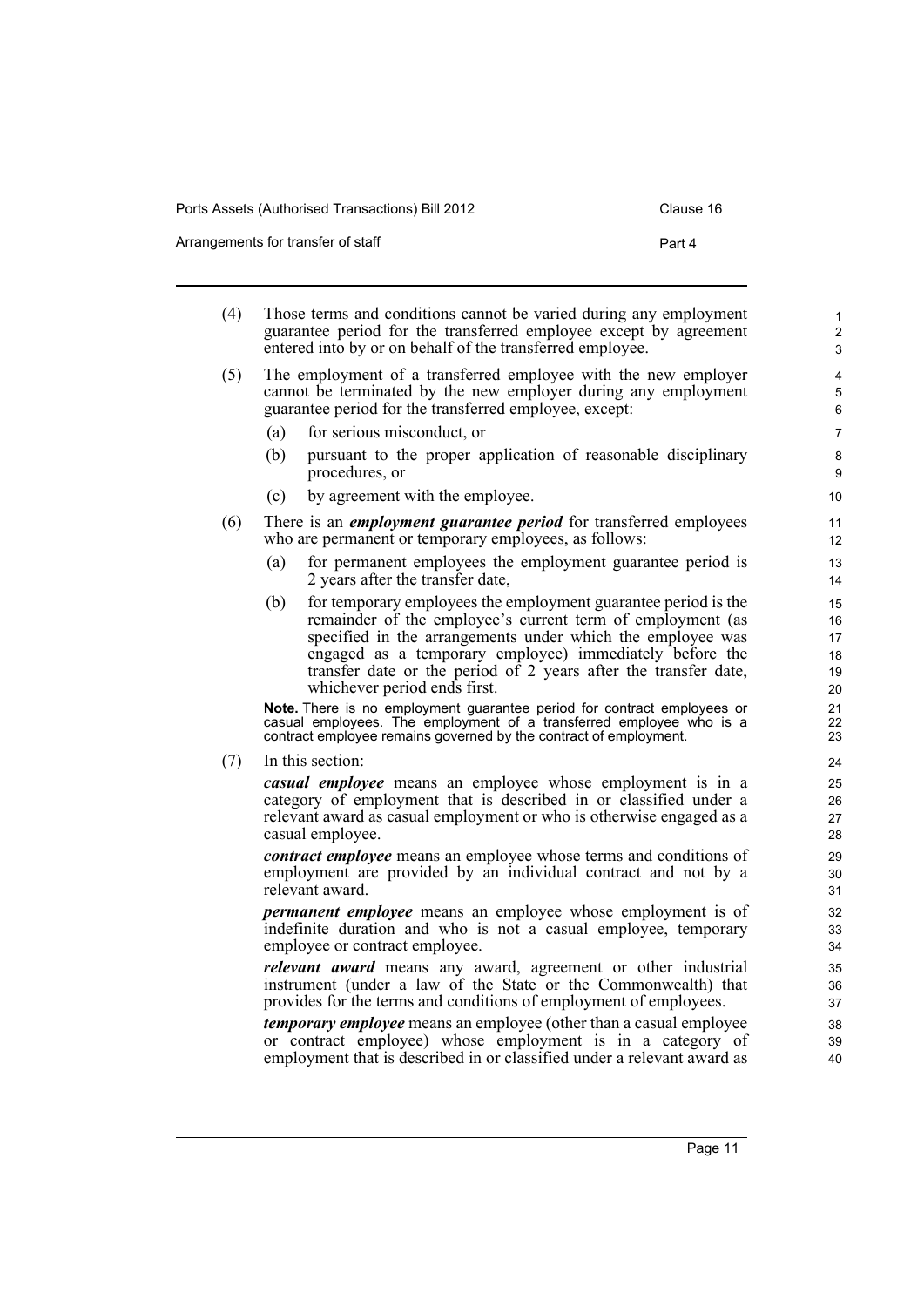#### Clause 17 Ports Assets (Authorised Transactions) Bill 2012

Part 4 Arrangements for transfer of staff

temporary employment or whose employment is, under the terms of his or her employment, for a limited period.

*transfer date* means the date on which the employment of a transferred employee is transferred under this section to the new employer.

#### <span id="page-21-0"></span>**17 Continuity of entitlements of transferred employees**

- (1) On the transfer by order under this Part of an employee's employment from one employer (*the current employer*) to another employer (*the new employer*) the following provisions have effect:
	- (a) the employee is entitled to continue as a contributor, member or employee for the purposes of any superannuation scheme in respect of which he or she was a contributor, member or employee (as an employee of the current employer) immediately before the transfer of employment and remains so entitled subject to any variation to that entitlement made either by agreement or otherwise in accordance with law,
	- (b) the new employer is taken to be an employer for the purposes of any superannuation scheme in respect of which the employee continues as a contributor, member or employee pursuant to an entitlement under this section,
	- (c) the continuity of the employee's contract of employment is taken not to have been broken by the transfer of employment, and service of the employee with the current employer (including service deemed to be service with the current employer) that is continuous service up to the time of transfer is taken for all purposes to be service with the new employer,
	- (d) the employee retains any rights to sick leave, annual leave or long service leave accrued or accruing immediately before the transfer (except accrued leave for which the employee has, on ceasing to be an employee of the current employer, been paid the monetary value in pursuance of any other entitlement of the employee).
- (2) Nothing in the *Long Service Leave Act 1955* prevents payment in connection with the transfer under this Part of the employment of an employee of a port SOC to the employment of an employer in the private sector of the monetary value of long service leave in lieu of an entitlement to that leave accrued as an employee of a port SOC before the transfer of the employee's employment.

#### <span id="page-21-1"></span>**18 Payments to employees leaving public sector employment**

(1) The Treasurer or another public sector agency may enter into agreements or other arrangements with respect to the making of transfer payments to employees of a port SOC in connection with the transfer of employment of those employees to employment in the private sector as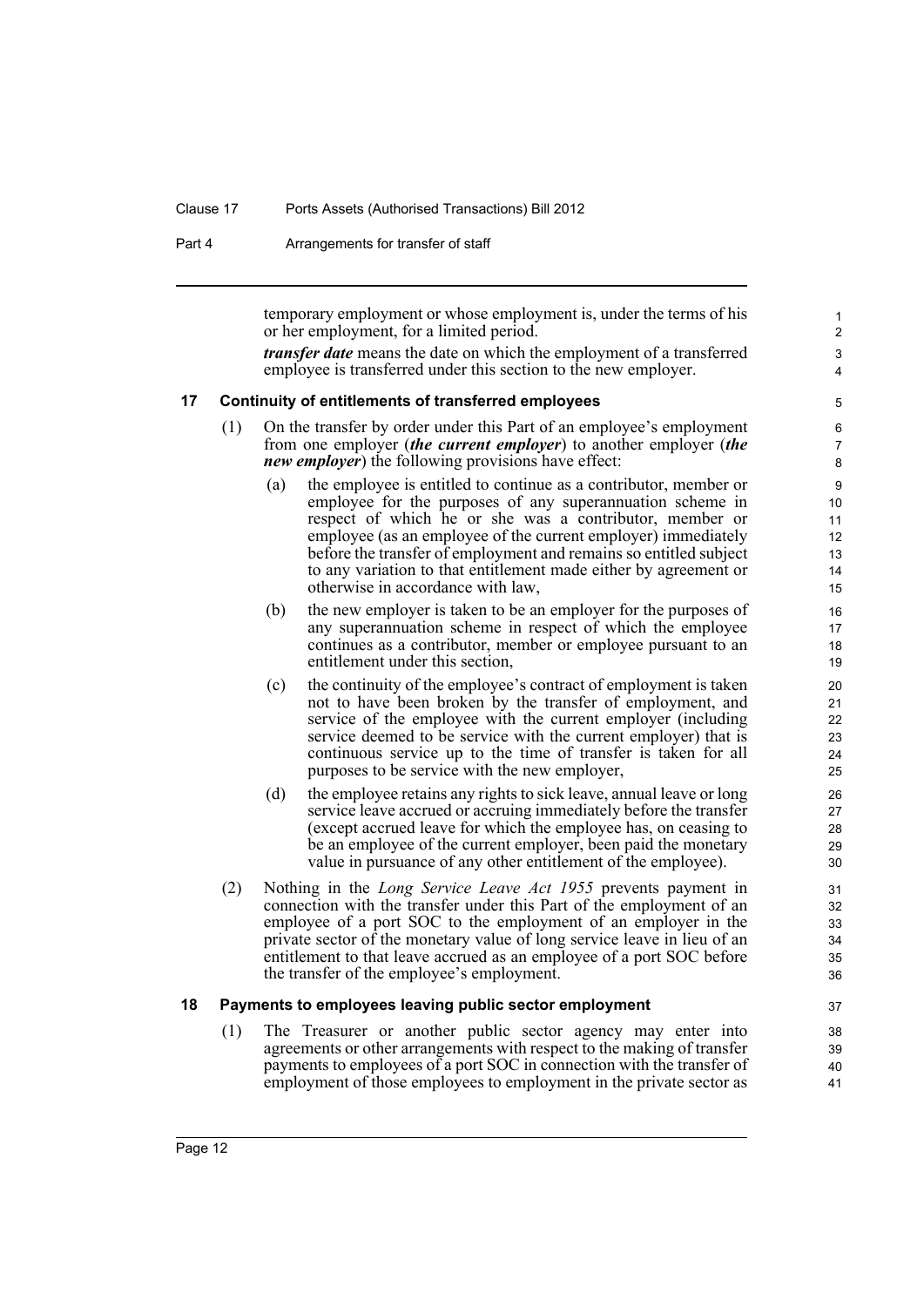| Ports Assets (Authorised Transactions) Bill 2012 | Clause 18 |
|--------------------------------------------------|-----------|
| Arrangements for transfer of staff               | Part 4    |

a result of a transaction arrangement or as a result of an order under this Part.

- (2) A transfer payment is not to exceed an amount equivalent to 30 weeks of pay at the rate of an employee's base salary (that is, salary less any allowances).
- (3) Without affecting any entitlement to a transfer payment under this section, an employee of a port SOC is not entitled to receive any payment or other benefit (including in the nature of severance pay or redundancy compensation) merely because the employee ceased to be an employee of a public sector agency as a result of a transaction arrangement or as a result of an order under this Part.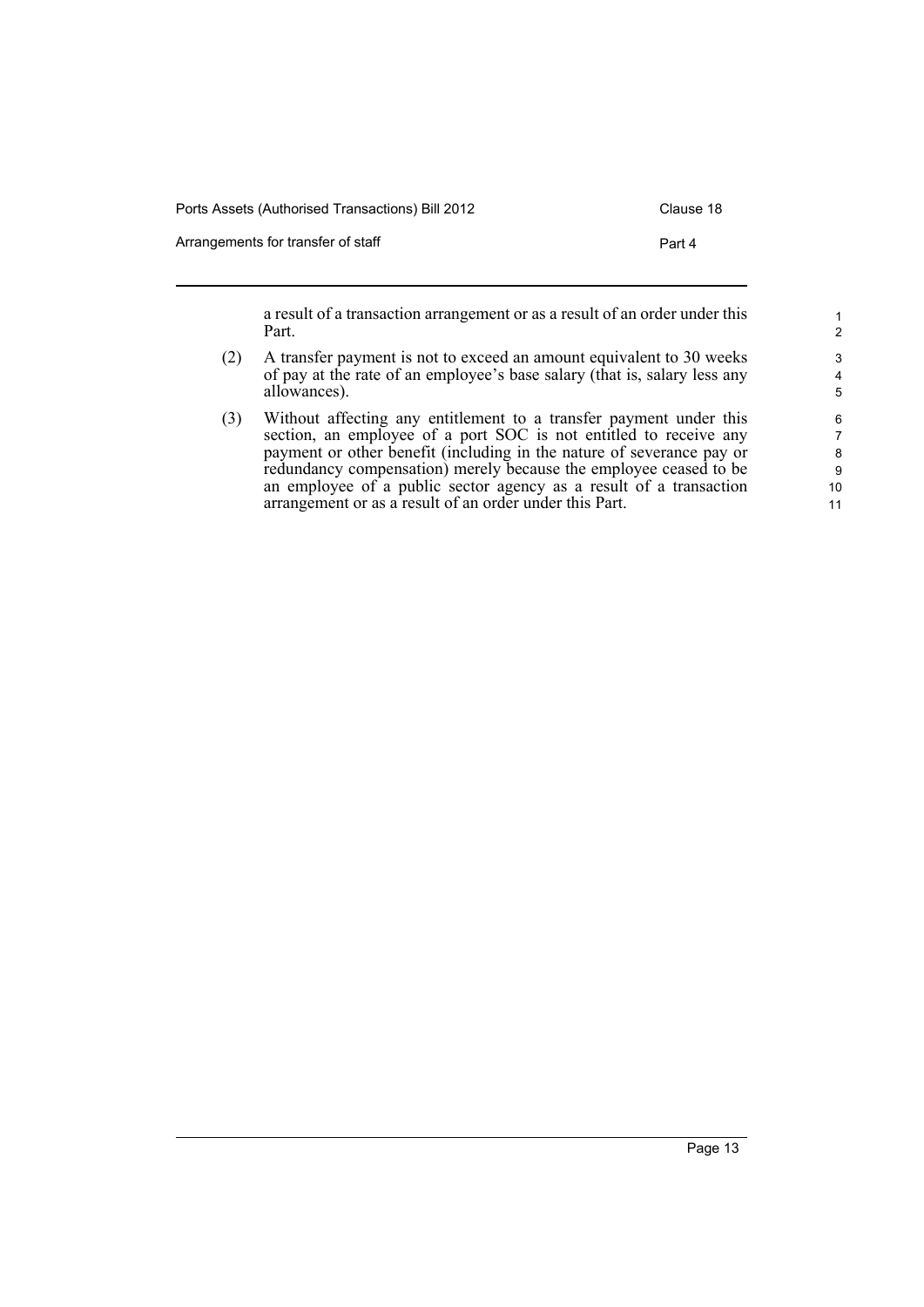### <span id="page-23-0"></span>**Part 5 Arrangements for transfer of assets and functions**

#### <span id="page-23-1"></span>**19 Vesting orders**

The Treasurer may make vesting orders under Schedule 4 for the purposes of an authorised transaction.

1  $\mathfrak{p}$ 

3 4 5

#### <span id="page-23-2"></span>**20 Severance of fixtures**

- (1) The Treasurer may by order in writing for the purposes of an authorised transaction direct that specified fixtures to which this section applies are severed from the land on which they are situated.
- (2) The effect of such an order is that the fixtures concerned are deemed to be severed from the land on which they are situated and may be dealt with as personal property separate from the land for the purposes of an authorised transaction.
- (3) This section applies to the following fixtures:
	- (a) rail infrastructure facilities owned by a port SOC and situated on land owned by a port SOC or another public sector agency,
	- (b) other fixtures designated by the Treasurer by order in writing to be fixtures to which this section applies that are owned by a port SOC and situated on land owned by a port SOC or another public sector agency.
- (4) The severance of a fixture from land under this section does not affect the right of the fixture to be situated on that land and does not affect any right to drain water or sewage from the fixture across and through the land or to use any means of drainage of water or sewage from the fixture across and through the land.
- (5) In this section, *rail infrastructure facilities* includes railway track, associated track structures, over track structures, cuttings, drainage works, track support earthworks and fences, tunnels, bridges, level crossings, service roads, signalling systems, train control systems, communication systems, overhead power supply systems, power and communication cables, and associated works, buildings, plant, machinery and equipment.

### <span id="page-23-3"></span>**21 Grant of relevant authorisations**

(1) The Treasurer may give directions to a public sector agency for or with respect to the grant of any relevant authorisation to a person who becomes or who it is proposed will become the new operator of any ports assets pursuant to an authorised transaction, including directions for or with respect to any of the following: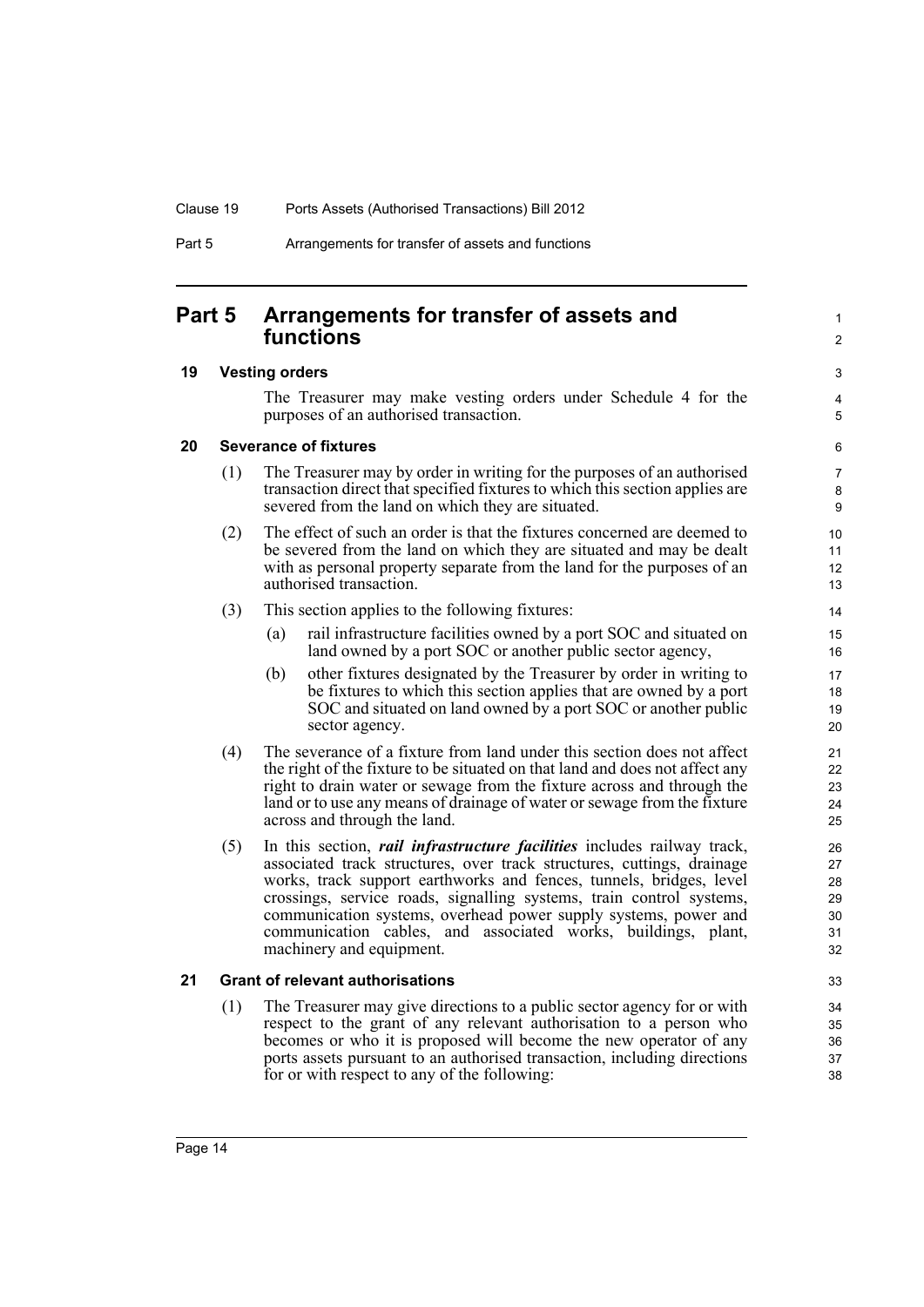### Arrangements for transfer of assets and functions extending the Part 5

|     | (a) | requiring the grant of any such relevant authorisation without the<br>necessity for the making or determination of any application,                                                                                                                                                                                                                                                                      | 1<br>2                           |
|-----|-----|----------------------------------------------------------------------------------------------------------------------------------------------------------------------------------------------------------------------------------------------------------------------------------------------------------------------------------------------------------------------------------------------------------|----------------------------------|
|     | (b) | the displacement or modification of any provision of a relevant<br>law in its application to the grant of any such relevant<br>authorisation,                                                                                                                                                                                                                                                            | 3<br>$\overline{4}$<br>5         |
|     | (c) | the conditions or endorsements subject to which any such<br>relevant authorisation is to be granted or that are to be attached to<br>any such relevant authorisation.                                                                                                                                                                                                                                    | 6<br>7<br>8                      |
| (2) |     | A direction may only be given under this section for the grant of a<br>relevant authorisation that:                                                                                                                                                                                                                                                                                                      | 9<br>10                          |
|     | (a) | operates to transfer or replace an existing relevant authorisation<br>that is currently in force, and                                                                                                                                                                                                                                                                                                    | 11<br>12                         |
|     | (b) | is subject to terms, conditions or endorsements that are the same<br>(or to substantially the same effect) as those to which that existing<br>relevant authorisation is subject.                                                                                                                                                                                                                         | 13<br>14<br>15                   |
| (3) |     | The Treasurer must consult with a public sector agency before giving a<br>direction to the public sector agency under this section.                                                                                                                                                                                                                                                                      | 16<br>17                         |
| (4) |     | A public sector agency exercising functions under a relevant law must<br>comply with a direction of the Treasurer under this section.                                                                                                                                                                                                                                                                    | 18<br>19                         |
| (5) |     | Anything done by a port SOC in compliance with a condition or<br>endorsement of a relevant authorisation in relation to ports assets of<br>which a person is the new operator is taken to have been done by the<br>new operator for the purposes of any corresponding condition or<br>endorsement of a relevant authorisation granted to the new operator<br>pursuant to a direction under this section. | 20<br>21<br>22<br>23<br>24<br>25 |
| (6) |     | A relevant authorisation granted to a port SOC or to the new operator of<br>ports assets may not be suspended or cancelled on the ground of the<br>conversion of the port SOC or new operator to a company or on the<br>ground of any change that has occurred in the officers or shareholders<br>of the company as a result of that conversion or pursuant to a transaction<br>arrangement.             | 26<br>27<br>28<br>29<br>30<br>31 |
| (7) |     | In this section:                                                                                                                                                                                                                                                                                                                                                                                         | 32                               |
|     |     | <i>grant</i> includes issue and transfer.                                                                                                                                                                                                                                                                                                                                                                | 33                               |
|     |     | <i>new operator</i> of ports assets means:                                                                                                                                                                                                                                                                                                                                                               | 34                               |
|     | (a) | a public sector agency to which any ports assets are transferred<br>for the purposes of an authorised transaction, or                                                                                                                                                                                                                                                                                    | 35<br>36                         |
|     | (b) | a person (or the nominee of a person) in whom ports assets are<br>vested, or to whom ports assets are transferred, pursuant to an<br>authorised transaction.                                                                                                                                                                                                                                             | 37<br>38<br>39                   |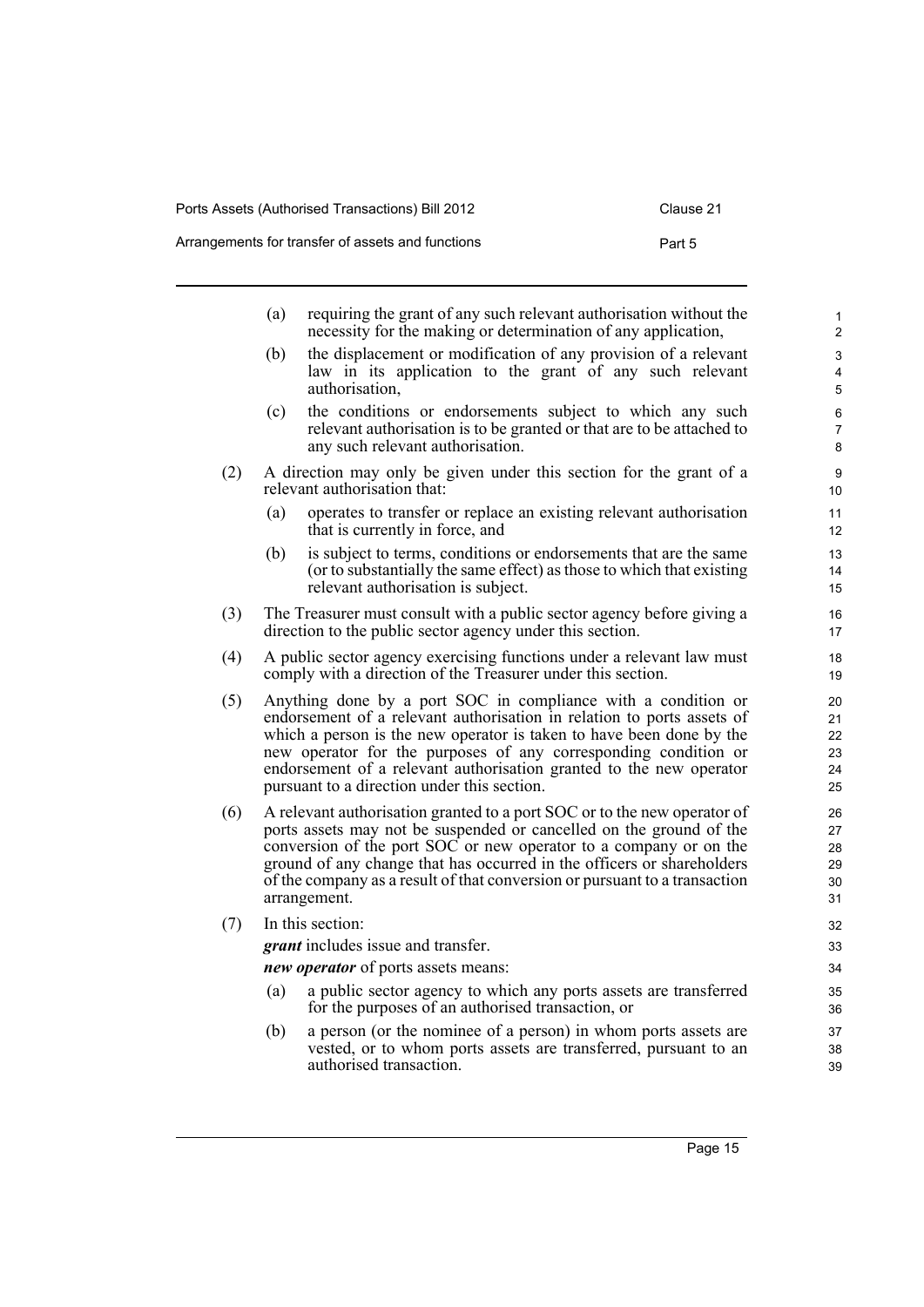<span id="page-25-0"></span>*relevant authorisation* means a licence, permit, consent, entitlement, accreditation, exemption or other authorisation under a relevant law. *relevant law* means any of the following Acts and any regulations or instruments under those Acts: *Explosives Act 2003 Fisheries Management Act 1994 State Emergency and Rescue Management Act 1989 Water Management Act 2000 Work Health and Safety Act 2011* **22 Acquisition of land by Ports Assets Ministerial Holding Corporation** (1) The Ports Assets Ministerial Holding Corporation may, for the purposes of an authorised transaction, acquire land (including an interest in land) by agreement or by compulsory process in accordance with the *Land Acquisition (Just Terms Compensation) Act 1991* that the Corporation determines to be: (a) land on which ports assets of a port SOC were situated on the date of assent to this Act and continue to be situated, or (b) land that on the date of assent to this Act was used or occupied by a port SOC for or in connection with the exercise of any function of the port SOC and that continues to be so used or occupied. (2) In the case of land used (but not occupied) by a port SOC for or in connection with the exercise of any function of the port SOC, such as land used for the purposes of access, the power conferred by this section to acquire the land is limited to a power to acquire an interest in the land sufficient to allow that use of the land to continue. (3) A public sector agency is not entitled to compensation under the *Land Acquisition (Just Terms Compensation) Act 1991* as the owner of land acquired pursuant to this section. (4) Land acquired by the Corporation pursuant to this section is deemed to be an asset of a port SOC for the purposes of this Act and the Corporation is deemed to be a port SOC for the purposes of this Act while it holds the land. **Note.** Land acquired pursuant to this section is a ports asset for the purposes of an authorised transaction (whether or not it was a ports asset before it was acquired). 1 2 3 4 5 6 7 8 9 10 11 12 13 14 15 16 17 18 19 20 21 22 23 24 25 26 27 28 29 30 31 32 33 34 35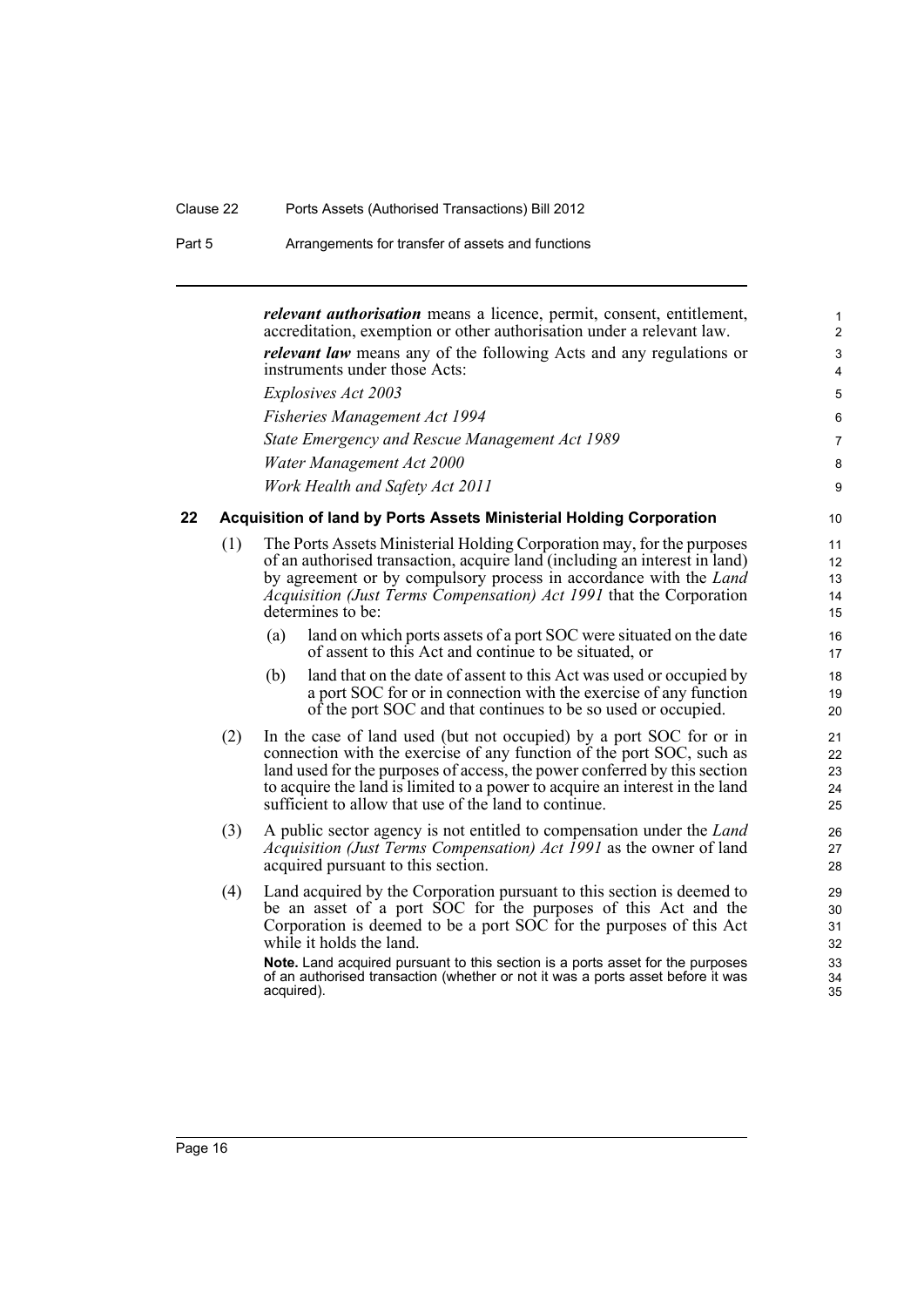| Ports Assets (Authorised Transactions) Bill 2012  | Clause 23 |
|---------------------------------------------------|-----------|
| Arrangements for transfer of assets and functions | Part 5    |

#### <span id="page-26-0"></span>**23 Adjustment of port SOC objectives and functions**

| (1) |     | The Treasurer may by direction in writing to a port SOC adjust the<br>objectives and functions of the port SOC in such manner as the<br>Treasurer considers appropriate to ensure that the objectives and<br>functions of the port SOC remain appropriate, having regard to: |
|-----|-----|------------------------------------------------------------------------------------------------------------------------------------------------------------------------------------------------------------------------------------------------------------------------------|
|     | (a) | the capacity of the port SOC to give effect to or exercise its<br>existing objectives and functions following the transfer of any of<br>its ports assets for the purposes of an authorised transaction, and                                                                  |

- (b) the objectives and functions that would be appropriate for any remaining ports assets of the port SOC.
- (2) The objectives and functions of a port SOC may be adjusted under this section by being limited or dispensed with but not by being broadened.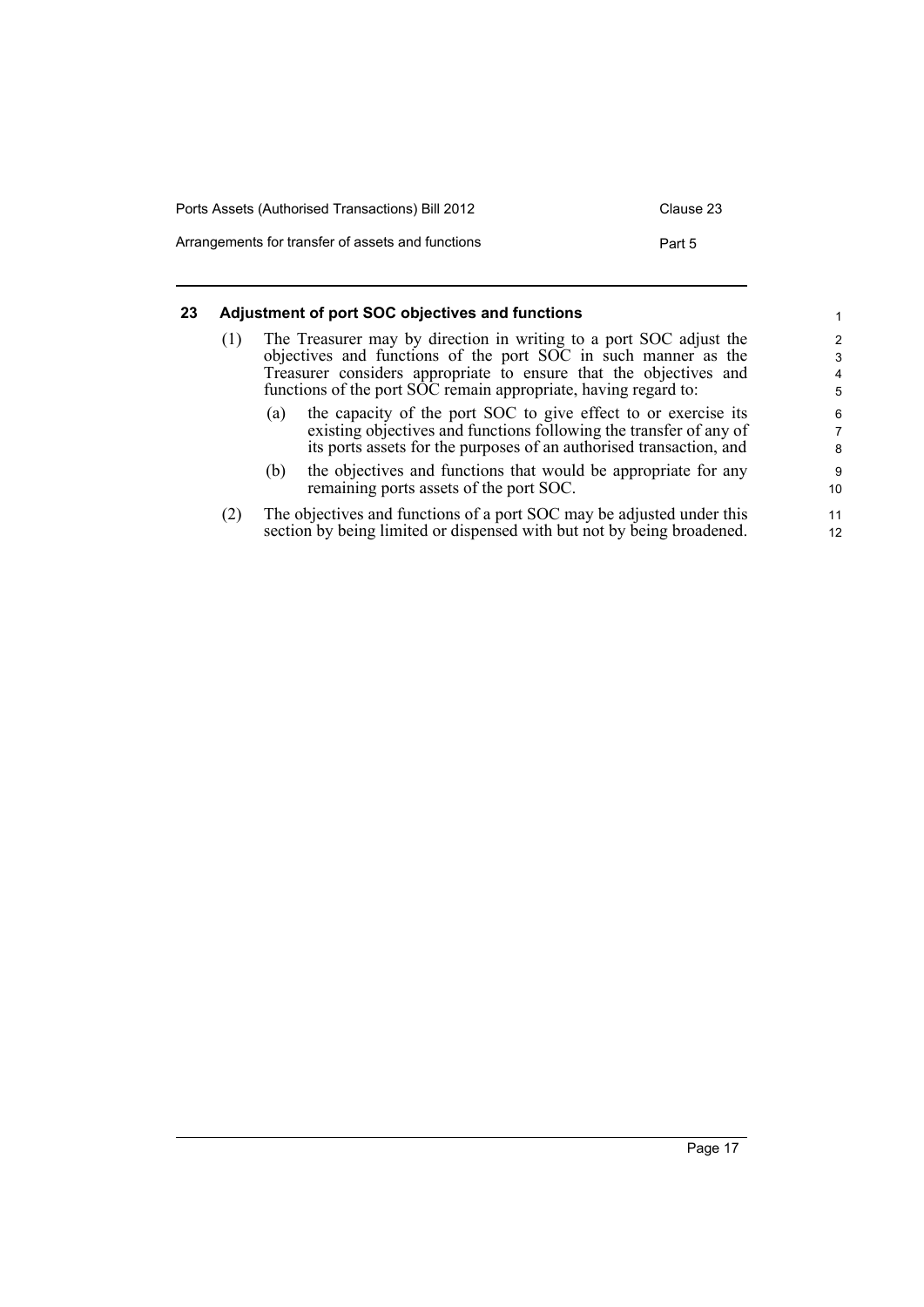Part 6 **Operation of other laws** 

### <span id="page-27-0"></span>**Part 6 Operation of other laws**

#### <span id="page-27-1"></span>**24 State taxes**

#### (1) In this section:

*relevant matter* means any of the following:

- (a) any transaction arrangement,
- (b) a vesting of assets, rights or liabilities by operation of Schedule 4 (Vesting of assets, rights and liabilities) and anything certified by the Treasurer as having been done in consequence of such a vesting (for example, the transfer or registration of an interest in land),

1

- (c) the issue, disposal or purchase of shares or other securities in or issued by a company for the purposes of an authorised transaction,
- (d) any matter connected with the corporate conversion of a port SOC or transaction SOC for the purposes of an authorised transaction,
- (e) such other matters for the purposes of an authorised transaction as may be prescribed by the regulations,
- (f) any transaction occurring within 6 months after completion of an authorised transaction and certified by the Treasurer to be a transaction entered into in connection with the transfer of ports assets to the private sector pursuant to the authorised transaction.

*State tax* means application or registration fees, duty under the *Duties Act 1997* or any other tax, duty, fee or charge imposed by any Act or law of the State.

- (2) State tax is not payable by a public sector agency in relation to a relevant matter.
- (3) State tax is not payable by a person or body (other than a public sector agency) in relation to a relevant matter to such extent (if any) as the Treasurer may direct by order in writing, either generally or in a particular case.
- (4) An order may be made by the Treasurer under this section before or after the liability to pay the State tax concerned accrues.
- (5) The Treasurer must give a copy of an order under this section to the Chief Commissioner of State Revenue.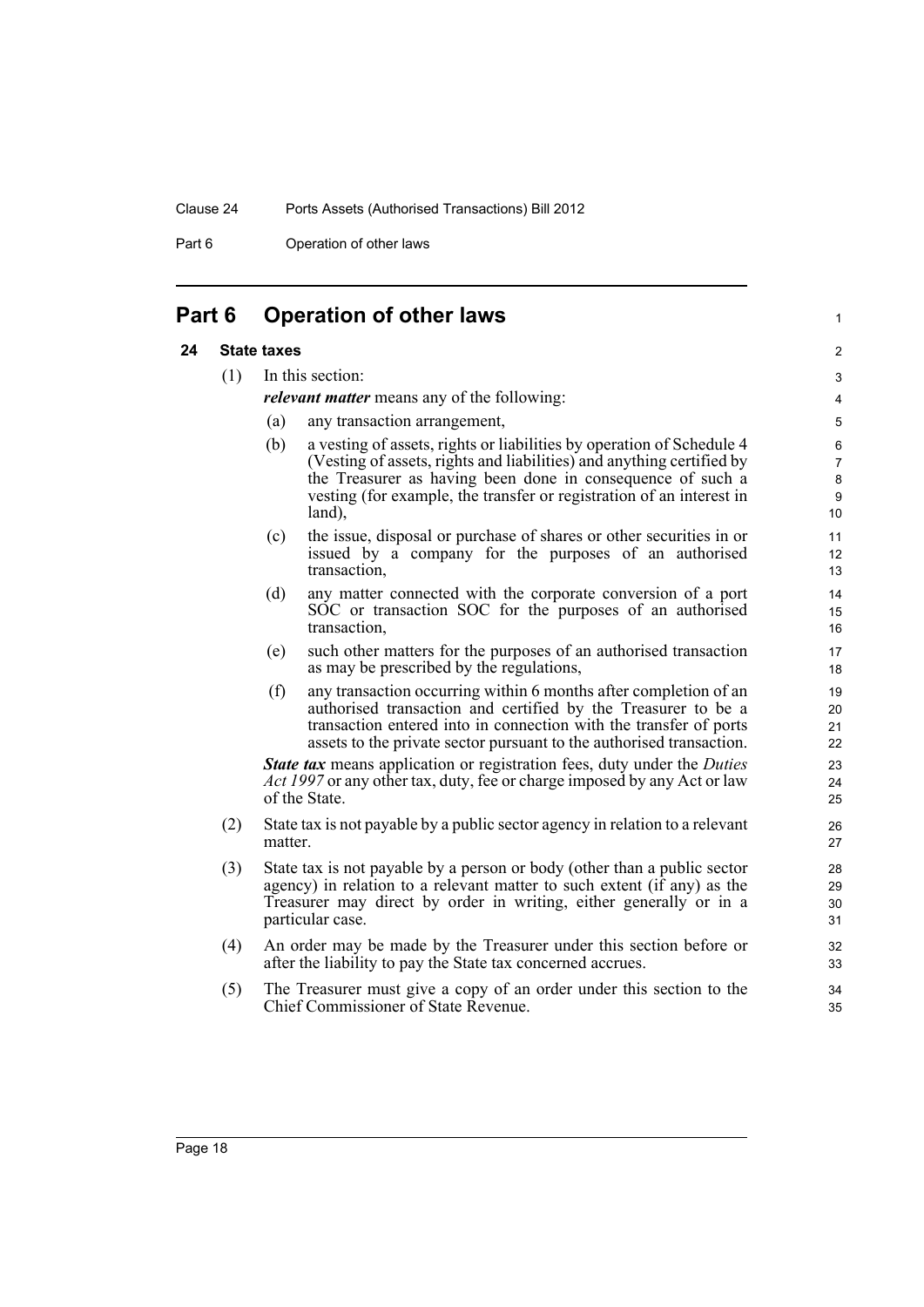Operation of other laws **Part 6** 

<span id="page-28-4"></span><span id="page-28-3"></span><span id="page-28-2"></span><span id="page-28-1"></span><span id="page-28-0"></span>

| (1) |                                   | None of the following provisions operate to prevent, restrict or                                                                                      | $\overline{c}$            |  |
|-----|-----------------------------------|-------------------------------------------------------------------------------------------------------------------------------------------------------|---------------------------|--|
|     |                                   | otherwise limit the carrying out of a transaction arrangement or the                                                                                  | 3                         |  |
|     |                                   | exercise of a function for the purposes of an authorised transaction:                                                                                 | $\overline{4}$            |  |
|     | (a)                               | any provision of the State Owned Corporations Act 1989,                                                                                               | $\mathbf 5$               |  |
|     | (b)                               | any provision of the constitution of a statutory SOC or a<br>subsidiary of a statutory SOC.                                                           | $\,6\,$<br>$\overline{7}$ |  |
| (2) |                                   | In the event of any inconsistency between the provisions of this Act or                                                                               | 8                         |  |
|     |                                   | the regulations and a provision of any other State legislation that is                                                                                | $\boldsymbol{9}$          |  |
|     |                                   | prescribed by the regulations as an inconsistent provision for the<br>purposes of this section, the provisions of this Act or the regulations (as     | 10<br>11                  |  |
|     |                                   | the case may be) prevail to the extent of the inconsistency.                                                                                          | 12                        |  |
| (3) |                                   | The requirements of any other Act (whether enacted before or after this                                                                               | 13                        |  |
|     |                                   | Act) for the approval by resolution of either or both Houses of                                                                                       | 14                        |  |
|     |                                   | Parliament (or by Act) of any act that constitutes the transfer of ports<br>assets for the purposes of an authorised transaction is satisfied by the  | 15<br>16                  |  |
|     |                                   | enactment of this Act.                                                                                                                                | 17                        |  |
|     |                                   | <b>Public Authorities (Financial Arrangements) Act</b>                                                                                                | 18                        |  |
|     |                                   | The Public Authorities (Financial Arrangements) Act 1987 does not                                                                                     | 19                        |  |
|     |                                   | apply to any transaction arrangement.                                                                                                                 | 20                        |  |
| 27  |                                   | <b>Release of information by Auditor-General</b>                                                                                                      | 21                        |  |
|     |                                   | Section 38 (Secrecy) of the <i>Public Finance and Audit Act 1983</i> does not                                                                         | 22                        |  |
|     |                                   | apply to or in respect of a report or communication that the Treasurer                                                                                | 23                        |  |
|     |                                   | authorises the Auditor-General to make to a person for the purposes of<br>an authorised transaction or for the purposes of the audit (before or after | 24<br>25                  |  |
|     |                                   | the completion of an authorised transaction) of records relating to ports                                                                             | 26                        |  |
|     |                                   | assets transferred pursuant to an authorised transaction.                                                                                             | 27                        |  |
|     | <b>Contracts for sale of land</b> |                                                                                                                                                       |                           |  |
|     |                                   | Section 52A (Contracts for sale of land) of the <i>Conveyancing Act 1919</i>                                                                          | 29                        |  |
|     |                                   | does not apply to a contract for the sale of land that is entered into for<br>the purposes of an authorised transaction.                              | 30<br>31                  |  |
|     |                                   | Protection of contractual and other obligations                                                                                                       | 32                        |  |
| (1) |                                   | This section applies to the following:                                                                                                                | 33                        |  |
|     | (a)                               | the operation of this Act (including any order under this Act and                                                                                     | 34                        |  |
|     |                                   | anything done or omitted to be done under or for the purposes of<br>this Act),                                                                        | 35<br>36                  |  |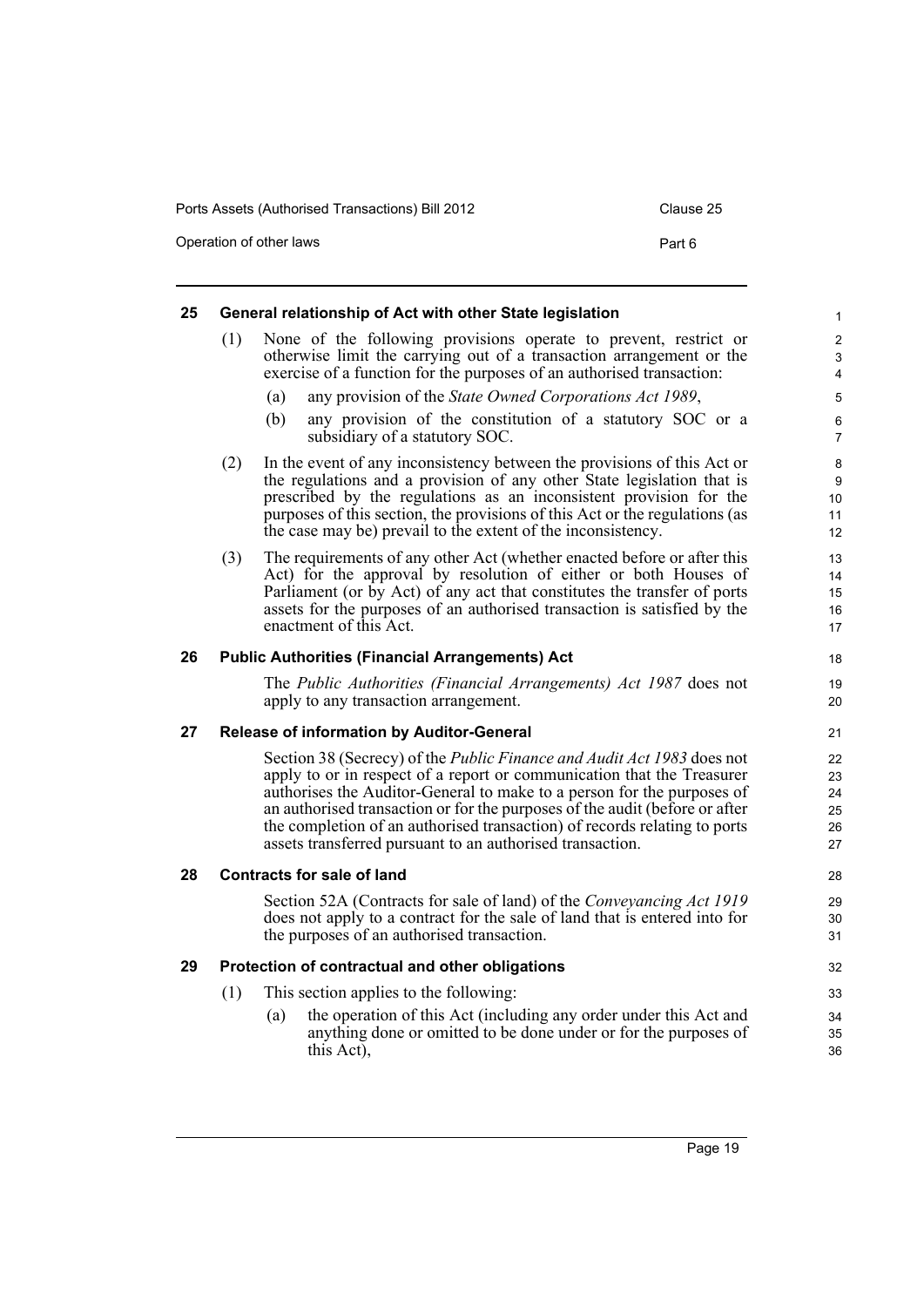### Clause 30 Ports Assets (Authorised Transactions) Bill 2012

Part 6 **Operation of other laws** 

<span id="page-29-0"></span>

|    |     | (b) | the transfer of ports assets for the purposes of an authorised<br>transaction,                                                                                                                                                                                                                                                                               | 1<br>$\overline{c}$                             |
|----|-----|-----|--------------------------------------------------------------------------------------------------------------------------------------------------------------------------------------------------------------------------------------------------------------------------------------------------------------------------------------------------------------|-------------------------------------------------|
|    |     | (c) | the entering into or performance of obligations under a<br>transaction arrangement by a public sector agency,                                                                                                                                                                                                                                                | 3<br>4                                          |
|    |     | (d) | a disclosure of information by, on behalf of or with the consent<br>of a public sector agency for the purposes of an authorised<br>transaction.                                                                                                                                                                                                              | 5<br>6<br>$\overline{7}$                        |
|    | (2) |     | None of the matters or things to which this section applies are to be<br>regarded as:                                                                                                                                                                                                                                                                        | 8<br>9                                          |
|    |     | (a) | a breach of contract or confidence or otherwise as a civil wrong,<br><sub>or</sub>                                                                                                                                                                                                                                                                           | 10 <sup>°</sup><br>11                           |
|    |     | (b) | a breach of any instrument (including, without limitation, any<br>provision prohibiting, restricting or regulating the assignment or<br>transfer of assets, rights or liabilities) or as requiring any act to be<br>done under an instrument, or                                                                                                             | 12 <sup>2</sup><br>13<br>14<br>15 <sup>15</sup> |
|    |     | (c) | giving rise to any right or remedy by a party to a contract or other<br>instrument, or as causing or permitting the termination of, or<br>exercise of rights under, any contract or other instrument, or                                                                                                                                                     | 16<br>17<br>18                                  |
|    |     | (d) | an event of default under any contract or other instrument, or                                                                                                                                                                                                                                                                                               | 19                                              |
|    |     | (e) | giving rise to a breach of or an offence against a provision of an<br>Act that prohibits or restricts the disclosure of information, or                                                                                                                                                                                                                      | 20<br>21                                        |
|    |     | (f) | releasing a surety or other obligee wholly or in part from an<br>obligation.                                                                                                                                                                                                                                                                                 | 22<br>23                                        |
|    | (3) |     | This section does not affect the rights and obligations of the parties to a<br>transaction arrangement in respect of the performance of obligations<br>under the transaction arrangement.                                                                                                                                                                    | 24<br>25<br>26                                  |
|    | (4) |     | In this section:                                                                                                                                                                                                                                                                                                                                             | 27                                              |
|    |     |     | <i>instrument</i> means an instrument (other than an instrument made under<br>this Act) or any other document that creates, modifies or extinguishes<br>rights or liabilities (or would do so if lodged, filed or registered in<br>accordance with any law), and includes any judgment, order, process or<br>other instrument issued by a court or tribunal. | 28<br>29<br>30<br>31<br>32                      |
| 30 |     |     | <b>Compensation not payable</b>                                                                                                                                                                                                                                                                                                                              | 33                                              |
|    | (1) |     | Compensation is not payable by or on behalf of the State:                                                                                                                                                                                                                                                                                                    | 34                                              |
|    |     | (a) | because of the enactment or operation of this Act, or for any<br>consequence of that enactment or operation, or                                                                                                                                                                                                                                              | 35<br>36                                        |
|    |     | (b) | because of any statement or conduct relating to the enactment of<br>this Act.                                                                                                                                                                                                                                                                                | 37<br>38                                        |
|    |     |     |                                                                                                                                                                                                                                                                                                                                                              |                                                 |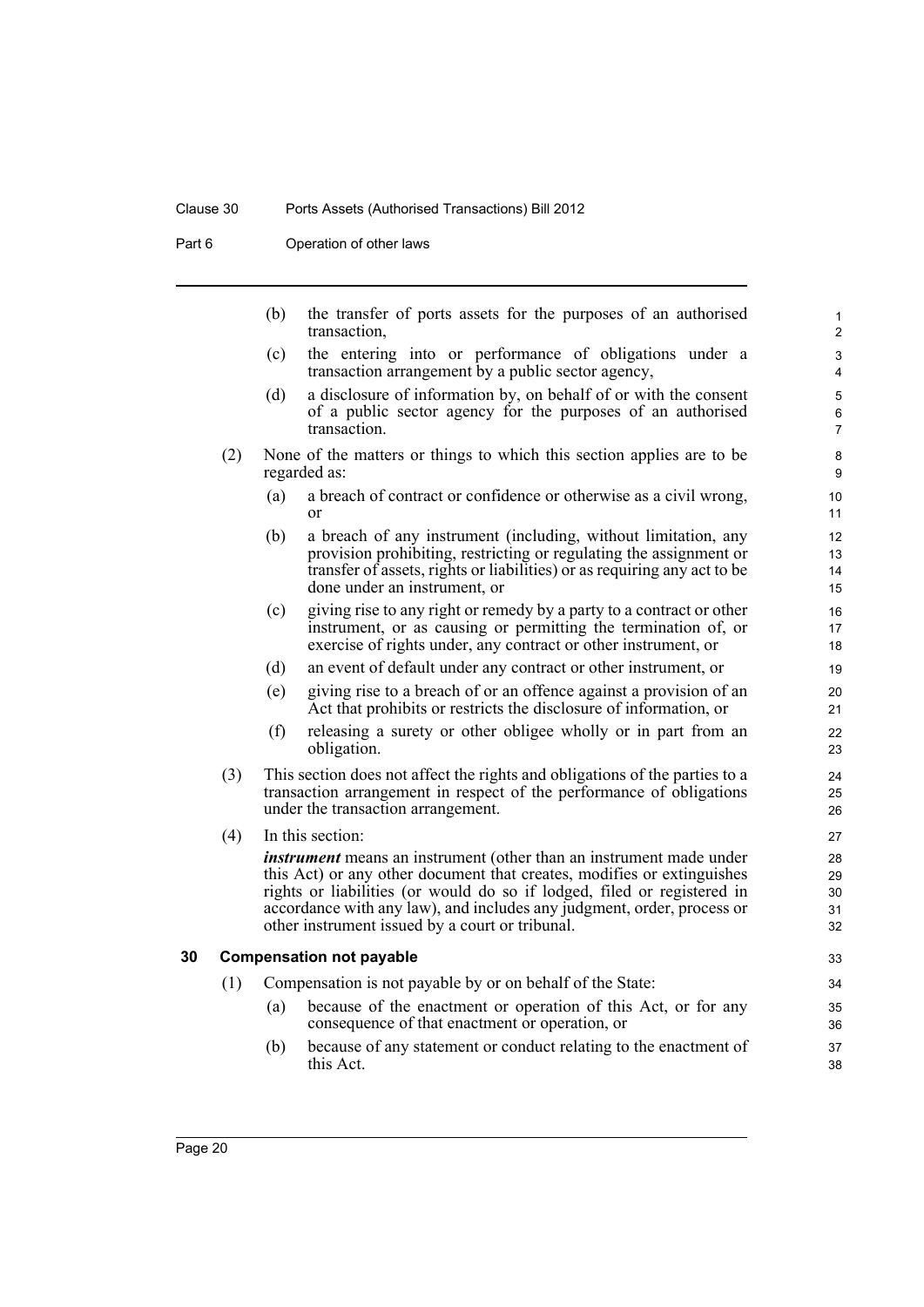Operation of other laws **Part 6** 

<span id="page-30-0"></span>(2) This section does not extend to compensation payable under a transaction arrangement to a party to the transaction arrangement in connection with the performance of obligations under the transaction arrangement. (3) In this section: *compensation* includes damages or any other form of monetary compensation. *conduct* includes any act or omission, whether unconscionable, misleading, deceptive or otherwise. *operation of this Act* includes the operation of any notice or order under this Act and any agreement entered into under or for the purposes of this Act. *statement* includes a representation of any kind: (a) whether made verbally or in writing, and (b) whether negligent, false, misleading or otherwise. *the State* means the Crown within the meaning of the *Crown Proceedings Act 1988*, and includes a public sector agency and an officer, employee or agent of the Crown or a public sector agency. **31 Leases of ports assets** (1) The provisions of a ports assets lease (or of any agreement or arrangement entered into in connection with such a lease) dealing with the following matters have effect according to their terms despite any law or rule to the contrary: (a) the payment of any amount by way of premium under the lease and the retention of any such amount by the lessor or the State, (b) the circumstances or conditions under which the lease may be terminated by the lessor or lessee, (c) the application or operation of section 122, 130 or 133B of the *Conveyancing Act 1919* to or in respect of the lease (or any lease under the lease), (d) the application of a security provided in relation to the lease, (e) the payment of a sum that is in the nature of a penalty, (f) the ownership of, or the vesting or forfeiture of ownership of, any real or personal property on termination of the lease or on the occurrence of some other specified event or other thing, (g) the pre-payment of amounts payable by way of rent under the lease and the retention of any such amounts by the lessor or the State, 1  $\overline{2}$ 3 4 5 6 7 8 9 10 11 12 13 14 15 16 17 18 19 20 21  $22$ 23 24 25 26 27 28 29 30 31 32 33 34 35 36 37 38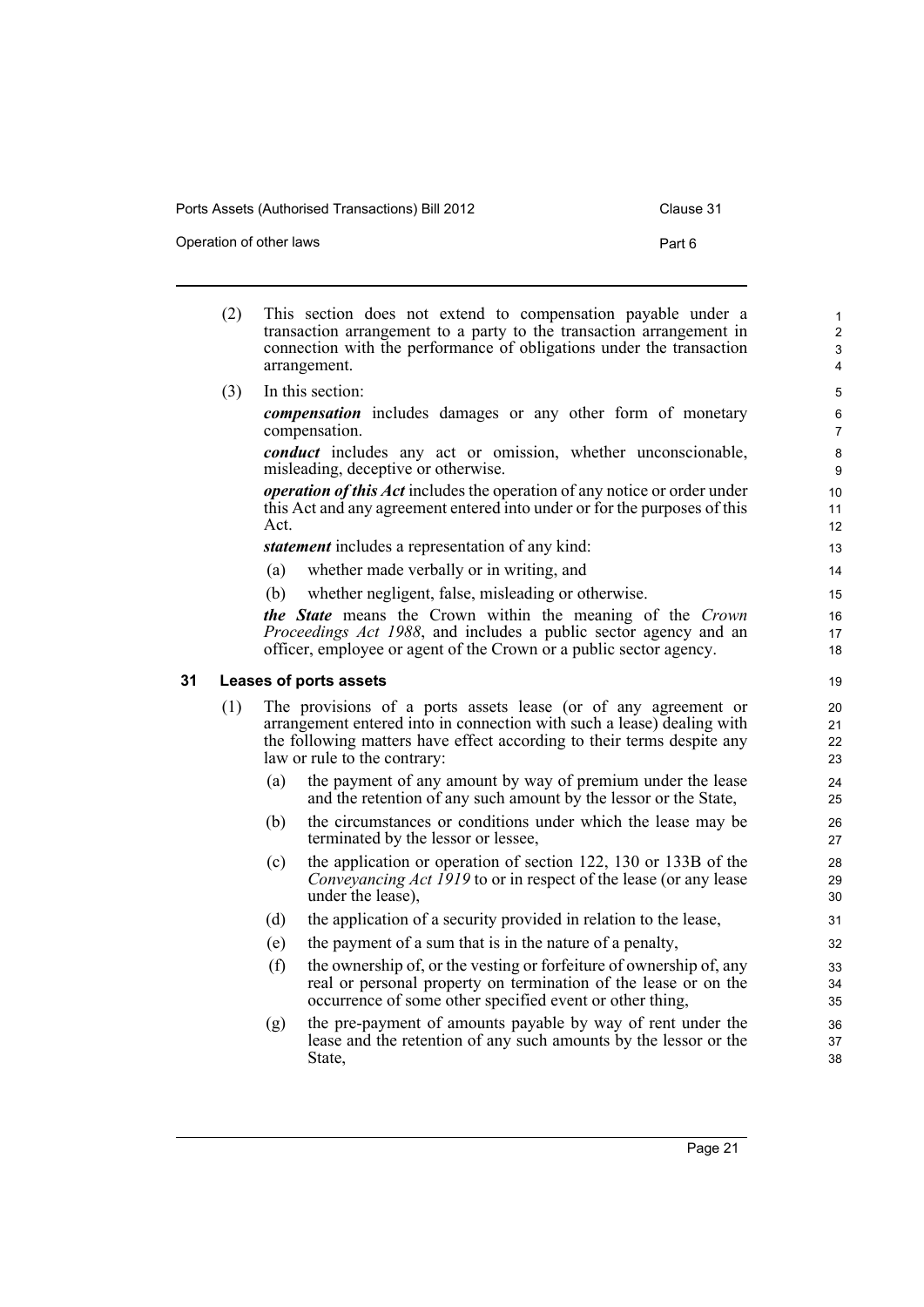### Clause 32 Ports Assets (Authorised Transactions) Bill 2012

Part 6 **Operation of other laws** 

<span id="page-31-0"></span>

|    |     | (h)  | the continuance of the lease despite the occurrence of unintended<br>or unforeseen circumstances,                                                                                                                                                                                                               | $\mathbf{1}$<br>2              |
|----|-----|------|-----------------------------------------------------------------------------------------------------------------------------------------------------------------------------------------------------------------------------------------------------------------------------------------------------------------|--------------------------------|
|    |     | (i)  | the continuance of the obligation to pay rent despite the<br>occurrence of unintended or unforeseen circumstances,                                                                                                                                                                                              | $\ensuremath{\mathsf{3}}$<br>4 |
|    |     | (i)  | the amount payable in consequence of a breach or early<br>termination of the lease,                                                                                                                                                                                                                             | $\mathbf 5$<br>6               |
|    |     | (k)  | the liability of the lessor or lessee in relation to the leased assets,                                                                                                                                                                                                                                         | $\overline{7}$                 |
|    |     | (1)  | the non-refundability of any payment made on account of rent,<br>premium, option fee, outgoings, security deposit or otherwise,                                                                                                                                                                                 | 8<br>9                         |
|    |     | (m)  | the operation of any set-off.                                                                                                                                                                                                                                                                                   | 10                             |
|    | (2) |      | A ports assets lease may include provision for the removal by the lessee<br>of any fixture severable from the land leased.                                                                                                                                                                                      | 11<br>12                       |
|    | (3) | (1). | A scheme of arrangement, receivership, winding up or other external<br>administration of a company is to be carried out in a manner that gives<br>effect to the provisions of a lease or agreement referred to in subsection                                                                                    | 13<br>14<br>15<br>16           |
|    | (4) |      | A variation of lease that operates to vary the land to which a lease relates<br>can be registered under the <i>Real Property Act 1900</i> (despite section 55A<br>(4) of that Act) if the Treasurer certifies that:                                                                                             | 17<br>18<br>19                 |
|    |     | (a)  | the lease is a ports assets lease, and                                                                                                                                                                                                                                                                          | 20                             |
|    |     | (b)  | the variation is for the purpose of including, as land to which that<br>lease relates, land that is the subject of a lease of ports assets<br>entered into after completion of an authorised transaction<br>pursuant to an agreement for lease entered into before completion<br>of the authorised transaction. | 21<br>22<br>23<br>24<br>25     |
|    | (5) |      | In this section:                                                                                                                                                                                                                                                                                                | 26                             |
|    |     |      | <i>ports assets</i> includes assets that were ports assets before their transfer to<br>the private sector for the purposes of an authorised transaction.                                                                                                                                                        | 27<br>28                       |
|    |     |      | <i>ports assets lease means:</i>                                                                                                                                                                                                                                                                                | 29                             |
|    |     | (a)  | a lease of ports assets entered into for the purposes of an<br>authorised transaction, or                                                                                                                                                                                                                       | 30<br>31                       |
|    |     | (b)  | a lease of ports assets that the Treasurer designates by order in<br>writing as a ports assets lease for the purposes of this section.                                                                                                                                                                          | 32<br>33                       |
| 32 |     |      | No cargo throughput limits for Port Botany                                                                                                                                                                                                                                                                      | 34                             |
|    | (1) |      | A planning control is of no effect to the extent that it would operate to<br>impose a cargo throughput limit for Port Botany.                                                                                                                                                                                   | 35<br>36                       |
|    |     |      |                                                                                                                                                                                                                                                                                                                 |                                |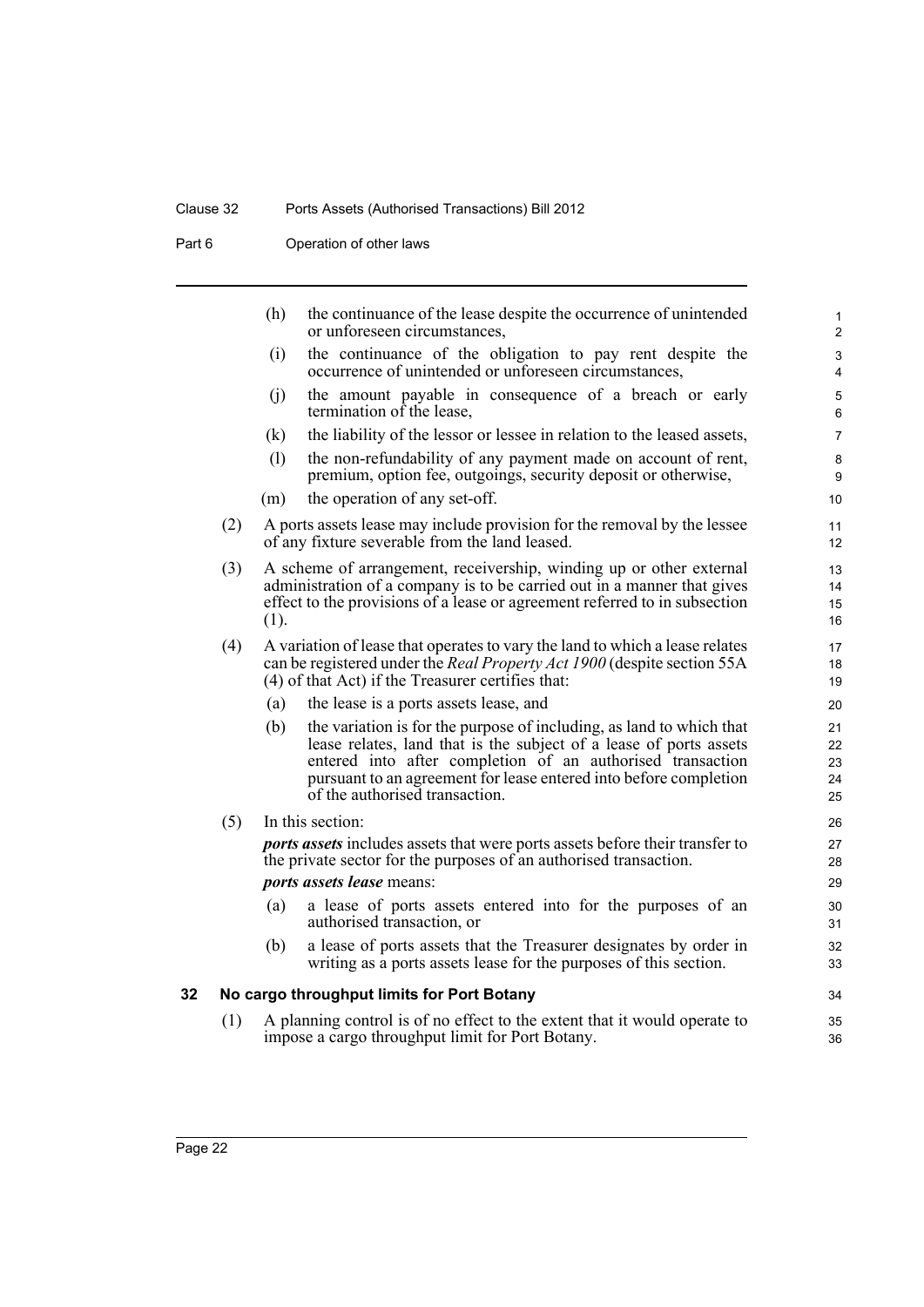Operation of other laws **Part 6** 

| (2) | A cargo throughput limit for Port Botany is any direct or indirect limit<br>or other restriction on the amount of cargo that can be received or<br>handled at or transported from Port Botany and includes (without<br>limitation) the following: |                                                                                                                                                                                                                                                              |                      |  |  |
|-----|---------------------------------------------------------------------------------------------------------------------------------------------------------------------------------------------------------------------------------------------------|--------------------------------------------------------------------------------------------------------------------------------------------------------------------------------------------------------------------------------------------------------------|----------------------|--|--|
|     | (a)                                                                                                                                                                                                                                               | a limit or other restriction on the number of cargo containers that<br>can be received or handled at or transported from Port Botany,                                                                                                                        | 5<br>6               |  |  |
|     | (b)                                                                                                                                                                                                                                               | a limit or other restriction on the nature, number or frequency of<br>transport movements to or from Port Botany,                                                                                                                                            | 7<br>8               |  |  |
|     | (c)                                                                                                                                                                                                                                               | a limit of the kind imposed by condition A1.4 (Port Throughput<br>Capacity Limits) of the planning approval for the construction<br>and operation of a new container terminal and associated<br>infrastructure at Port Botany as granted on 13 October 2005. | 9<br>10<br>11<br>12  |  |  |
| (3) | The following provisions apply to the operation of this section:                                                                                                                                                                                  |                                                                                                                                                                                                                                                              |                      |  |  |
|     | (a)                                                                                                                                                                                                                                               | this section does not apply to a planning control until the planning<br>control has been imposed, so that it limits the effect of the<br>planning control once imposed but does not prevent the planning<br>control from being imposed,                      | 14<br>15<br>16<br>17 |  |  |
|     | (b)                                                                                                                                                                                                                                               | this section does not invalidate a planning control or any planning<br>approval that imposes a planning control,                                                                                                                                             | 18<br>19             |  |  |
|     | (c)                                                                                                                                                                                                                                               | this section does not prevent planning approval being granted<br>merely because a planning control to be imposed by the planning<br>approval will be rendered wholly or partially ineffective by this<br>section.                                            | 20<br>21<br>22<br>23 |  |  |
| (4) |                                                                                                                                                                                                                                                   | In this section:                                                                                                                                                                                                                                             | 24                   |  |  |
|     | <b>Planning Act means the Environmental Planning and Assessment Act</b><br>1979 and the regulations under that Act.                                                                                                                               |                                                                                                                                                                                                                                                              |                      |  |  |
|     | <i>planning approval</i> means a consent, approval, permission or other<br>authority under the Planning Act and includes any condition of or the<br>terms of any such consent, approval, permission or other authority.                           |                                                                                                                                                                                                                                                              |                      |  |  |
|     |                                                                                                                                                                                                                                                   | <i>planning control</i> means any requirement or other control imposed<br>(before or after the commencement of this section) by or under:                                                                                                                    | 30<br>31             |  |  |
|     | (a)                                                                                                                                                                                                                                               | the Planning Act, or                                                                                                                                                                                                                                         | 32                   |  |  |
|     | (b)                                                                                                                                                                                                                                               | an environmental planning instrument under the Planning Act, or                                                                                                                                                                                              | 33                   |  |  |
|     | (c)                                                                                                                                                                                                                                               | a planning approval.                                                                                                                                                                                                                                         | 34                   |  |  |
|     | Port Botany means land in the local government areas of the City of<br>Botany Bay and the City of Randwick (including land covered by<br>water) leased to the private sector for the purposes of an authorised<br>transaction.                    |                                                                                                                                                                                                                                                              |                      |  |  |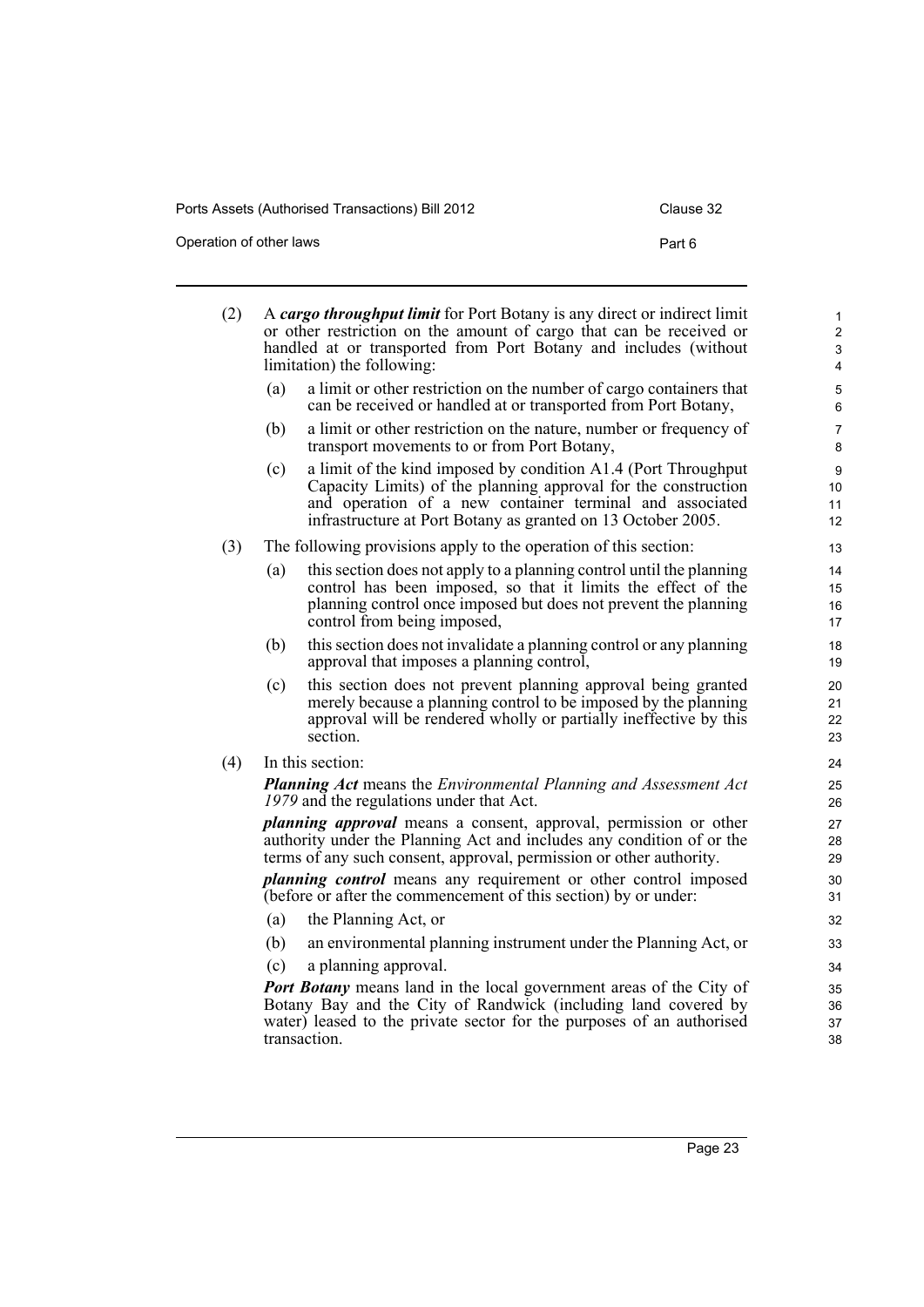Part 7 Miscellaneous

### <span id="page-33-0"></span>**Part 7 Miscellaneous**

### <span id="page-33-1"></span>**33 Delegation**

The Treasurer may delegate to the Secretary of the Treasury, or to any other officer of the Government Service prescribed by the regulations, any function of the Treasurer under this Act except this power of delegation.

1

### <span id="page-33-2"></span>**34 Act to bind State and other jurisdictions**

- (1) This Act binds the State and, in so far as the legislative power of the Parliament of New South Wales permits, the other States, the Territories and the Commonwealth.
- (2) Without limiting subsection (1), this Act has effect despite any privilege or immunity of the Crown in any of its capacities.
- (3) This Act does not make any State or Territory, the Commonwealth, or the Crown in any of its capacities, liable to be prosecuted for an offence.
- (4) A reference in this section to a State, Territory or the Commonwealth includes a reference to the Government of the State, Territory or Commonwealth.

### <span id="page-33-3"></span>**35 Extraterritorial operation of Act**

- (1) It is the intention of the Parliament of New South Wales that the operation of this Act should, as far as possible, include operation in relation to the following:
	- (a) things situated in or outside the territorial limits of the State,
	- (b) acts, transactions and matters done, entered into or occurring in or outside the territorial limits of the State,
	- (c) things, acts, transactions and matters (wherever situated, done, entered into or occurring) that would, apart from this Act, be governed or otherwise affected by the law of another State, a Territory, the Commonwealth or a foreign country.
- (2) Without limiting subsection (1), it is the intention of the Parliament of New South Wales that the provisions of this Act have an operation in relation to the things, acts, transactions and matters referred to in that subsection even if the rules of private international law (whether at general law or as provided by legislation) would require the application of a law other than this Act instead of the provisions of this Act.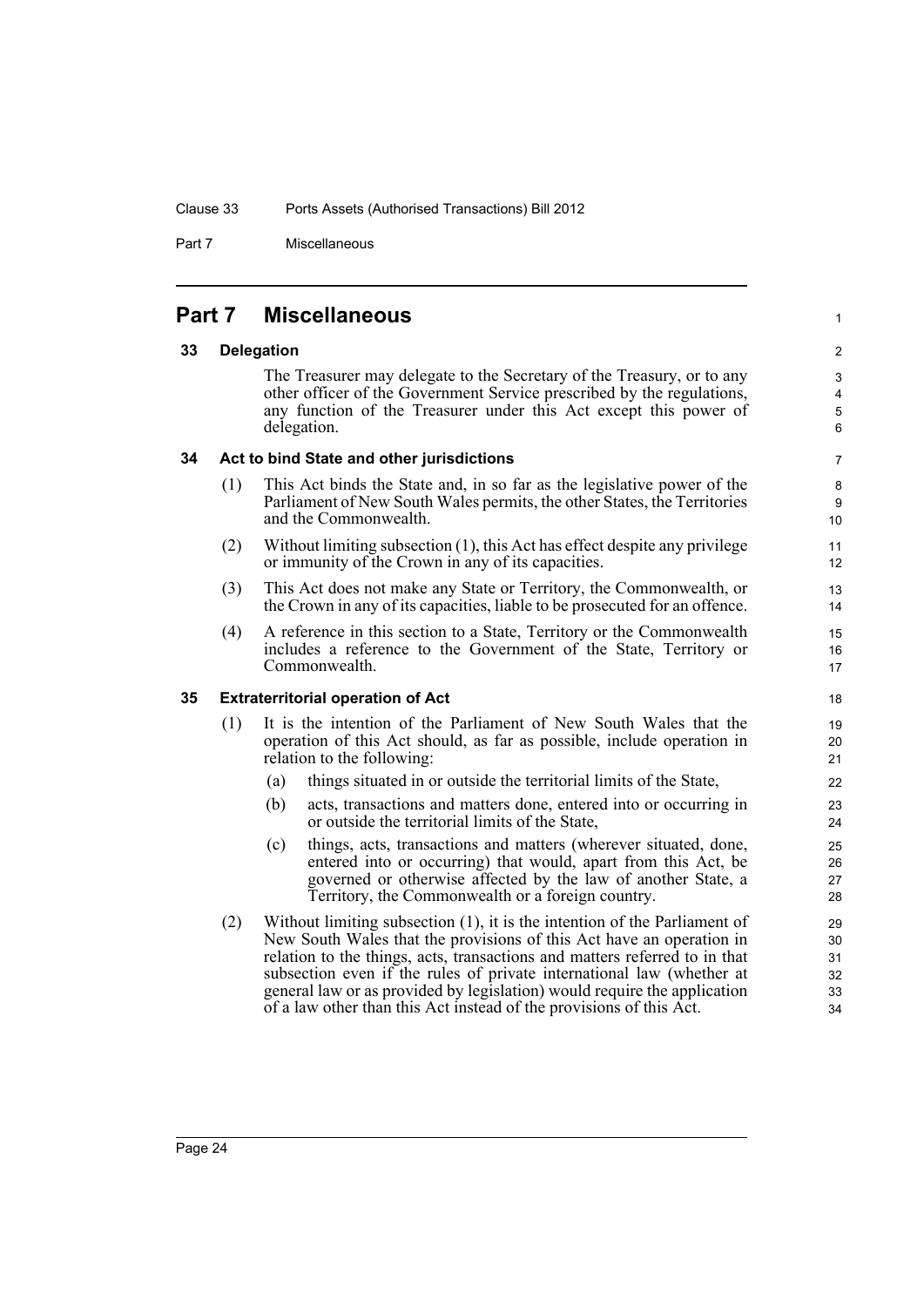Miscellaneous **Part 7** 

<span id="page-34-0"></span>

| power | Construction of Act and instruments so as not to exceed legislative                                                                                                                                                                                                                                                                                                                                  | $\mathbf{1}$<br>$\mathbf{2}$     |
|-------|------------------------------------------------------------------------------------------------------------------------------------------------------------------------------------------------------------------------------------------------------------------------------------------------------------------------------------------------------------------------------------------------------|----------------------------------|
| (1)   | Unless a contrary intention appears, if a provision of this Act or an<br>instrument made under this Act:                                                                                                                                                                                                                                                                                             | 3<br>4                           |
|       | would, apart from this section, have an invalid application, but<br>(a)                                                                                                                                                                                                                                                                                                                              | 5                                |
|       | also has at least one valid application,<br>(b)                                                                                                                                                                                                                                                                                                                                                      | 6                                |
|       | it is the intention of the Parliament of New South Wales that the<br>provision is not to have the invalid application, but is to have every valid<br>application.                                                                                                                                                                                                                                    | $\overline{7}$<br>$\bf 8$<br>9   |
| (2)   | Despite subsection $(1)$ , the provision is not to have a particular valid<br>application if:                                                                                                                                                                                                                                                                                                        | 10<br>11                         |
|       | apart from this section, it is clear, taking into account the<br>(a)<br>provision's context and the purposes or objects underlying this<br>Act, that the provision was intended to have that valid application<br>only if every invalid application, or a particular invalid<br>application, of the provision had also been within the legislative<br>power of the Parliament of New South Wales, or | 12<br>13<br>14<br>15<br>16<br>17 |
|       | the provision's operation in relation to that valid application<br>(b)<br>would be different in a substantial respect from what would have<br>been its operation in relation to that valid application if every<br>invalid application, or a particular invalid application, of the<br>provision had been within the legislative power of the Parliament<br>of New South Wales.                      | 18<br>19<br>20<br>21<br>22<br>23 |
| (3)   | Subsection (2) does not limit the cases in which a contrary intention<br>may be taken to appear for the purposes of subsection (1).                                                                                                                                                                                                                                                                  | 24<br>25                         |
| (4)   | This section is in addition to, and not in derogation of, section 31 of the<br>Interpretation Act 1987.                                                                                                                                                                                                                                                                                              | 26<br>27                         |
| (5)   | In this section:                                                                                                                                                                                                                                                                                                                                                                                     | 28                               |
|       | <i>application</i> means an application in relation to:                                                                                                                                                                                                                                                                                                                                              | 29                               |
|       | one or more particular persons, things, matters, places,<br>(a)<br>circumstances or cases, or                                                                                                                                                                                                                                                                                                        | 30<br>31                         |
|       | one or more classes (however defined or determined) of persons,<br>(b)<br>things, matters, places, circumstances or cases.                                                                                                                                                                                                                                                                           | 32<br>33                         |
|       | <i>invalid application</i> , in relation to a provision, means an application<br>because of which the provision exceeds the legislative power of the<br>Parliament of New South Wales.                                                                                                                                                                                                               | 34<br>35<br>36                   |
|       | <i>valid application</i> , in relation to a provision, means an application<br>which, if it were the provision's only application, would be within the<br>legislative power of the Parliament of New South Wales.                                                                                                                                                                                    | 37<br>38<br>39                   |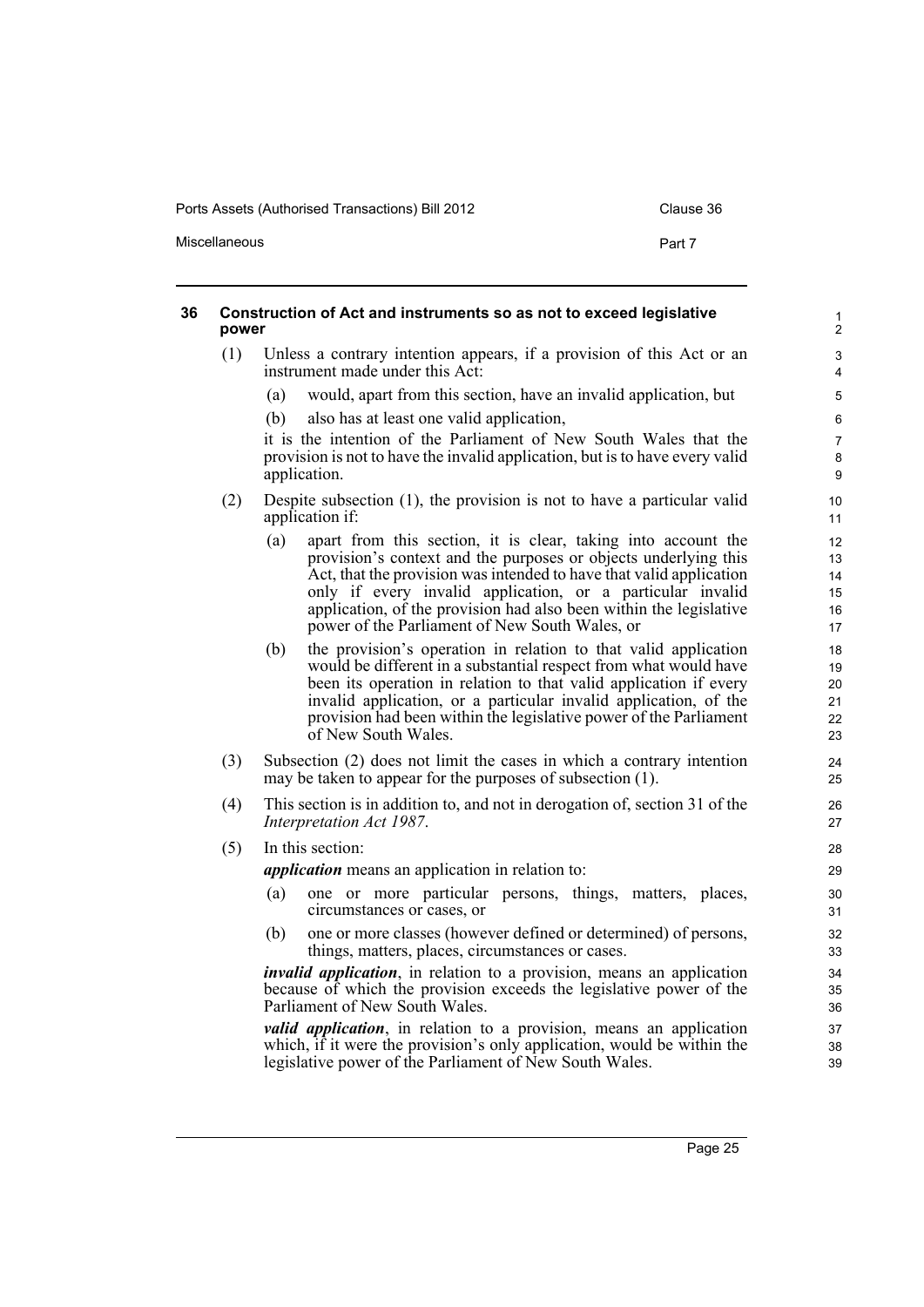Part 7 Miscellaneous

#### <span id="page-35-0"></span>**37 Orders**

(1) An order made under a provision of this Act takes effect at the beginning of the day on which it is made, unless the order otherwise provides.

- (2) An order cannot provide for the order to take effect earlier than the beginning of the day on which it is made (but can provide for the order to take effect at a time on the day on which it is made that is earlier than the time at which it is made).
- (3) A document purporting to be an order made under a provision of this Act is, unless the contrary is established, taken to be such an order and to have been properly made.
- (4) A certificate purporting to be signed by the Treasurer or an officer prescribed by the regulations certifying that an order specified or referred to in the certificate is an order made under a specified provision of this Act is admissible in evidence in any legal proceedings and is evidence of the matters certified.
- (5) A provision of another Act that results from an amendment made by this Act and that provides for the making of an order is deemed for the purposes of this section to be a provision of this Act (and the order is deemed to be an order made under a provision of this Act).

#### <span id="page-35-1"></span>**38 Service or giving of documents**

- (1) A document that is authorised or required by this Act or the regulations to be served on or given to any person may be served or given:
	- (a) in the case of a natural person:
		- (i) by delivering it to the person personally, or
		- (ii) by sending it by post to the address specified by the person for the giving or service of documents or, if no such address is specified, the residential or business address of the person last known to the person giving or serving the document, or
		- (iii) by sending it by facsimile transmission to the facsimile number of the person, or
	- (b) in the case of a body corporate:
		- (i) by leaving it with a person apparently of or above the age of 16 years at, or by sending it by post to, the head office, a registered office or a principal office of the body corporate or to an address specified by the body corporate for the giving or service of documents, or
		- (ii) by sending it by facsimile transmission to the facsimile number of the body corporate.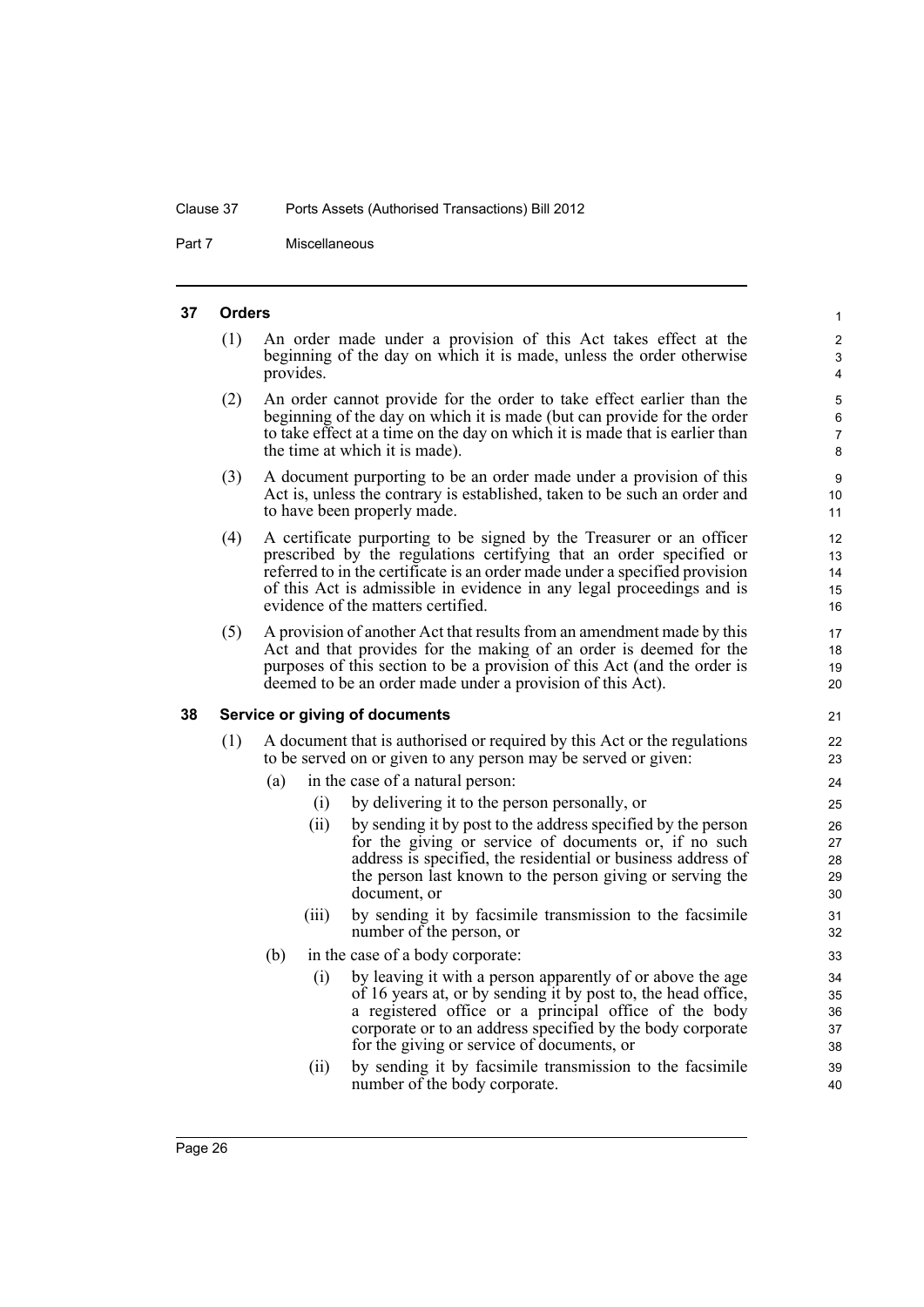Ports Assets (Authorised Transactions) Bill 2012 Clause 39

| Miscellaneous |                                                                                                                                                                               | Part 7 |
|---------------|-------------------------------------------------------------------------------------------------------------------------------------------------------------------------------|--------|
| (2)           | Nothing in this section affects the operation of any provision of a law or<br>of the rules of a court authorising a document to be served on a person<br>in any other manner. |        |

### **39 Regulations**

The Governor may make regulations, not inconsistent with this Act, for or with respect to any matter that by this Act is required or permitted to be prescribed or that is necessary or convenient to be prescribed for carrying out or giving effect to this Act.

1 2 3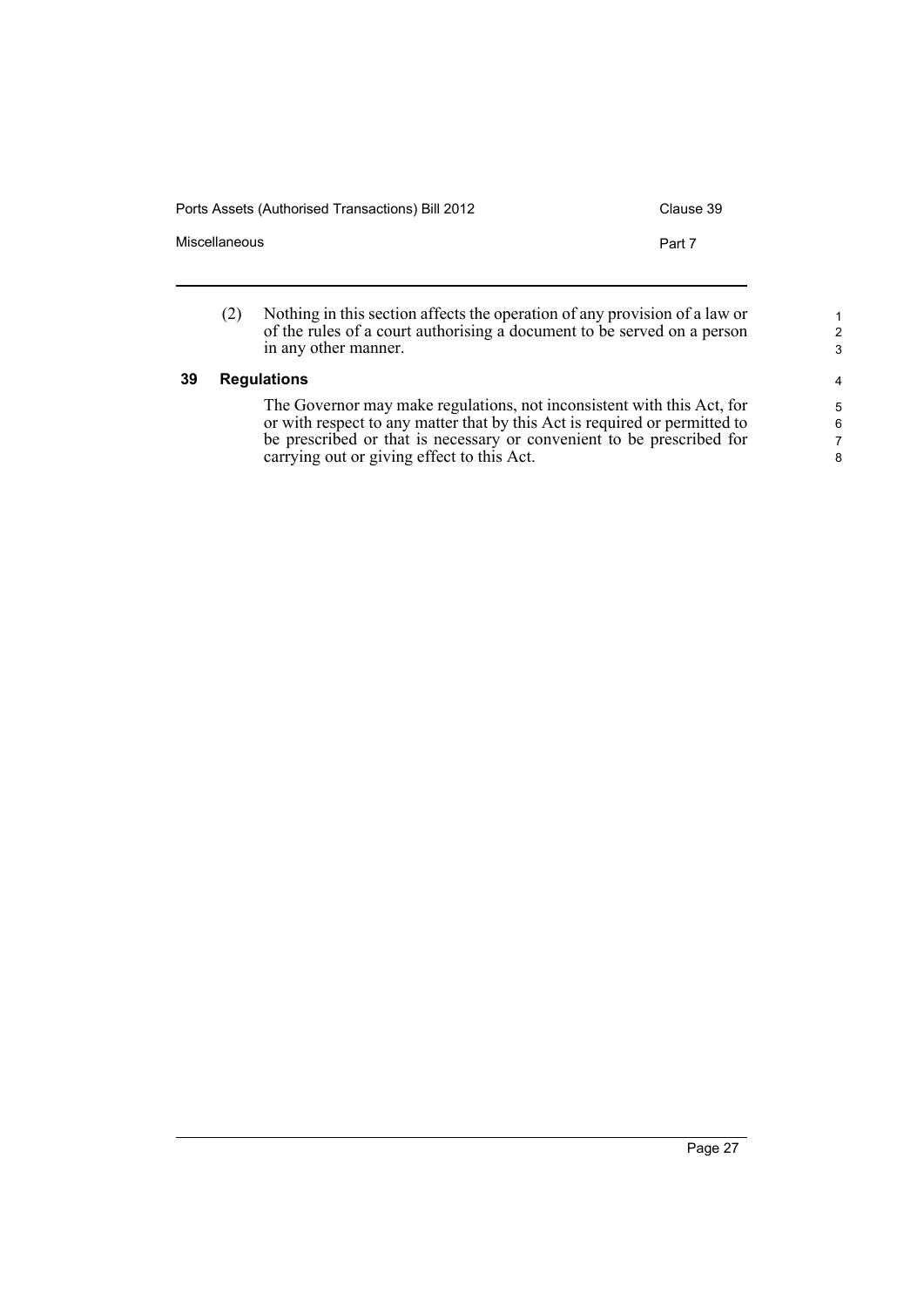Schedule 1 Interpretative provisions

### **Schedule 1 Interpretative provisions**

### **1 Definitions**

In this Act:

*assets* means any legal or equitable estate or interest (whether present or future, whether vested or contingent and whether personal or assignable) in real or personal property of any description (including money), and includes securities, choses in action and documents.

1

*associated port land*—see section 3.

*authorised transaction*—see section 3.

*completion* of an authorised transaction occurs on such date as may be designated by the Treasurer by order in writing as the date of completion of the authorised transaction.

*corporate conversion*, in relation to a port SOC or a transaction SOC, means the registration of the corporation as a company under the Corporations Act.

*Corporations Act* means the *Corporations Act 2001* of the Commonwealth.

*Corporations legislation* means the Corporations legislation to which Part 1.1A of the Corporations Act applies.

*function* includes a power, authority or duty, and *exercise* a function includes perform a duty.

*general law* means the common law and equity (as modified from time to time by legislation).

*lease* includes concurrent lease and any subletting (or concurrent subletting).

*legislation* includes:

- (a) any statute of a legislature (whether enacted or made in Australia or elsewhere), and
- (b) any proclamation, regulation, rule, by-law, order or any other kind of subordinate legislation (however described) made under the authority of a statute (whether enacted or made in Australia or elsewhere).

*liabilities* means any liabilities, debts or obligations (whether present or future, whether vested or contingent and whether personal or assignable).

*modification* includes addition, exception, omission or substitution.

*Port Botany land*—see section 3.

*Port Kembla land*—see section 3.

*port SOC*—see section 3.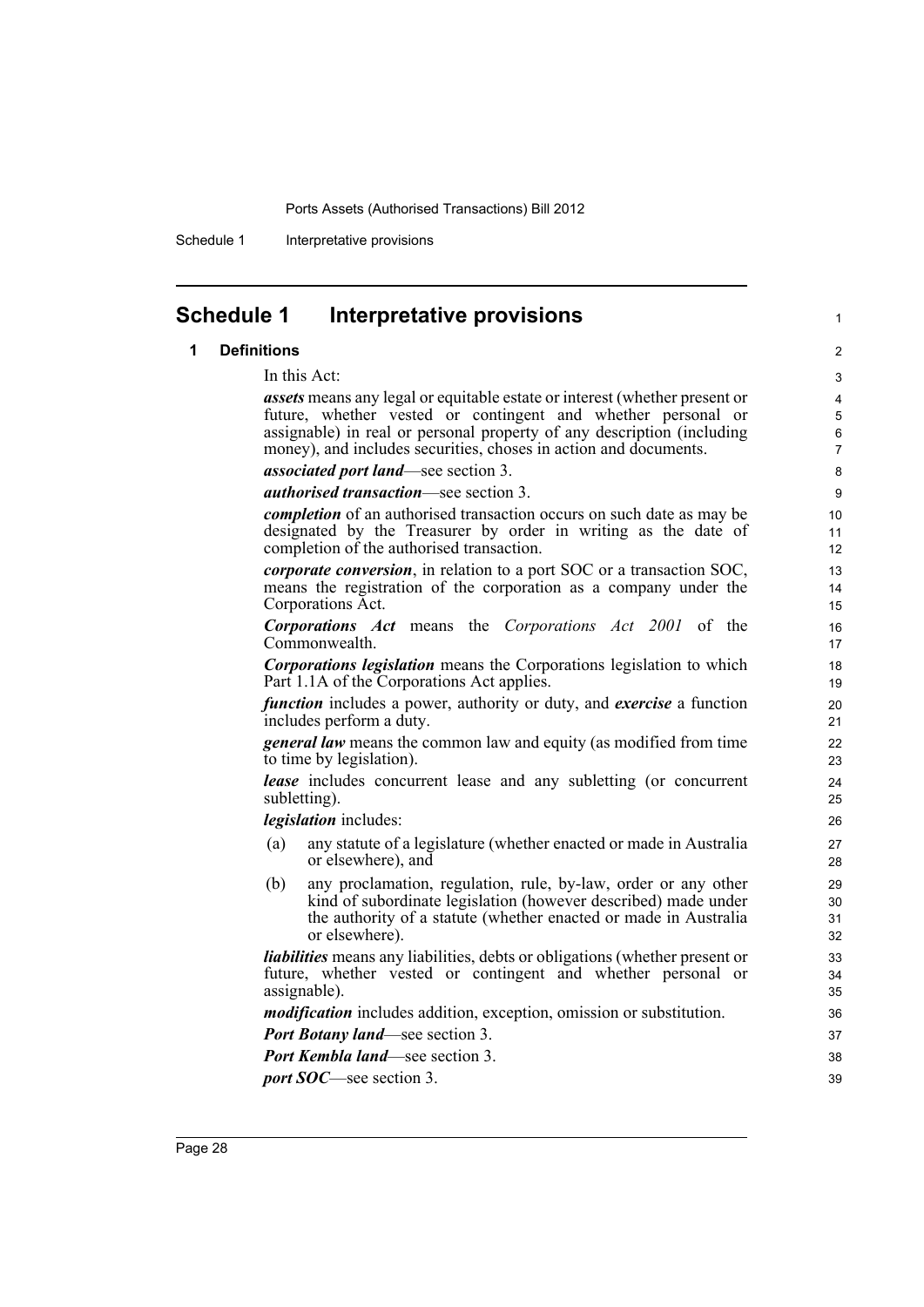Interpretative provisions and the state of the state of the Schedule 1 state of the Schedule 1

|           | <i>ports assets</i> —see section 3.                                                                                                                                                                                                                                                            |  |
|-----------|------------------------------------------------------------------------------------------------------------------------------------------------------------------------------------------------------------------------------------------------------------------------------------------------|--|
|           | Ports Assets Ministerial Holding Corporation or the Corporation                                                                                                                                                                                                                                |  |
| this Act. | means the Ports Assets Ministerial Holding Corporation constituted by                                                                                                                                                                                                                          |  |
|           | <i>private sector</i> means any person other than a public sector agency.                                                                                                                                                                                                                      |  |
|           | Note. A person who is a public sector agency of another jurisdiction is a private                                                                                                                                                                                                              |  |
|           | sector person for the purposes of this Act.                                                                                                                                                                                                                                                    |  |
|           | <i>public sector agency</i> means any of the following:                                                                                                                                                                                                                                        |  |
| (a)       | the State (including the Crown in right of the State),                                                                                                                                                                                                                                         |  |
| (b)       | a Minister,                                                                                                                                                                                                                                                                                    |  |
| (c)       | the Ministerial Holding Corporation constituted by the State<br>Owned Corporations Act 1989,                                                                                                                                                                                                   |  |
| (d)       | the Ports Assets Ministerial Holding Corporation,                                                                                                                                                                                                                                              |  |
| (e)       | a SOC,                                                                                                                                                                                                                                                                                         |  |
| (f)       | a public authority of the State,                                                                                                                                                                                                                                                               |  |
| (g)       | any other person acting on behalf of the State (or the Crown in<br>right of the State),                                                                                                                                                                                                        |  |
| (h)       | a transaction company, but only while all the shares in the<br>transaction company are held by or on behalf of the State or a<br>SOC or the transaction company is the subsidiary of another<br>transaction company all the shares in which are held by or on<br>behalf of the State or a SOC, |  |
| (1)       | a wholly owned subsidiary of a public sector agency.                                                                                                                                                                                                                                           |  |
|           | <i>retained assets</i> —see section 3.                                                                                                                                                                                                                                                         |  |
|           | rights means any rights, powers, privileges or immunities (whether<br>present or future, whether vested or contingent and whether personal or<br>assignable).                                                                                                                                  |  |
|           | <b>SOC</b> means a State owned corporation within the meaning of the State<br>Owned Corporations Act 1989.                                                                                                                                                                                     |  |
|           | <b>State legislation</b> means any legislation of the State.                                                                                                                                                                                                                                   |  |
|           | <i>the State</i> means the State of New South Wales.                                                                                                                                                                                                                                           |  |
|           | <i>transaction arrangement</i> means a transaction, agreement or other<br>arrangement entered into by or on behalf of a public sector agency for<br>the purposes of an authorised transaction.                                                                                                 |  |
|           | <i>transaction company</i> means a company established as a transaction<br>company pursuant to this Act.                                                                                                                                                                                       |  |
|           | <i>transaction entity</i> means a transaction SOC or a transaction company.                                                                                                                                                                                                                    |  |
|           | <i>transaction SOC</i> means a SOC established as a transaction SOC                                                                                                                                                                                                                            |  |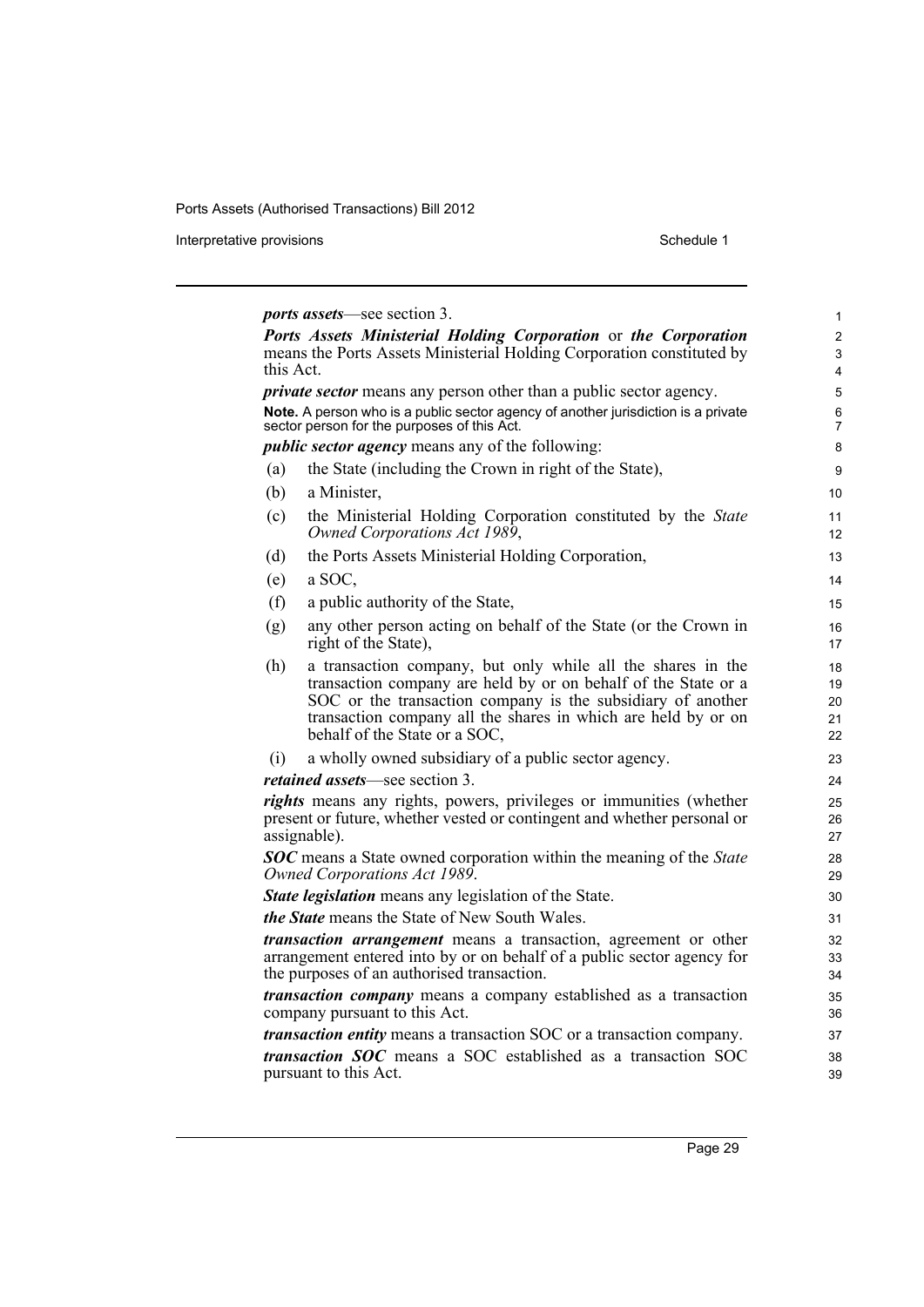Schedule 1 Interpretative provisions

*transfer* of ports assets includes the sale or lease of ports assets and the creation and transfer of any interest in ports assets.

1  $\overline{2}$ 

### **2 Ports assets**

In this Act, *ports assets* includes assets, rights and liabilities vested in a public sector agency that were ports assets before their transfer to a public sector agency for the purposes of an authorised transaction. Assets, rights and liabilities cease to be ports assets when they are transferred to the private sector for the purposes of an authorised transaction.

### **3 Functions for the purposes of an authorised transaction**

For the purposes of this Act, any act, matter or thing is done or has effect for the purposes of an authorised transaction if:

- (a) it is done or has effect for the purpose of effecting or facilitating an authorised transaction, or
- (b) it is done or has effect for any purpose that is ancillary or incidental to or consequential on an authorised transaction, or
- (c) it is done or has effect for any purpose connected with the vesting of ports assets in, or the transfer of staff of a port SOC to, a public sector agency at any time after completion of an authorised transaction.

### **4 Transfer and acquisition of assets, rights and liabilities**

- (1) The assets, rights and liabilities of a body corporate include the assets, rights and liabilities of a wholly owned subsidiary of the body corporate and accordingly the following principles apply in the interpretation of this Act:
	- (a) assets, rights and liabilities of a body corporate can be transferred to another person (*the transferee*) by a transfer of shares or any other transaction that results in the body corporate becoming a wholly owned subsidiary of the transferee,
	- (b) assets, rights and liabilities of a body corporate are acquired by (and become assets, rights and liabilities of) a transferee when the body corporate becomes a wholly owned subsidiary of the transferee.
- (2) This clause does not limit the ways in which assets, rights and liabilities can be transferred for the purposes of an authorised transaction and does not prevent the direct transfer of assets, rights and liabilities to a transferee.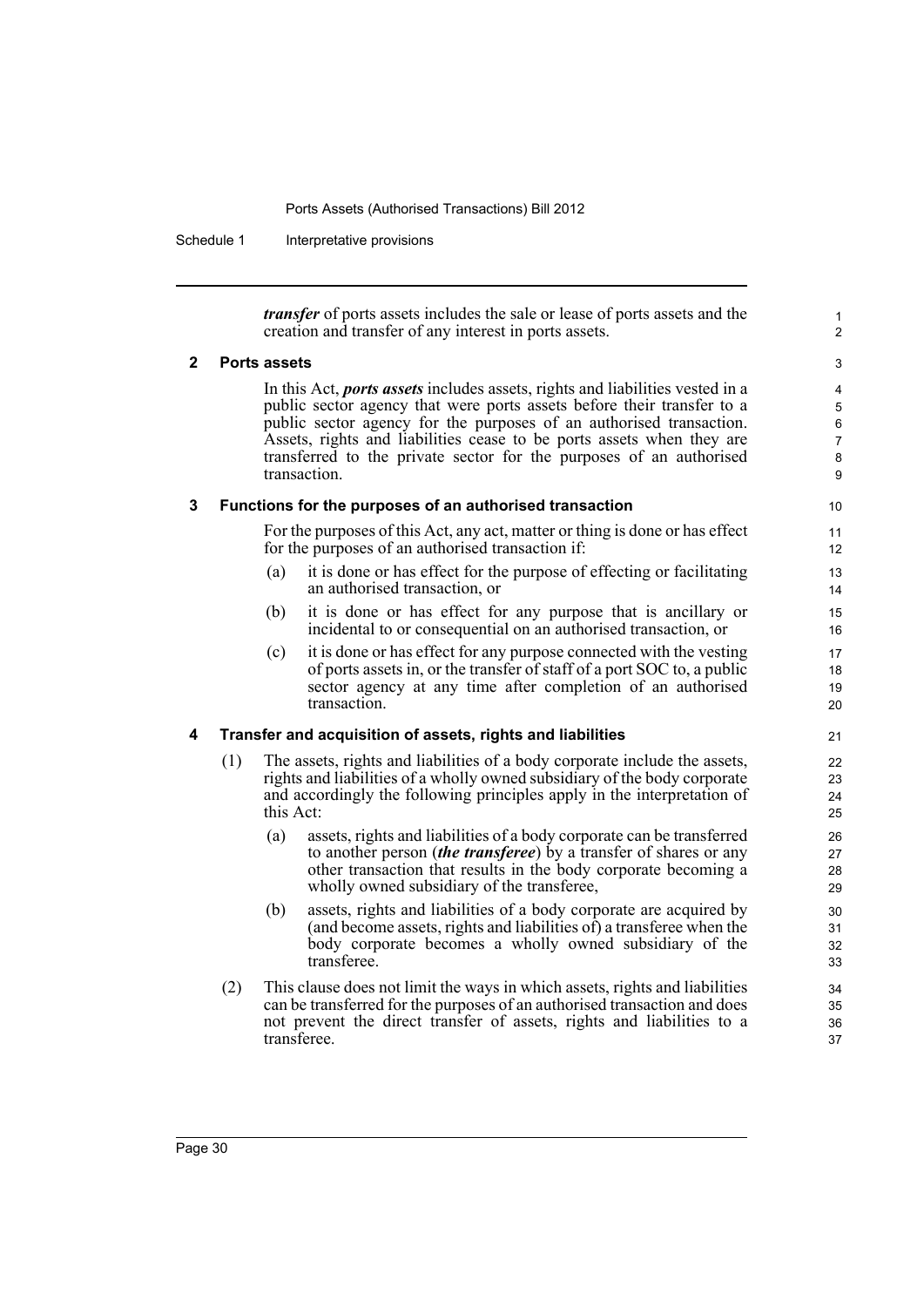Interpretative provisions and the state of the state of the Schedule 1 state of the Schedule 1

| 5 | <b>Employees of port SOC</b>                                                                                                                                                                                                                                                                                                                     |                       |
|---|--------------------------------------------------------------------------------------------------------------------------------------------------------------------------------------------------------------------------------------------------------------------------------------------------------------------------------------------------|-----------------------|
|   | If a transaction company is established by the conversion of a port<br>SOC into a company, a reference in a provision of this Act to an<br>employee of a port SOC includes a reference to an employee of the<br>transaction company and a reference in the provision to the port SOC is<br>to be read as a reference to the transaction company. | 2<br>3<br>4<br>5<br>6 |
| 6 | Words and expressions defined in Corporations Act                                                                                                                                                                                                                                                                                                | 7                     |
|   | Words and expressions used in this Act that are defined in section 9 of<br>the Corporations Act have the same meanings as in that section, except<br>in so far as they are defined differently in this Act or the context or<br>subject-matter otherwise indicates or requires.                                                                  | 8<br>9<br>10<br>11    |
|   | When events occur                                                                                                                                                                                                                                                                                                                                | 12 <sup>2</sup>       |
|   | If this Act provides for an event or other thing to occur on a particular<br>day, that event or thing is taken to occur at the beginning of that day.                                                                                                                                                                                            | 13<br>14              |
| 8 | <b>Notes</b>                                                                                                                                                                                                                                                                                                                                     | 15                    |
|   | Notes included in this Act do not form part of this Act.                                                                                                                                                                                                                                                                                         | 16                    |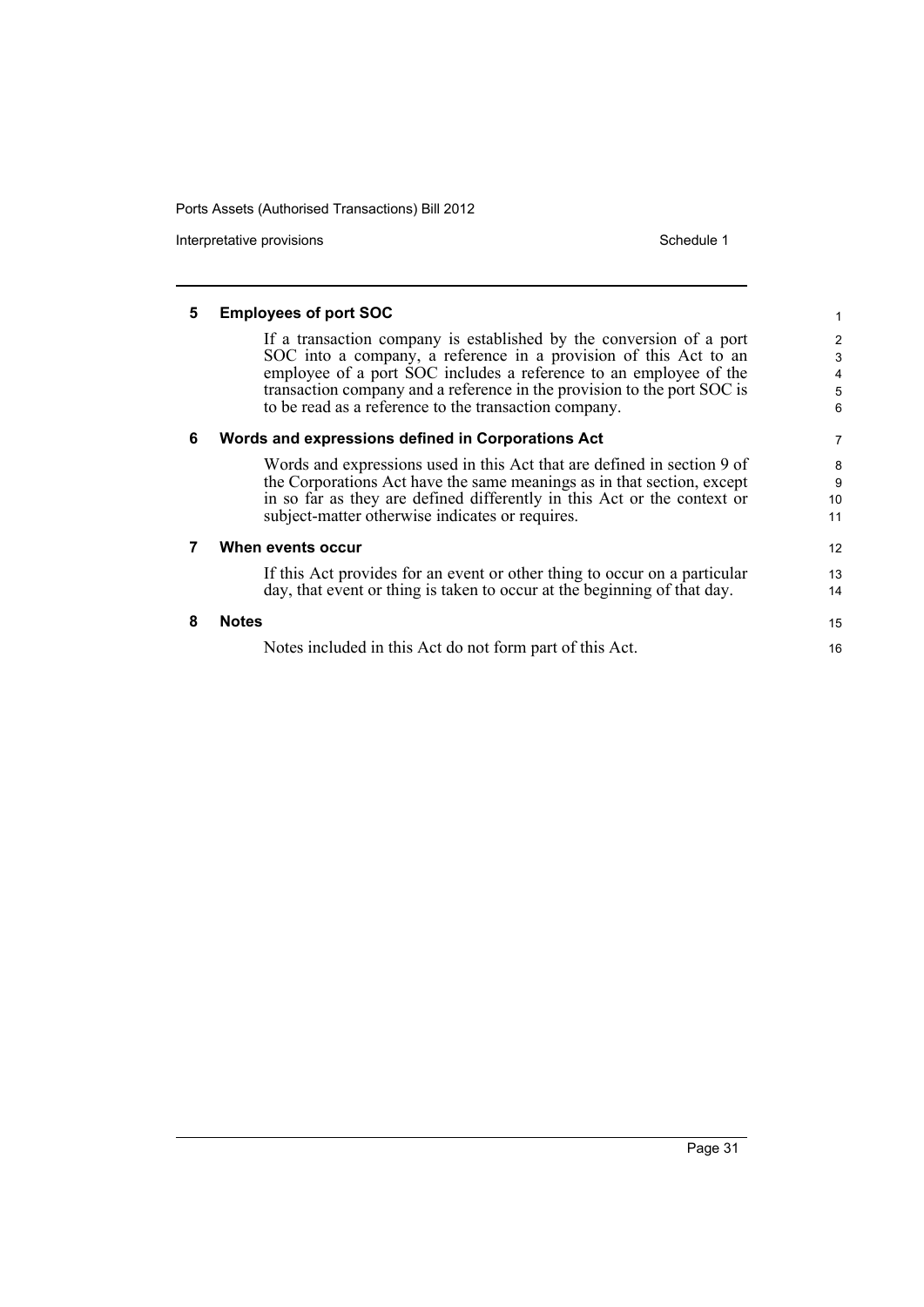Schedule 2 Provisions concerning transaction SOCs

# **Schedule 2 Provisions concerning transaction SOCs**

1

|     | (Section 8)                                                                                                                                                                                                                                                                                                          | $\overline{2}$             |
|-----|----------------------------------------------------------------------------------------------------------------------------------------------------------------------------------------------------------------------------------------------------------------------------------------------------------------------|----------------------------|
|     | <b>Board of directors</b>                                                                                                                                                                                                                                                                                            | 3                          |
| (1) | Each transaction SOC is to have a board of directors.                                                                                                                                                                                                                                                                | 4                          |
| (2) | The board is to consist of:                                                                                                                                                                                                                                                                                          | 5                          |
|     | the chief executive officer, and<br>(a)                                                                                                                                                                                                                                                                              | 6                          |
|     | at least 3 and not more than 5 other directors appointed by the<br>(b)<br>voting shareholders.                                                                                                                                                                                                                       | $\overline{7}$<br>8        |
| (3) | Of the directors appointed under subclause $(2)$ (b), one is (in and by the<br>director's instrument of appointment as director or in and by another<br>instrument executed by the voting shareholders) to be appointed as<br>Chairperson of the Board.                                                              | 9<br>10<br>11<br>12        |
| (4) | The board is accountable to the voting shareholders in the manner set<br>out in Part 4 of the State Owned Corporations Act 1989 and in the<br>constitution of the transaction SOC.                                                                                                                                   | 13<br>14<br>15             |
| (5) | The voting shareholders may remove a director, or the chairperson,<br>from office at any time for any or no reason and without notice and, in<br>that event, the office of the director or chairperson is taken to have<br>become vacant for the purposes of Schedule 8 to the State Owned<br>Corporations Act 1989. | 16<br>17<br>18<br>19<br>20 |
| (6) | Except as provided by this clause, Schedule 8 to the State Owned<br>Corporations Act 1989 has effect with respect to the constitution and<br>procedure of the board.                                                                                                                                                 | 21<br>22<br>23             |
| (7) | The provisions of section 20J of the State Owned Corporations Act<br>1989, and of clauses 2 (1) and (2), 4 and 7 (1) (d) and (2) of Schedule 8<br>to that Act, do not apply to a transaction SOC or to the chairperson.                                                                                              | 24<br>25<br>26             |
| (8) | The provisions of clause 6 of Schedule 8 to the State Owned<br>Corporations Act 1989 do not apply to the chief executive officer, and<br>the chief executive officer is not entitled to remuneration under that<br>clause, in his or her capacity as a director.                                                     | 27<br>28<br>29<br>30       |
|     | <b>Chief executive officer</b>                                                                                                                                                                                                                                                                                       | 31                         |
| (1) | The chief executive officer of a transaction SOC is to be appointed by<br>the board after consultation with the voting shareholders.                                                                                                                                                                                 | 32<br>33                   |
| (2) | The board may remove a person from office as chief executive officer,<br>at any time, for any or no reason and without notice, but only after<br>consultation with the voting shareholders.                                                                                                                          | 34<br>35<br>36             |
|     |                                                                                                                                                                                                                                                                                                                      |                            |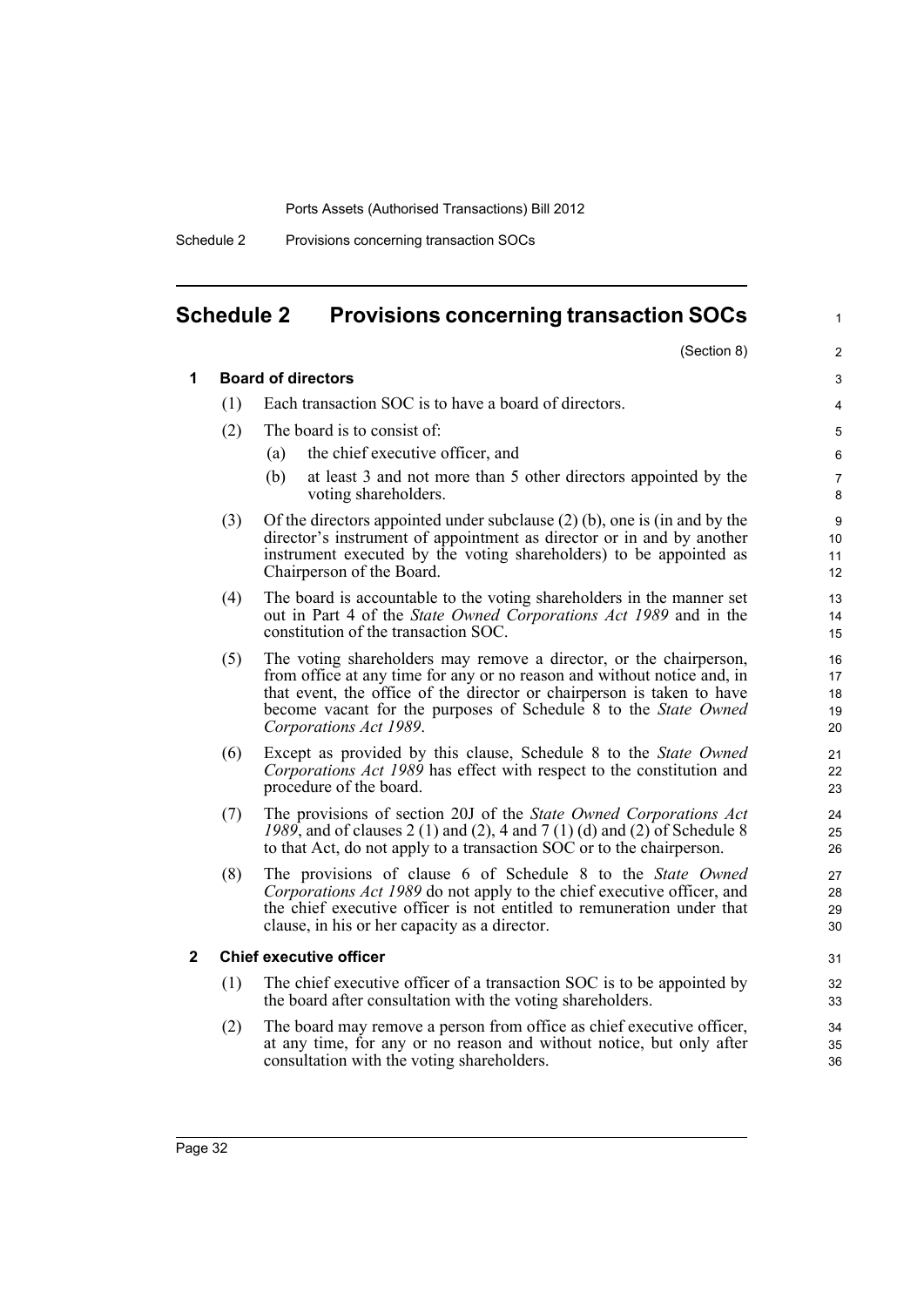Provisions concerning transaction SOCs Schedule 2

|   | (3) | The chief executive officer is entitled to be paid such remuneration<br>(including travelling and subsistence allowances) as the board may<br>determine.                                                | $\mathbf{1}$<br>$\overline{2}$<br>3 |
|---|-----|---------------------------------------------------------------------------------------------------------------------------------------------------------------------------------------------------------|-------------------------------------|
|   | (4) | The board may, after consultation with the voting shareholders, fix the<br>conditions of employment of the chief executive officer in so far as they<br>are not fixed by or under any other Act or law. | 4<br>5<br>6                         |
|   | (5) | The Public Sector Employment and Management Act 2002 (Chapter 5<br>included) does not apply to the chief executive officer.                                                                             | 7<br>8                              |
|   | (6) | Subject to subclause (7), Schedule 9 to the State Owned Corporations<br>Act 1989 has effect with respect to the chief executive officer.                                                                | 9<br>10                             |
|   | (7) | The provisions of section 20K of the State Owned Corporations Act<br>1989, and of clauses 2, 3 and 6 of Schedule 9 to that Act, do not apply<br>to the chief executive officer.                         | 11<br>12<br>13                      |
| 3 |     | Acting chief executive officer                                                                                                                                                                          | 14                                  |
|   | (1) | The board may, from time to time, appoint a person to act in the office<br>of chief executive officer during the illness or absence of the chief<br>executive officer.                                  | 15<br>16<br>17                      |
|   | (2) | The board may remove a person from office as acting chief executive<br>officer, at any time, for any or no reason and without notice.                                                                   | 18<br>19                            |
|   | (3) | A person, while acting in the office of chief executive officer:                                                                                                                                        | 20                                  |
|   |     | has all the functions of the chief executive officer and is taken to<br>(a)<br>be the chief executive officer, and                                                                                      | 21<br>22                            |
|   |     | is entitled to be paid such remuneration (including travelling and<br>(b)<br>subsistence allowances) as the board may determine.                                                                        | 23<br>24                            |
|   | (4) | For the purposes of this clause, a vacancy in the office of chief executive<br>officer is regarded as an absence from office.                                                                           | 25<br>26                            |
|   | (5) | Clause 5 of Schedule 9 to the State Owned Corporations Act 1989 does<br>not apply to an acting chief executive officer of a transaction SOC.                                                            | 27<br>28                            |
| 4 |     | <b>Dividends</b>                                                                                                                                                                                        | 29                                  |
|   | (1) | The voting shareholders of a transaction SOC, in consultation with the<br>board, are to determine the corporation's share dividends scheme.                                                             | 30<br>31                            |
|   | (2) | The dividends to be paid by a transaction SOC are to be declared by the<br>board in accordance with the share dividends scheme so determined.                                                           | 32<br>33                            |
|   | (3) | The provisions of section 20S (1) of the State Owned Corporations Act<br>1989 do not apply to a transaction SOC.                                                                                        | 34<br>35                            |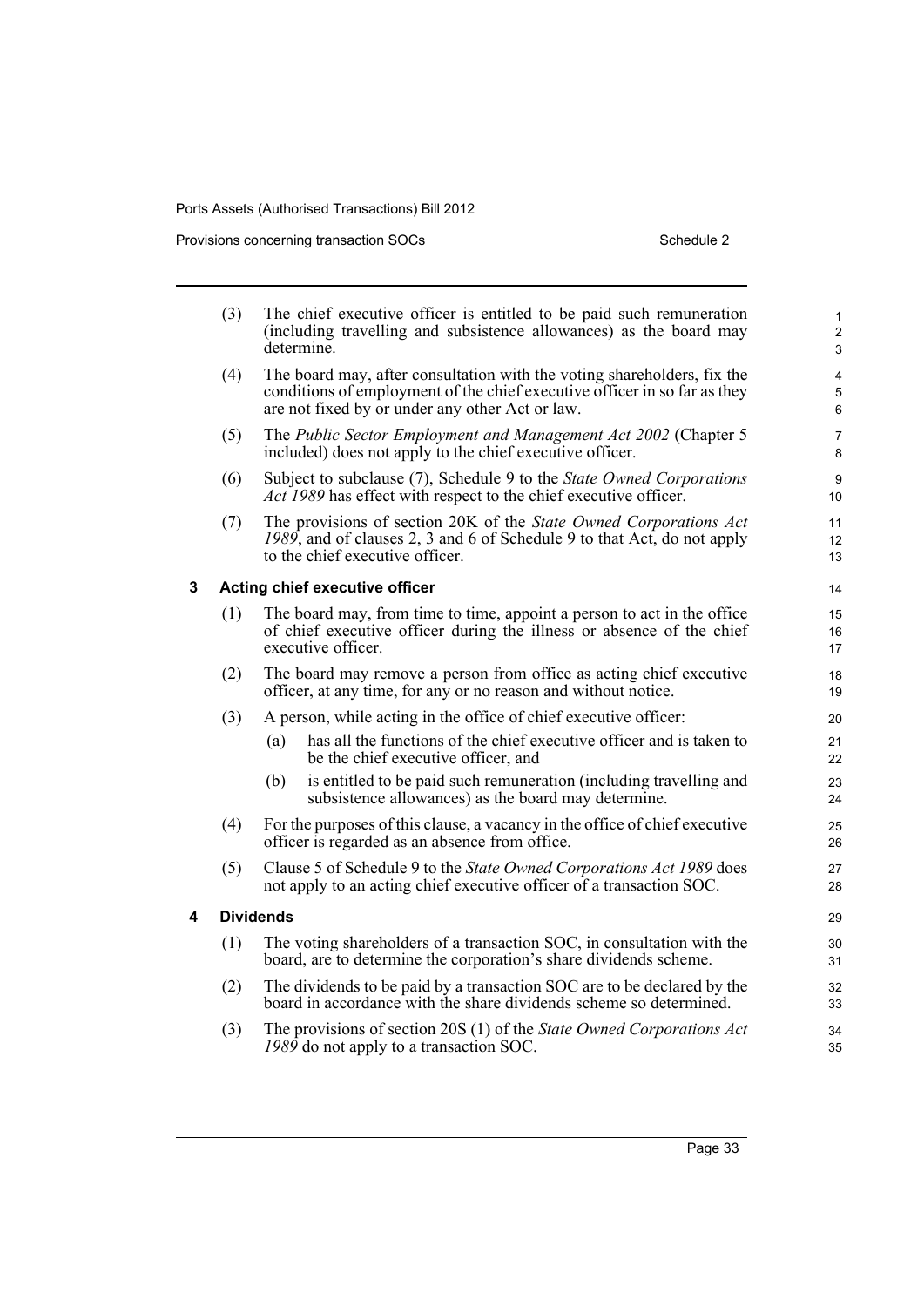Schedule 2 Provisions concerning transaction SOCs

### **5 Supply of information to portfolio Minister**

| The provisions of section 29 (2) of the State Owned Corporations Act |  |
|----------------------------------------------------------------------|--|
| 1989 do not apply to a transaction SOC.                              |  |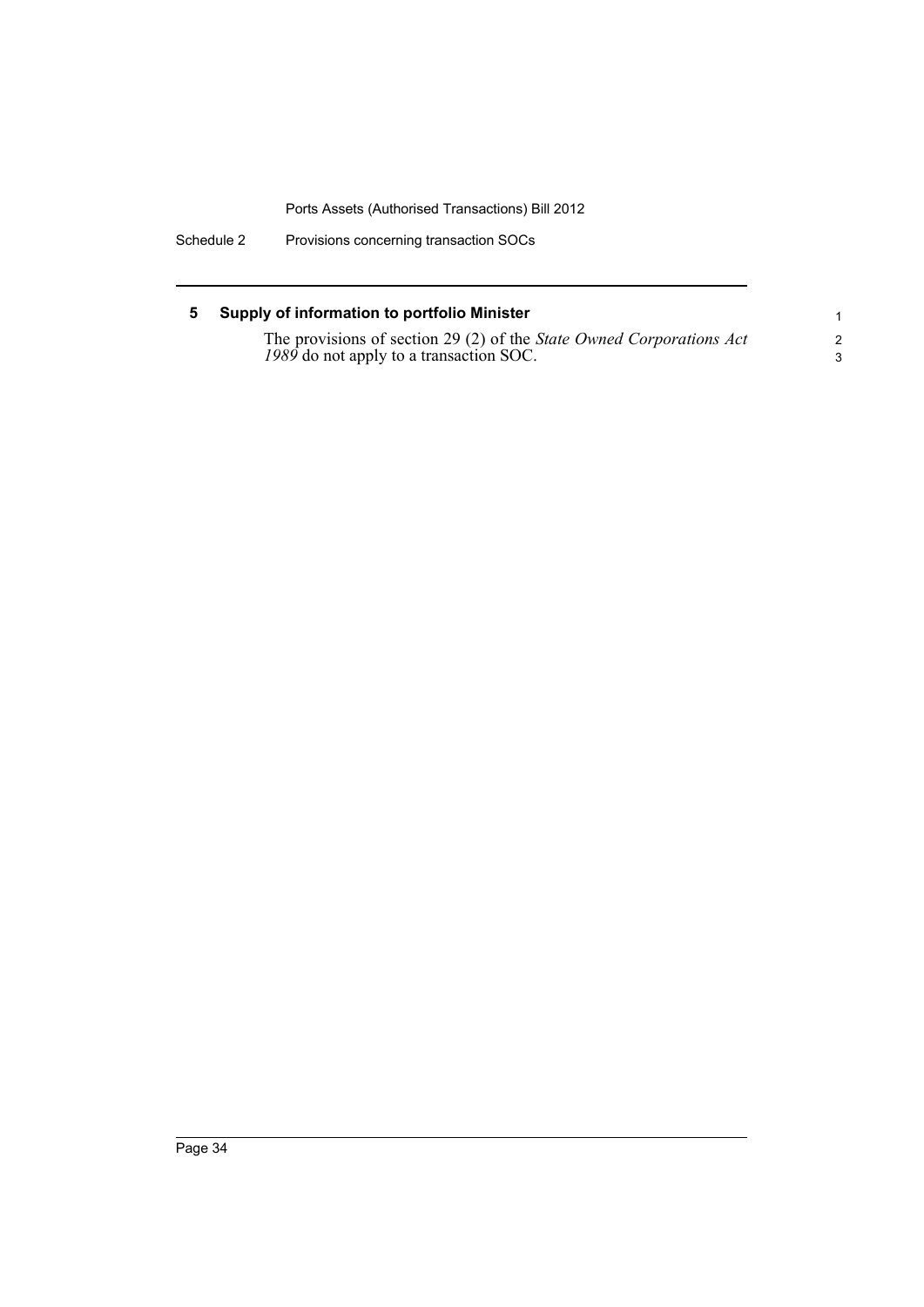Corporate conversion of port SOCs and transaction SOCs Schedule 3

### **Schedule 3 Corporate conversion of port SOCs and transaction SOCs** (Section 9) **1 Direction for corporate conversion of port SOCs and transaction SOCs** (1) The Treasurer may direct by order in writing (*a corporate conversion direction*) that a port SOC or a transaction SOC be converted into a company limited by shares of a specified type. (2) A port SOC cannot be the subject of a corporate conversion direction unless it is a port SOC on the date of assent to this Act or is a transaction SOC. **2 Application for conversion to company** (1) A port SOC to which a corporate conversion direction has been given is authorised to apply to be registered under Part 5B.1 of the Corporations Act as a company limited by shares of the type specified in the direction. (2) That application can only be made if the Treasurer has issued a certificate to the corporation that certifies that the Treasurer is satisfied that the provisions of this Act have been complied with concerning the transfer of its incorporation to the Corporations Act. (3) A certificate issued by the Treasurer for the purposes of this clause: (a) cannot be challenged, reviewed or called into question in proceedings before any court or tribunal, and (b) is conclusive evidence in any proceedings before a court or tribunal that all the requirements of this Act have been complied with concerning the transfer of the incorporation of the corporation to the Corporations Act. **3 Effect of conversion** (1) The following provisions are taken to have had effect immediately before a port  $\overline{SOC}$  to which a corporate conversion direction has been given is registered as a company under the Corporations Act: (a) the corporation ceases to be a statutory State owned corporation for the purposes of the *State Owned Corporations Act 1989* or any other State legislation, (b) the corporation ceases to be a Port Corporation under the *Ports and Maritime Administration Act 1995* unless the regulations provide otherwise, 1  $\mathfrak{p}$ 3 4 5 6 7 8 9 10 11 12 13 14 15 16 17 18 19 20 21 22 23 24 25 26 27 28 29 30 31 32 33 34 35

Page 35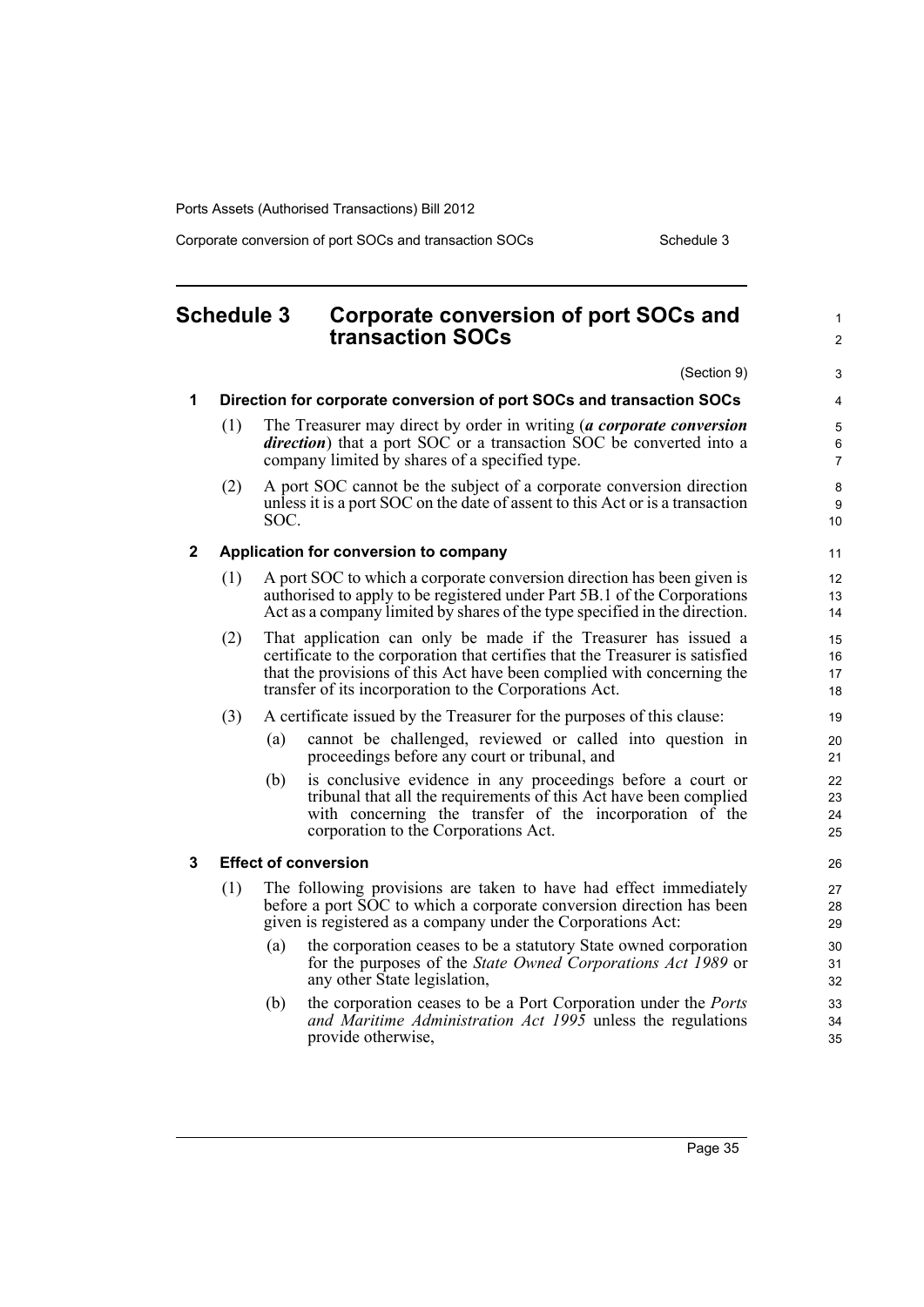|     | (c)  | the voting shareholders (within the meaning of the <i>State Owned</i><br>Corporations Act 1989) of the corporation cease to be members<br>of the corporation,                                                     | 2<br>3               |
|-----|------|-------------------------------------------------------------------------------------------------------------------------------------------------------------------------------------------------------------------|----------------------|
|     | (d)  | the board of directors of the corporation is dissolved and each<br>member (including any acting member) of the board ceases to<br>hold office as such,                                                            | 4<br>5<br>6          |
|     | (e)  | any person who holds a statutory office of the corporation ceases<br>to hold that office,                                                                                                                         | $\overline{7}$<br>8  |
|     | (f)  | any person who ceases to be a member of the corporation or to<br>hold an office because of the operation of this subclause is not<br>entitled to any compensation for the loss of that membership or<br>office.   | 9<br>10<br>11<br>12  |
| (2) | Act. | Nothing in this clause prevents any person from becoming an officer of<br>the company into which the corporation is being converted in<br>accordance with its constitution and the provisions of the Corporations | 13<br>14<br>15<br>16 |
| (3) |      | A port SOC to which a corporate conversion direction has been given<br>becomes a transaction company for the purposes of this Act only when<br>it is registered as a company under the Corporations Act.          | 17<br>18<br>19       |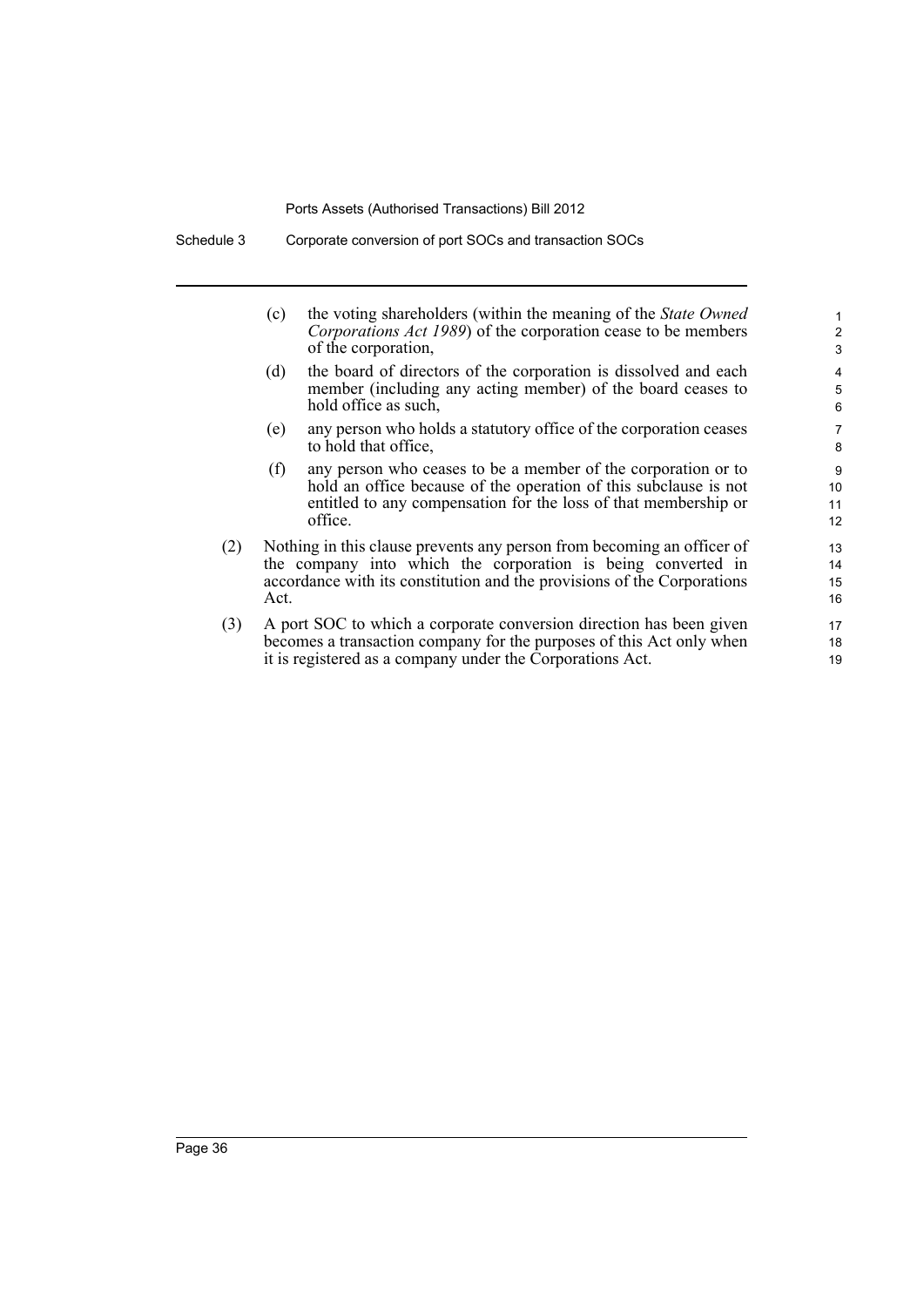Vesting of assets, rights and liabilities **Schedule 4** Schedule 4

|              | <b>Schedule 4</b> |                    | Vesting of assets, rights and liabilities                                                                                                                                                                                                                                                                   | $\mathbf{1}$               |
|--------------|-------------------|--------------------|-------------------------------------------------------------------------------------------------------------------------------------------------------------------------------------------------------------------------------------------------------------------------------------------------------------|----------------------------|
|              |                   |                    | (Section 19)                                                                                                                                                                                                                                                                                                | $\overline{2}$             |
| 1            |                   | <b>Definitions</b> |                                                                                                                                                                                                                                                                                                             | 3                          |
|              |                   |                    | In this Schedule:                                                                                                                                                                                                                                                                                           | 4                          |
|              |                   |                    | <i>transferee</i> means the person or body in whom any assets, rights or<br>liabilities are vested by a vesting order.                                                                                                                                                                                      | 5<br>6                     |
|              |                   |                    | <i>transferor</i> means the person or body from whom any assets, rights or<br>liabilities are divested by a vesting order.                                                                                                                                                                                  | $\overline{7}$<br>8        |
|              |                   |                    | <i>vesting order</i> means a vesting order under this Schedule.                                                                                                                                                                                                                                             | 9                          |
| $\mathbf{2}$ |                   |                    | <b>Making of vesting order</b>                                                                                                                                                                                                                                                                              | 10                         |
|              |                   |                    | The Treasurer may, by order in writing (a vesting order), vest assets,<br>rights and liabilities comprising ports assets in a person specified in the<br>order as the transferee.                                                                                                                           | 11<br>12<br>13             |
| 3            |                   |                    | Vesting of assets, rights and liabilities in transferee                                                                                                                                                                                                                                                     | 14                         |
|              | (1)               |                    | When any assets, rights or liabilities are vested by a vesting order, the<br>following provisions have effect (subject to the vesting order):                                                                                                                                                               | 15<br>16                   |
|              |                   | (a)                | the assets vest in the transferee by virtue of this clause and<br>without the need for any conveyance, transfer, assignment or<br>assurance,                                                                                                                                                                | 17<br>18<br>19             |
|              |                   | (b)                | the rights and liabilities become, by virtue of this clause, the<br>rights and liabilities of the transferee,                                                                                                                                                                                               | 20<br>21                   |
|              |                   | (c)                | all proceedings relating to the assets, rights or liabilities pending<br>by or against the transferor are taken to be proceedings pending<br>by or against the transferee,                                                                                                                                  | 22<br>23<br>24             |
|              |                   | (d)                | the transferee has all the entitlements and obligations of the<br>transferor in relation to the assets, rights and liabilities that the<br>transferor would have had but for the order, whether or not those<br>entitlements and obligations were actual or potential at the time<br>the order took effect. | 25<br>26<br>27<br>28<br>29 |
|              |                   | (e)                | any act, matter or thing done or omitted to be done in relation to<br>the assets, rights or liabilities by, to or in respect of the transferor<br>is (to the extent that the act, matter or thing has any force or<br>effect) taken to have been done or omitted by, to or in respect of<br>the transferee, | 30<br>31<br>32<br>33<br>34 |
|              |                   | (f)                | a reference in any Act, in any instrument made under any Act or<br>in any document of any kind to the transferor or a predecessor of<br>the transferor is (to the extent that it relates to those assets or                                                                                                 | 35<br>36<br>37             |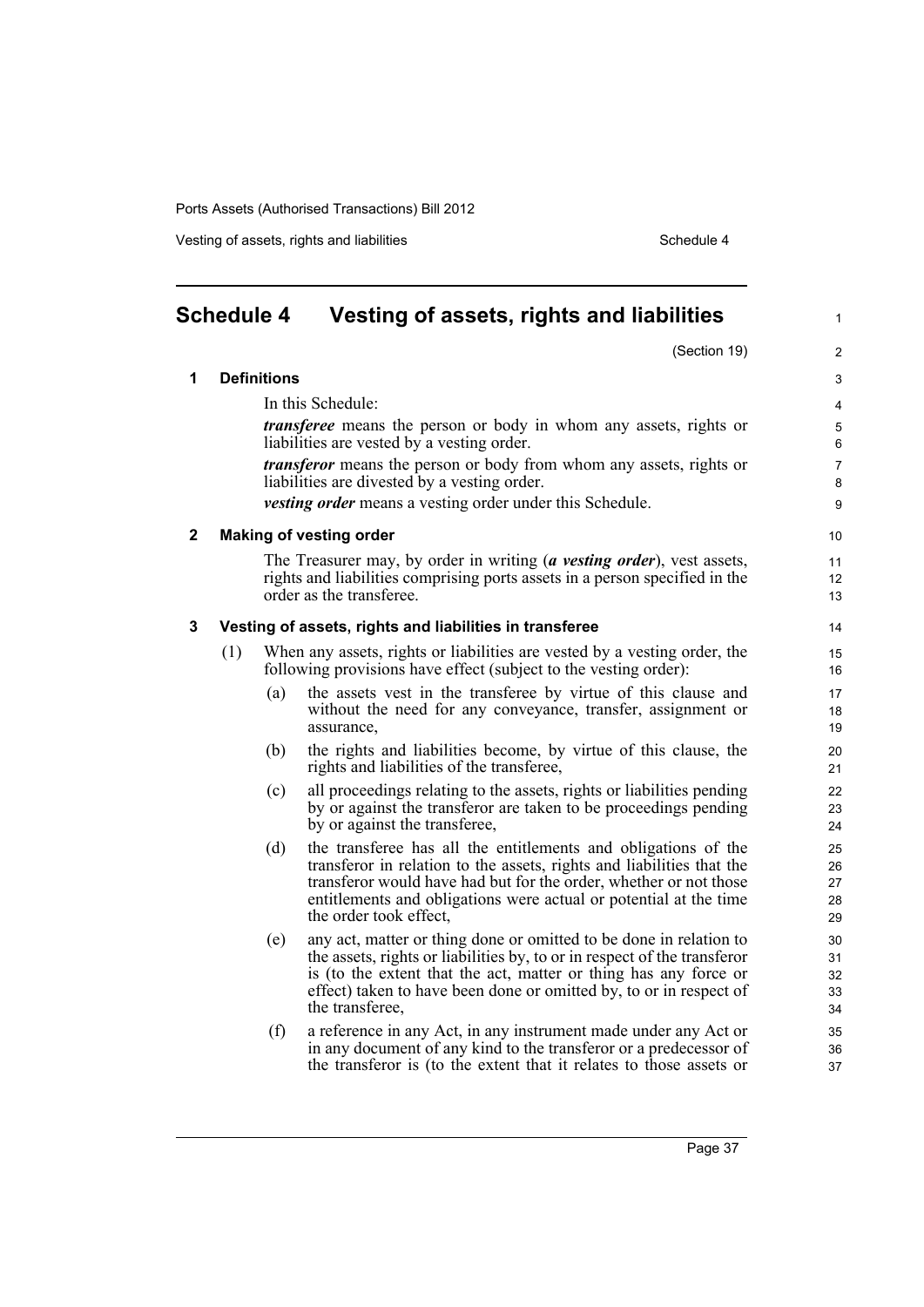liabilities but subject to the regulations) to be read as, or as including, a reference to the transferee. (2) No attornment to the transferee by a lessee from the transferor is required. **4 Terms and conditions of vesting** A vesting order may be made on such terms and conditions as are specified in the order. **5 Consideration for vesting** A vesting order may specify the consideration for which a vesting to which it applies is made and the value or values at which assets, rights or liabilities are vested. **6 Vesting of interests in land** (1) A vesting order may vest an interest in respect of land vested in the transferor without vesting the whole of the interests of the transferor in that land. (2) If the interest vested is not a separate interest, the order operates to create the interest vested in such terms as are specified in the order. (3) This clause does not limit any other provision of this Schedule. **7 Confirmation of vesting** (1) The Treasurer may by order in writing confirm a vesting of particular assets, rights or liabilities by operation of this Schedule. (2) Such an order is evidence of that vesting. **8 Determinations by Treasurer** For the purposes of the making of a vesting order, the Treasurer may determine whether or not particular assets, rights or liabilities comprise ports assets, and such a determination is conclusive as to the matters determined. **9 Certification to registration authorities** (1) In this clause: *registration authority* means a person or body that has functions under any law in connection with the keeping of a register in respect of assets, 1  $\overline{2}$ 3 4 5 6 7 8  $\overline{Q}$  $10$ 11 12 13 14 15 16 17 18 19  $20$ 21 22 23 24 25 26 27  $28$ 29 30 31

(2) A public sector agency that is the transferee or transferor under a vesting order may lodge with a registration authority a certificate certifying as to such information as may reasonably be required by the registration

rights or liabilities.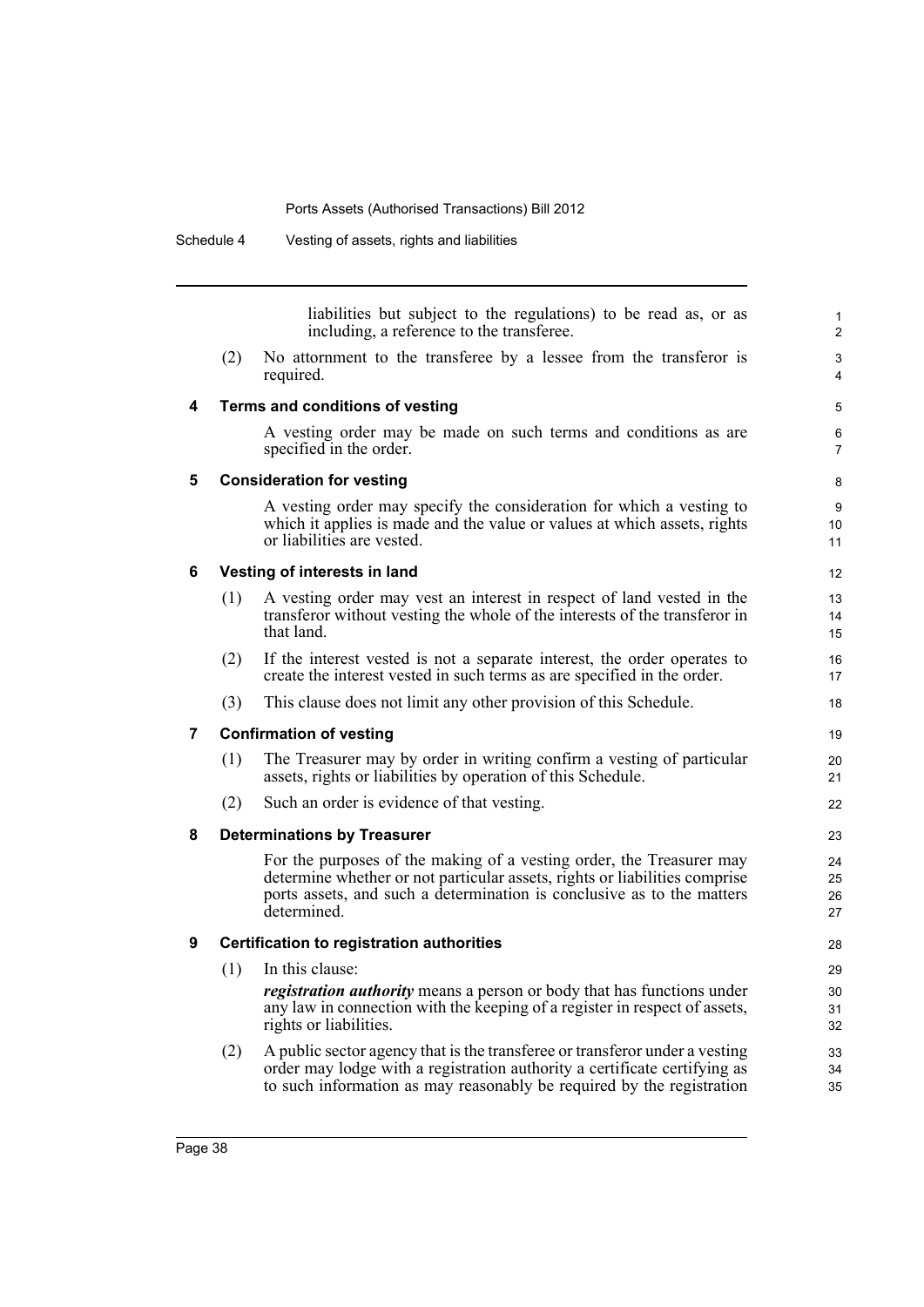Vesting of assets, rights and liabilities **Schedule 4** Schedule 4

authority to enable the registration authority to exercise any function of the authority arising in connection with the vesting of any asset, right or liability pursuant to the vesting order.

- (3) Such a certificate is to be accepted and acted upon by the registration authority and, despite any other law, the registration authority is not entitled to require that the information concerned be provided to it in any particular form or in any particular manner.
- (4) No fee or charge is payable by the transferee to a registration authority for or in respect of the exercise of any function by the registration authority in connection with the vesting of an asset, right or liability by a vesting order.
- (5) A document purporting to be a certificate given under this clause is, unless the contrary is established, taken to be such a certificate and to have been properly given.

### **10 Public sector accounting policies**

The Treasurer may give directions to public sector agencies for or with respect to accounting policies to be applied by public sector agencies in connection with the transfer between public sector agencies of assets, rights and liabilities comprising ports assets for the purposes of an authorised transaction (in place of public sector accounting policies that would otherwise be applicable in respect of any such transfer).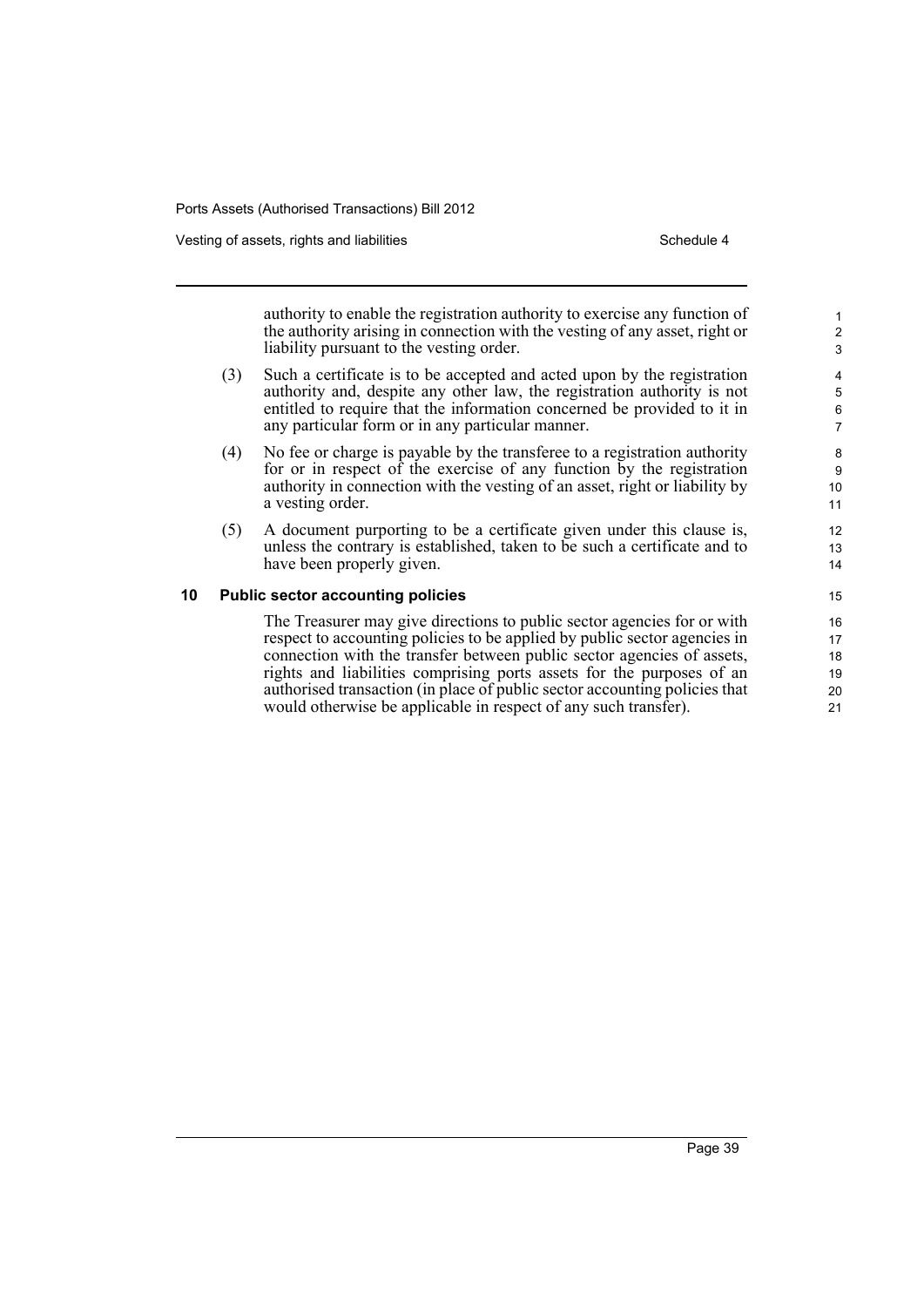Schedule 5 Savings, transitional and other provisions

### **Schedule 5 Savings, transitional and other provisions**

### **Part 1 General**

3 4

19 20

21 22 23

1  $\mathfrak{p}$ 

### **1 Regulations**

- (1) The regulations may contain provisions of a savings or transitional nature consequent on the enactment of this Act or any Act that amends this Act.
- (2) Any such provision may, if the regulations so provide, take effect from the date of assent to the Act concerned or a later date.
- (3) To the extent to which any such provision takes effect from a date that is earlier than the date of its publication on the NSW legislation website, the provision does not operate so as:
	- (a) to affect, in a manner prejudicial to any person (other than a public sector agency), the rights of that person existing before the date of its publication, or
	- (b) to impose liabilities on any person (other than a public sector agency) in respect of anything done or omitted to be done before the date of its publication.

### **Part 2 Provisions consequent on enactment of this Act**

### **2 Change of name of Port Corporation**

The Governor may, by regulation, change the name of the Port Kembla Port Corporation or the Sydney Ports Corporation.

### **3 Dissolution of Port Corporations**

- (1) The Governor may, by proclamation, dissolve the Port Kembla Port Corporation or the Sydney Ports Corporation. (2) On the day on which a proclamation under this clause takes effect:
	- (a) the Port Corporation concerned is dissolved, and
	- (b) the *State Owned Corporations Act 1989* is amended by omitting the name of that Port Corporation from Schedule 5.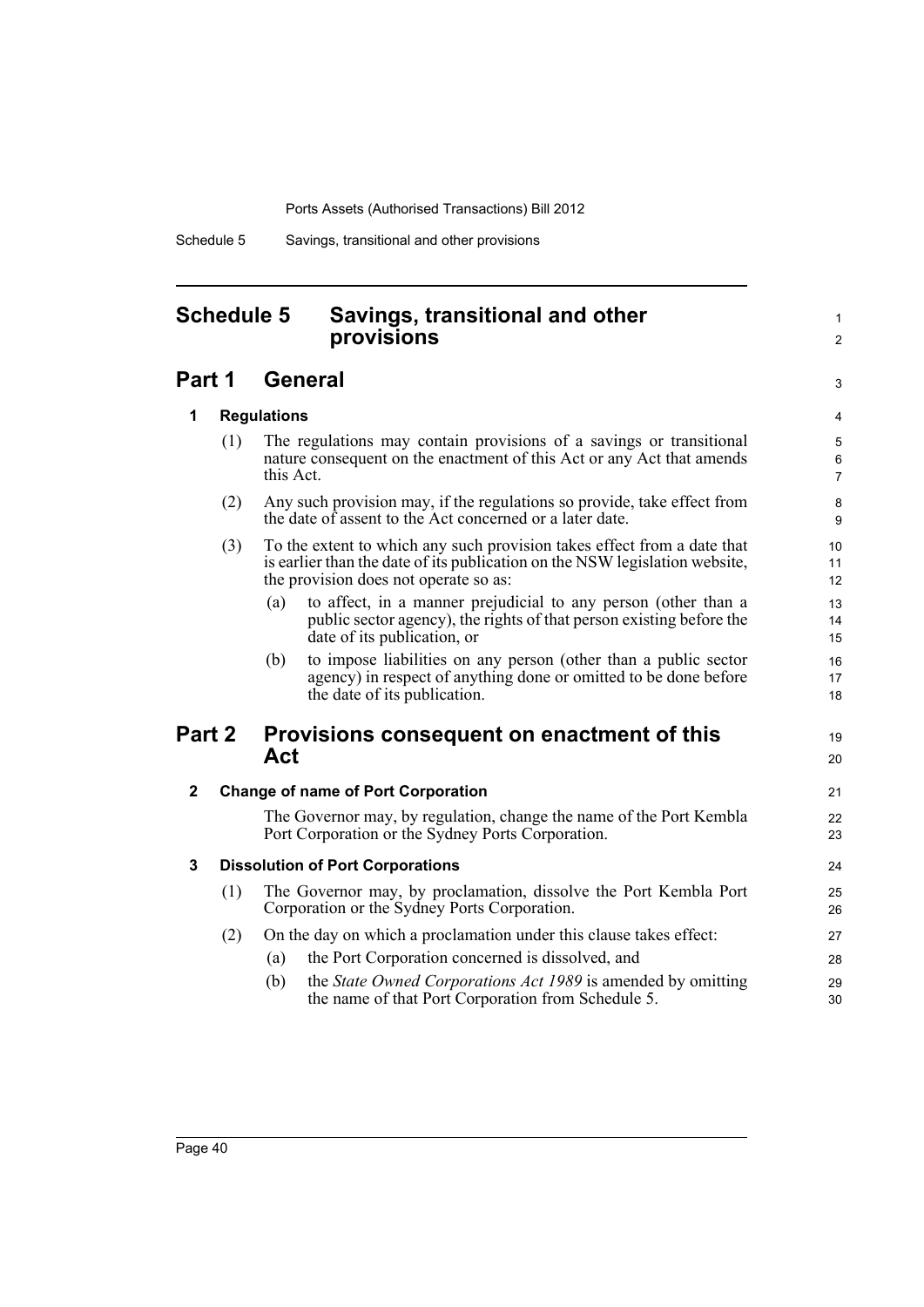Savings, transitional and other provisions Schedule 5 Schedule 5

| Reference to dissolved or converted port SOC                              |                         |
|---------------------------------------------------------------------------|-------------------------|
| The regulations may provide that a reference in a specified provision of  | 2                       |
| an Act to a port SOC that has been dissolved or converted into a          | -3                      |
| company is to be read as a reference to a specified public sector agency. | $\overline{\mathbf{4}}$ |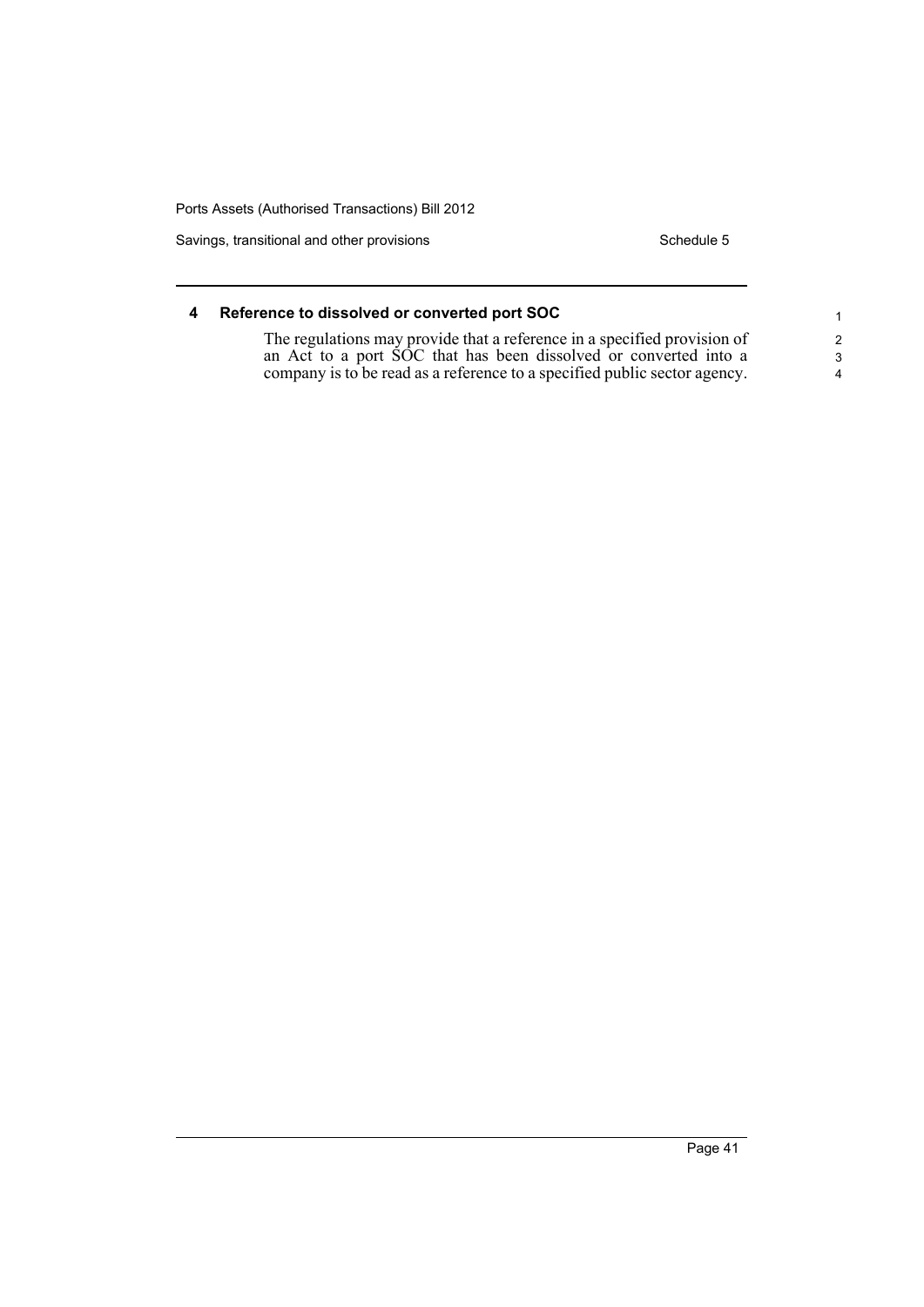|     | <b>Schedule 6</b>            | <b>Amendment of Acts and regulations</b>                                                                                                | 1                   |
|-----|------------------------------|-----------------------------------------------------------------------------------------------------------------------------------------|---------------------|
| 6.1 |                              | Fire Brigades Act 1989 No 192                                                                                                           | $\overline{2}$      |
|     | applies                      | Section 20A Hazardous material incidents outside area to which Act                                                                      | 3<br>4              |
|     |                              | Insert at the end of the definition of <i>port authority</i> in section 20A (4):                                                        | 5                   |
|     |                              | , or                                                                                                                                    | $\,6$               |
|     | (c)                          | the port operator of a private port under the <i>Ports and</i><br>Maritime Administration Act 1995.                                     | $\overline{7}$<br>8 |
| 6.2 |                              | <b>Marine Safety Act 1998 No 121</b>                                                                                                    | 9                   |
|     | masters and police officers) | Section 96 Appointment of authorised officers (other than harbour                                                                       | 10<br>11            |
|     |                              | Insert at the end of section $96(1)$ :                                                                                                  | 12                  |
|     | (f)                          | an officer, employee or agent of the port operator of a<br>private port under the <i>Ports and Maritime Administration</i><br>Act 1995. | 13<br>14<br>15      |
| 6.3 |                              | Ports and Maritime Administration Act 1995 No 13                                                                                        | 16                  |
| [1] | <b>Section 3 Definitions</b> |                                                                                                                                         | 17                  |
|     |                              | Insert in alphabetical order in section $3(1)$ :                                                                                        | 18                  |
|     |                              | <i>lease</i> includes concurrent lease and any subletting (or concurrent<br>subletting).                                                | 19<br>20            |
|     |                              | <i>port charge</i> means a charge imposed under Part 5.                                                                                 | 21                  |
|     |                              | port operator:                                                                                                                          | 22                  |
|     | (a)                          | of a private port means the person declared to be the port<br>operator of the private port by the Minister by order in<br>writing, or   | 23<br>24<br>25      |
|     | (b)                          | of any other port means the port corporation that manages<br>and operates the port facilities and services of the port<br>concerned.    | 26<br>27<br>28      |
|     |                              | <i>private port</i> —means the ports of Botany Bay and Port Kembla.                                                                     | 29                  |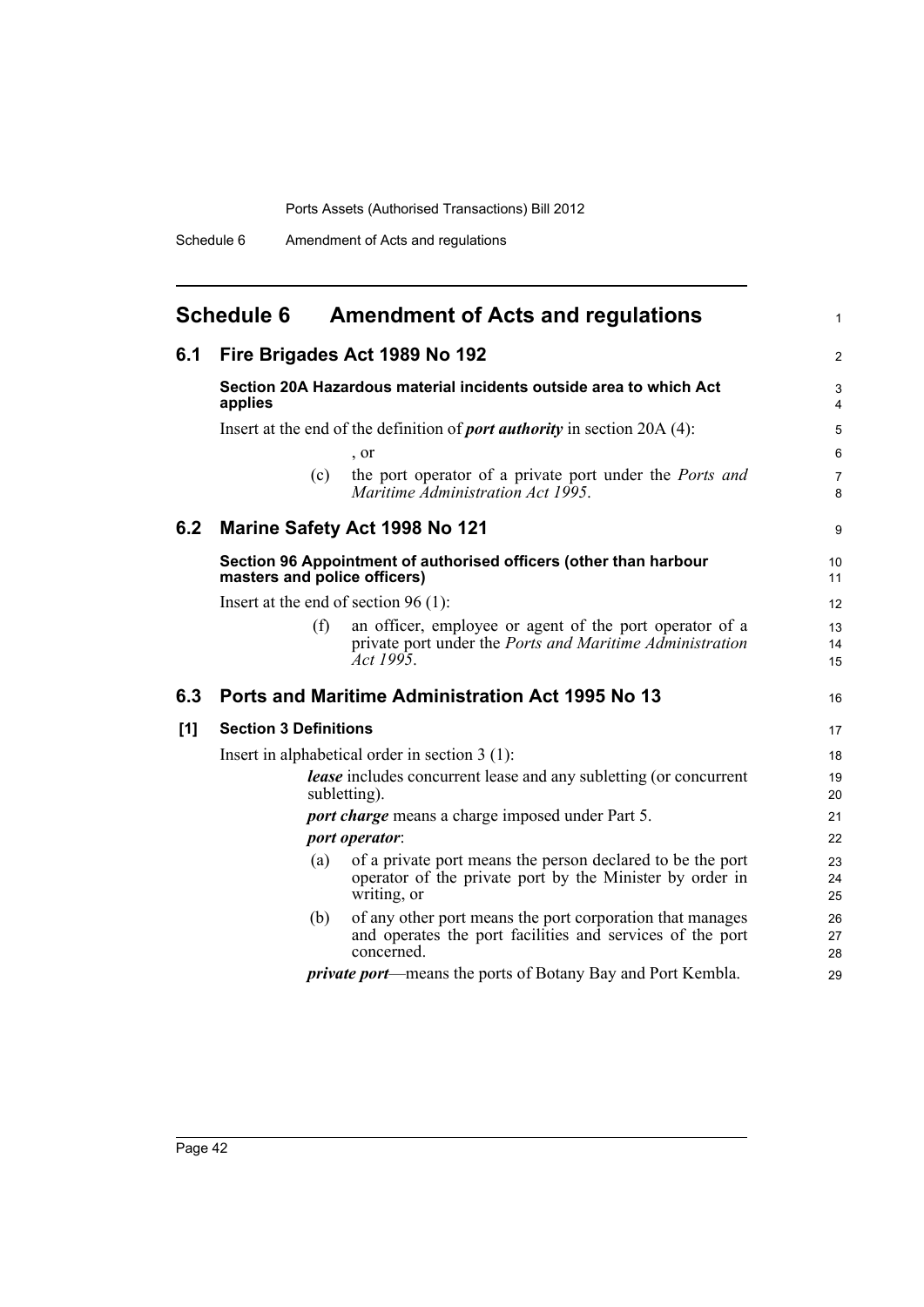Amendment of Acts and regulations Schedule 6

| [2] | ports                           |                    | Section 10B Regulations to promote competition and productivity at                                                                                                                    | 1<br>2                            |
|-----|---------------------------------|--------------------|---------------------------------------------------------------------------------------------------------------------------------------------------------------------------------------|-----------------------------------|
|     | Insert after section $10B(1)$ : |                    |                                                                                                                                                                                       | 3                                 |
|     | (1A)                            |                    | The object of this section is to promote the economically efficient<br>operation of, use of and investment in land-based port facilities<br>and port-related supply chain facilities. | $\overline{4}$<br>$\sqrt{5}$<br>6 |
| [3] | Section 10B (2A) and (2B)       |                    |                                                                                                                                                                                       | $\overline{7}$                    |
|     | Insert after section $10B(2)$ : |                    |                                                                                                                                                                                       | 8                                 |
|     | (2A)                            |                    | A regulation may not be made under this section unless the<br>Minister has certified that the Minister is satisfied that:                                                             | 9<br>10                           |
|     |                                 | (a)                | the regulation will promote the object of this section, and                                                                                                                           | 11                                |
|     |                                 | (b)                | the regulation will not operate to constrain or otherwise<br>regulate the exercise of the port operator functions of the<br>port operator of a private port.                          | 12<br>13<br>14                    |
|     | (2B)                            | are:               | The <i>port operator functions</i> of the port operator of a private port                                                                                                             | 15<br>16                          |
|     |                                 | (a)                | the fixing and collection of port charges under Part 5, and                                                                                                                           | 17                                |
|     |                                 | (b)                | the fixing and collection of charges (for example, rent)<br>under a lease or licence, and                                                                                             | 18<br>19                          |
|     |                                 | (c)                | any other function of the port operator as the lessor or<br>licensor under a lease or licence.                                                                                        | 20<br>21                          |
| [4] |                                 |                    | Section 27 Delegation of functions by Minister                                                                                                                                        | 22                                |
|     |                                 |                    | Insert "(or a person seconded to the staff)" after "member of the staff"<br>wherever occurring in section $27(3)(a)$ and $(b)$ .                                                      | 23<br>24                          |
| [5] | Part 3A                         |                    |                                                                                                                                                                                       | 25                                |
|     | Insert after Part 3:            |                    |                                                                                                                                                                                       | 26                                |
|     |                                 |                    | Part 3A Private ports                                                                                                                                                                 | 27                                |
|     | <b>Division 1</b>               |                    | <b>Preliminary</b>                                                                                                                                                                    | 28                                |
|     | 35                              | <b>Application</b> |                                                                                                                                                                                       | 29                                |
|     |                                 |                    | This Part applies only to and in respect of a private port.                                                                                                                           | 30                                |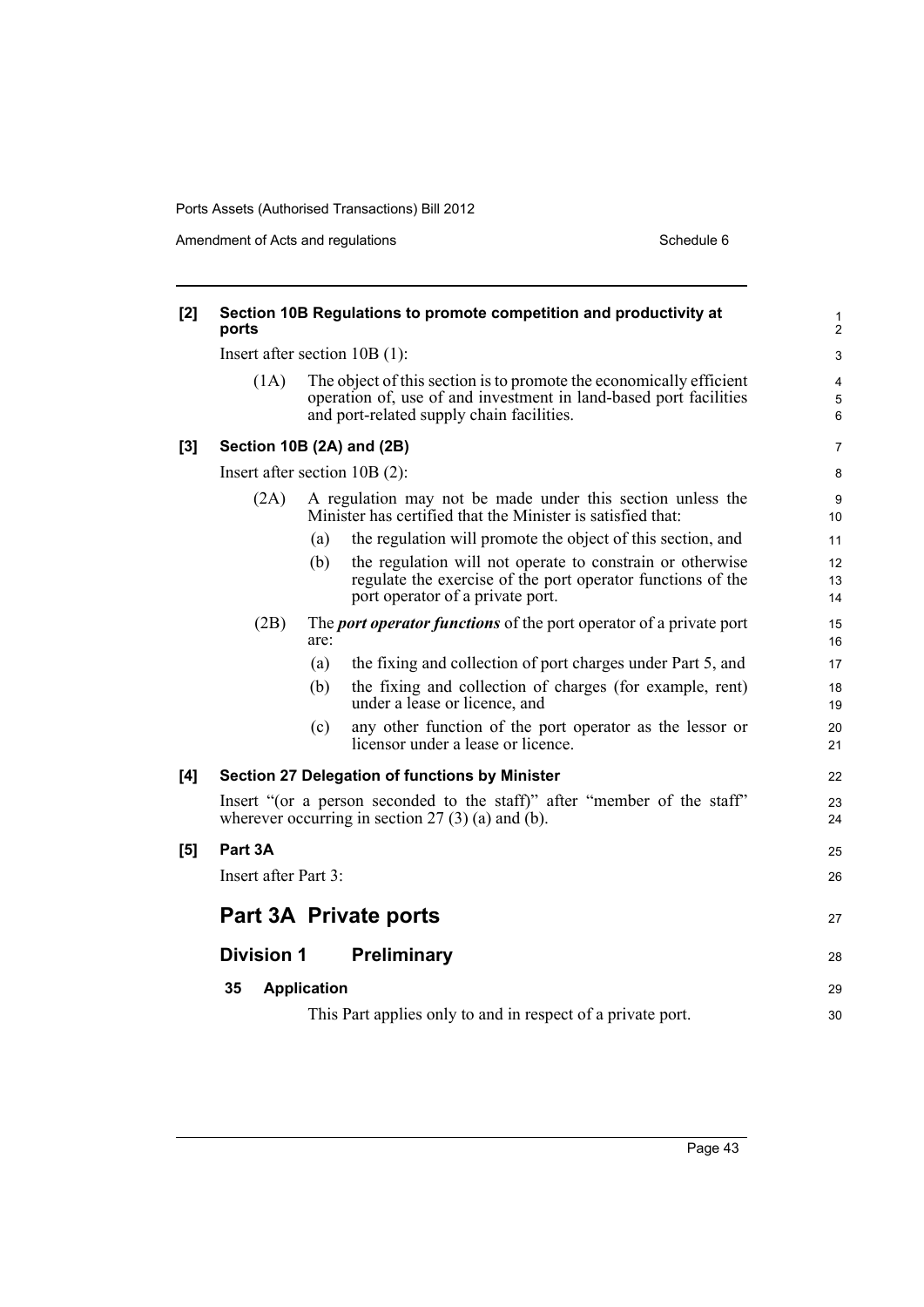Schedule 6 Amendment of Acts and regulations

| 36 |                   | <b>Definitions</b> |                                                                                                                                                                                                                                                                                                                          | $\mathbf{1}$               |
|----|-------------------|--------------------|--------------------------------------------------------------------------------------------------------------------------------------------------------------------------------------------------------------------------------------------------------------------------------------------------------------------------|----------------------------|
|    |                   |                    | In this Part:                                                                                                                                                                                                                                                                                                            | $\mathbf{2}$               |
|    |                   |                    | <b><i>authorised officer</i></b> has the same meaning as in the <i>Marine Safety</i><br>Act 1998.                                                                                                                                                                                                                        | 3<br>$\overline{4}$        |
|    |                   |                    | port operator directions means port operator directions given<br>under Division 2.                                                                                                                                                                                                                                       | $\mathbf 5$<br>6           |
|    | <b>Division 2</b> |                    | <b>Regulation of activities-port operator</b><br>directions                                                                                                                                                                                                                                                              | 7<br>8                     |
| 37 |                   |                    | Directions to maintain or improve safety and security                                                                                                                                                                                                                                                                    | 9                          |
|    | (1)               |                    | The port operator of a private port may, for the purpose of<br>maintaining or improving safety and security at the port, give<br>directions (referred to in this Division as <i>port operator</i><br>directions) that regulate any of the following activities in the<br>landside port precinct at the port:             | 10<br>11<br>12<br>13<br>14 |
|    |                   | (a)                | the driving, stopping and parking of vehicles,                                                                                                                                                                                                                                                                           | 15                         |
|    |                   | (b)                | the movement, handling or storage of goods,                                                                                                                                                                                                                                                                              | 16                         |
|    |                   | (c)                | any activity that may pose a risk to safety or security at the<br>port.                                                                                                                                                                                                                                                  | 17<br>18                   |
|    | (2)               |                    | The power to regulate an activity includes the power to prohibit<br>the activity.                                                                                                                                                                                                                                        | 19<br>20                   |
|    | (3)               |                    | A port operator direction may be of general application or may be<br>limited in its application to specified persons or a specified class<br>of persons.                                                                                                                                                                 | 21<br>22<br>23             |
|    | (4)               |                    | In this section:                                                                                                                                                                                                                                                                                                         | 24                         |
|    |                   |                    | <i>landside port precinct</i> at a port means:                                                                                                                                                                                                                                                                           | 25                         |
|    |                   | (a)                | land at the port that is not covered by water and that is the<br>subject of a relevant port lease, and                                                                                                                                                                                                                   | 26<br>27                   |
|    |                   | (b)                | any wharf or other structure built at the port on or over land<br>covered by water that is adjacent to land referred to in<br>paragraph (a), and                                                                                                                                                                         | 28<br>29<br>30             |
|    |                   | (c)                | land leased to the port operator that is contiguous with land<br>referred to in paragraph (a).                                                                                                                                                                                                                           | 31<br>32                   |
|    |                   |                    | <i>relevant port lease</i> means:                                                                                                                                                                                                                                                                                        | 33                         |
|    |                   | (a)                | for Botany Bay— a lease to the port operator of land in the<br>Cities of Botany Bay and Randwick that comprised ports<br>assets under the <i>Ports Assets (Authorised Transactions)</i><br><i>Act 2012</i> before being leased to the private sector for the<br>purposes of an authorised transaction under that Act, or | 34<br>35<br>36<br>37<br>38 |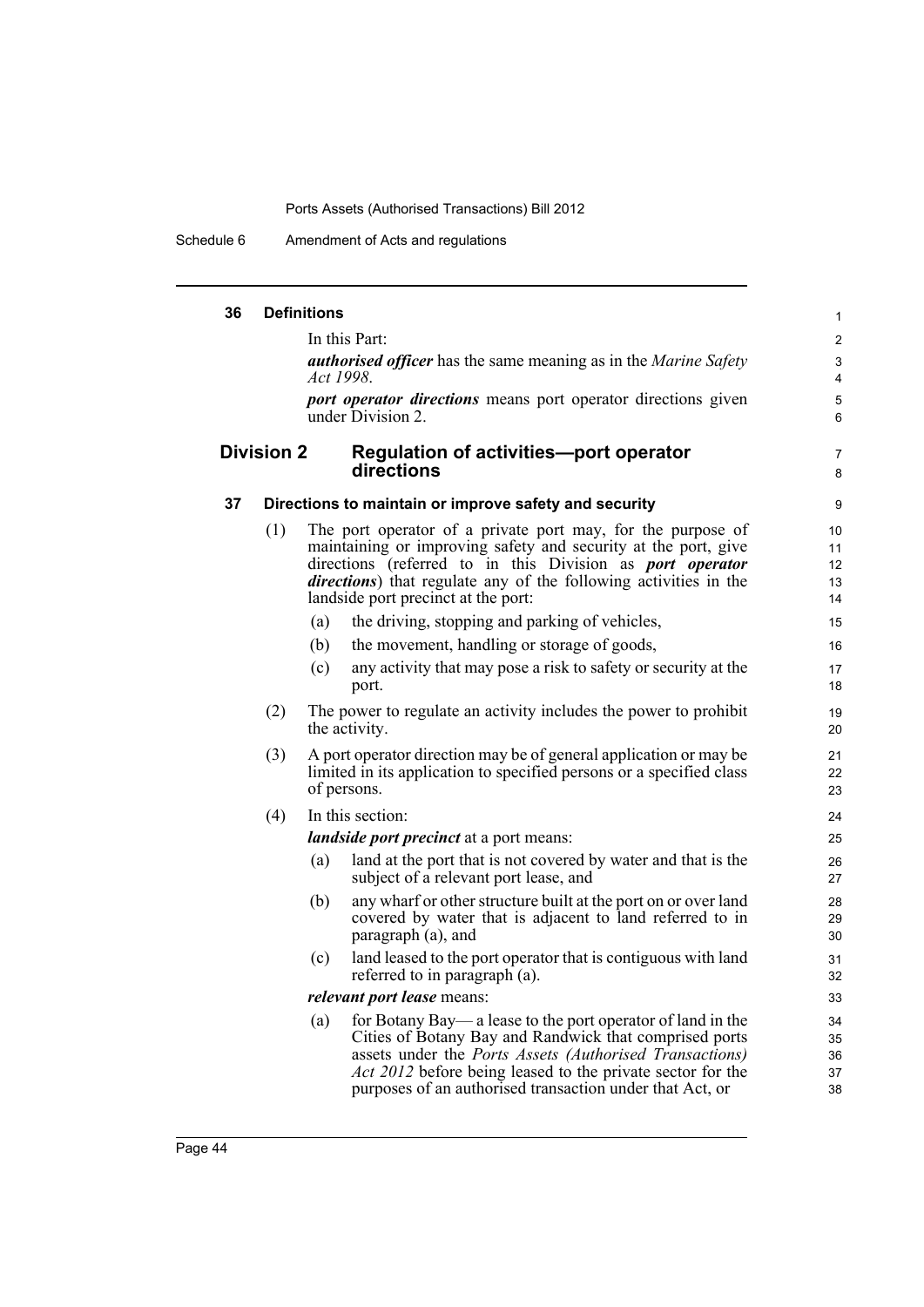Amendment of Acts and regulations Schedule 6

|    |     | (b)   | for Port Kembla—a lease to the port operator of land at<br>Port Kembla that comprised ports assets under the <i>Ports</i><br>Assets (Authorised Transactions) Act 2012 before being<br>leased to the private sector for the purposes of an<br>authorised transaction under that Act. | 1<br>$\overline{c}$<br>$\ensuremath{\mathsf{3}}$<br>4<br>5 |
|----|-----|-------|--------------------------------------------------------------------------------------------------------------------------------------------------------------------------------------------------------------------------------------------------------------------------------------|------------------------------------------------------------|
|    | (5) |       | Land is <i>contiguous</i> with other land if it adjoins the other land (or<br>would adjoin the other land were it not separated from the other<br>land by a road, rail corridor or easement) or it is in close<br>proximity to the other land.                                       | 6<br>7<br>$\bf 8$<br>9                                     |
|    | (6) |       | A certificate issued by the Minister or by the port operator of a<br>private port certifying that specified land is or is not part of the<br>landside port precinct at a port is evidence of the matter certified.                                                                   | 10<br>11<br>12                                             |
| 38 |     |       | How port operator directions are given                                                                                                                                                                                                                                               | 13                                                         |
|    | (1) | ways: | A port operator direction may be given in any of the following                                                                                                                                                                                                                       | 14<br>15                                                   |
|    |     | (a)   | by notice displayed in the area at the port where the<br>direction applies,                                                                                                                                                                                                          | 16<br>17                                                   |
|    |     | (b)   | by notice published on the port operator's website,                                                                                                                                                                                                                                  | 18                                                         |
|    |     | (c)   | by notice served on the person or persons to whom the<br>direction applies.                                                                                                                                                                                                          | 19<br>20                                                   |
|    | (2) |       | A port operator direction given by notice published on the port<br>operator's website is of no effect until a copy of the notice has<br>been published in the Gazette.                                                                                                               | 21<br>22<br>23                                             |
|    | (3) |       | Before a port operator direction is given, not less than 2 weeks<br>advance notice of the proposed direction must be given:                                                                                                                                                          | 24<br>25                                                   |
|    |     | (a)   | to the harbour master for the port, and                                                                                                                                                                                                                                              | 26                                                         |
|    |     | (b)   | Minister administering Part<br>11<br>the<br>(Special)<br>to<br>requirements relating to ports) of the Dangerous Goods<br>(General) Regulation 1999 if the direction relates to<br>dangerous goods to which that Part applies.                                                        | 27<br>28<br>29<br>30                                       |
|    | (4) |       | Advance notice of a proposed port operator direction is<br>sufficiently given to a harbour master or the Minister by being<br>delivered or sent by post to the office of the harbour master or the<br>Minister, as appropriate.                                                      | 31<br>32<br>33<br>34                                       |
|    | (5) |       | Advance notice of a proposed port operator direction is not<br>required if the direction is given in an emergency or is necessary<br>to avert an imminent threat of death or serious injury to persons                                                                               | 35<br>36<br>37                                             |

or serious damage to property. In such a case, notice of the work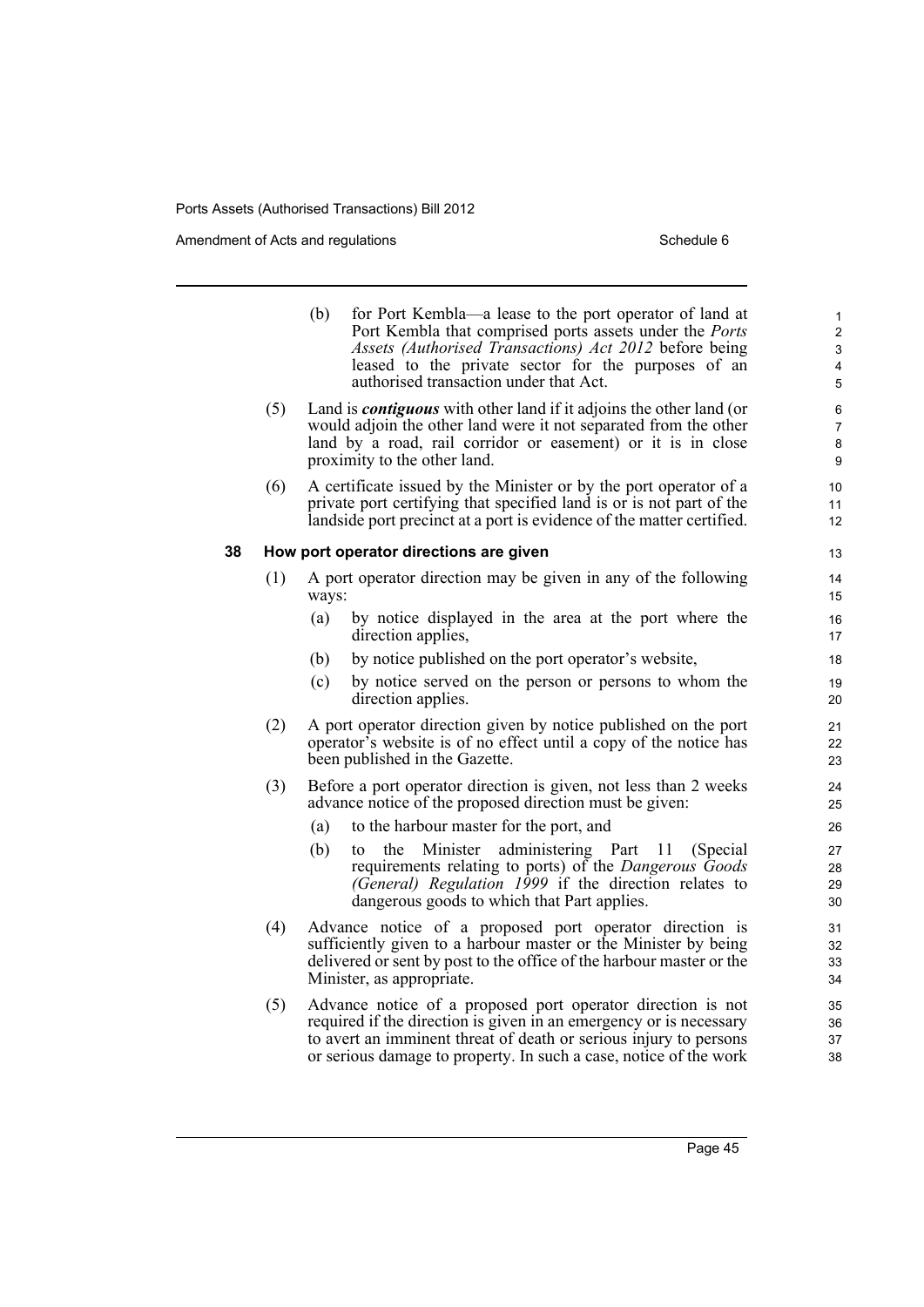Schedule 6 Amendment of Acts and regulations

being undertaken must be given as soon as reasonably practicable in the circumstances. **39 Enforcement of port operator directions** (1) Port operator directions must be complied with (except to the extent that compliance would result in the contravention of a requirement imposed by or under an Act). (2) The port operator may enforce compliance with a port operator direction in any of the following ways: (a) by removing from the port any person who is contravening the direction, (b) by removing from the port or moving within the port any vehicle that is stopped or parked in contravention of the direction, (c) by removing from the port or moving within the port any goods stored in contravention of the direction, (d) by carrying out any work at the port that a person has failed to carry out in contravention of the direction or that is reasonably required to be carried out to remedy a contravention of the direction. (3) The power to remove or move a vehicle or goods from or within the port includes the power to place the vehicle or goods in secure storage pending return of the vehicle or goods to their owner. (4) The port operator is entitled to recover as a debt the reasonable costs incurred by the port operator in enforcing compliance with a port operator direction. Those costs are recoverable from the person whose contravention of the direction resulted in those costs being incurred. (5) A certificate issued by the port operator certifying as to the reasonable costs incurred by the port operator in enforcing compliance with a port operator direction is evidence of the matters certified. (6) Anything done by or on behalf of a port operator reasonably and in good faith to enforce compliance with a port operator direction as permitted by this Division does not subject the port operator or any other person to any action, liability, claim or demand. **40 Advance notice of proposed work** (1) The port operator is not authorised to enforce compliance with a port operator direction by carrying out work that a person has 1  $\overline{2}$ 3 4 5 6 7 8  $\alpha$ 10 11 12 13 14 15 16 17 18 19  $20$ 21 22 23 24 25 26 27 28 29 30 31 32 33 34 35 36 37 38

failed to carry out in contravention of the direction or that is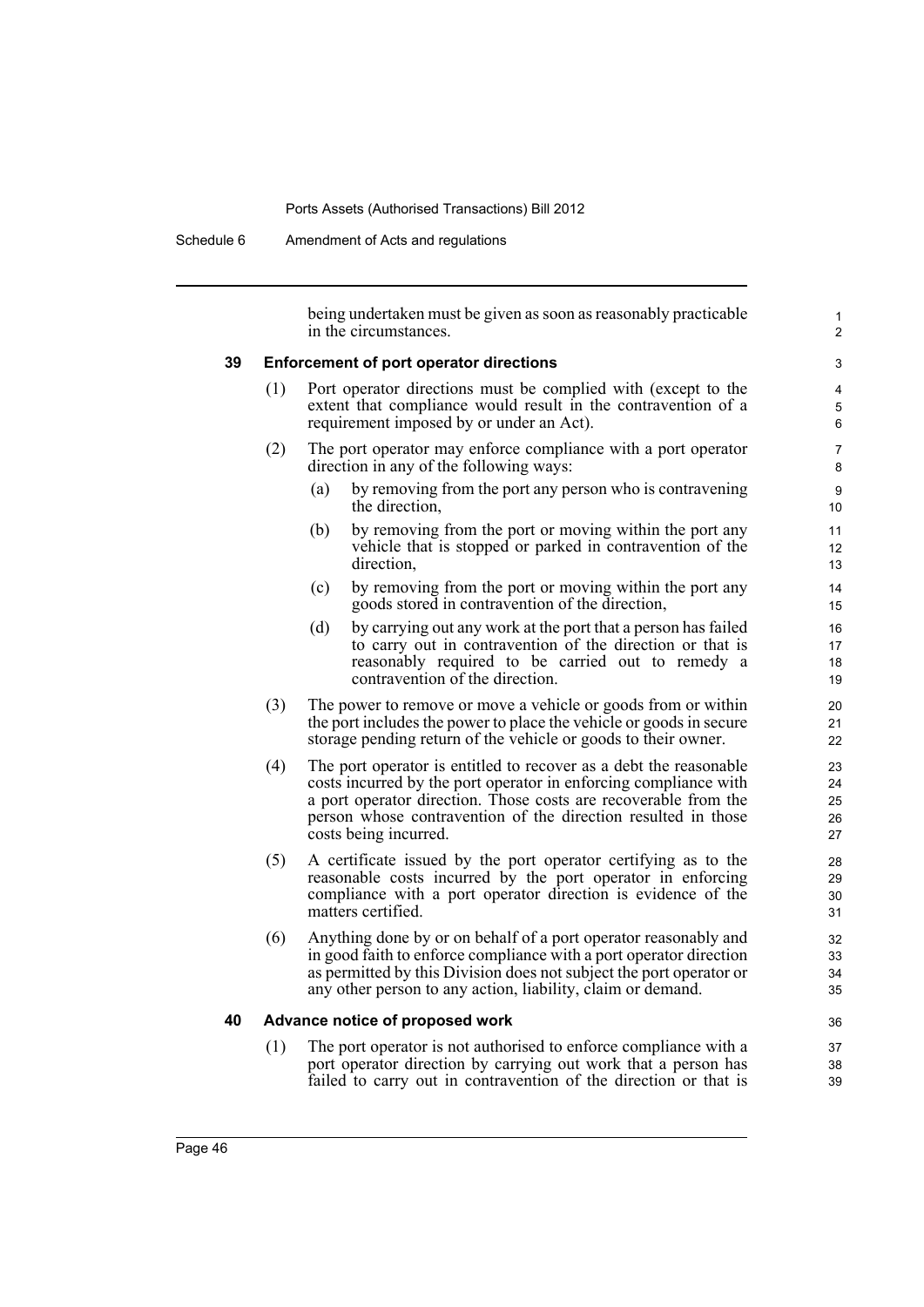Amendment of Acts and regulations Schedule 6

|     |     | reasonably required to be carried out to remedy a contravention<br>by a person of the direction unless the port operator has given the<br>person advance notice of the proposed work.                                                                                                   | 1<br>2<br>3                |
|-----|-----|-----------------------------------------------------------------------------------------------------------------------------------------------------------------------------------------------------------------------------------------------------------------------------------------|----------------------------|
|     | (2) | Advance notice of proposed work must be given no less than 7<br>days before the work commences, must be given in writing and<br>must give details of the alleged contravention concerned.                                                                                               | 4<br>5<br>6                |
|     | (3) | Advance notice of proposed work is not required in an<br>emergency or where the proposed work is necessary to avert an<br>imminent threat of death or serious injury to persons or serious<br>damage to property.                                                                       | 7<br>8<br>9<br>10          |
| 40A |     | Power of entry                                                                                                                                                                                                                                                                          | 11                         |
|     |     | The port operator may enter any land or premises at the port at<br>any time for the purpose of:                                                                                                                                                                                         | 12<br>13                   |
|     |     | ascertaining whether port operator directions are being<br>(a)<br>complied with or have been contravened, or                                                                                                                                                                            | 14<br>15                   |
|     |     | doing anything that the port operator is authorised to do to<br>(b)<br>enforce compliance with a port operator direction.                                                                                                                                                               | 16<br>17                   |
| 40B |     | Functions exercisable by authorised officers                                                                                                                                                                                                                                            | 18                         |
|     | (1) | The functions of a port operator under this Division can be<br>exercised on behalf of the port operator by an authorised officer<br>who is an officer, employee or agent of the port operator.                                                                                          | 19<br>20<br>21             |
|     | (2) | Accordingly, a reference in this section to a port operator<br>direction includes such a direction given by an authorised officer<br>on behalf of the port operator.                                                                                                                    | 22<br>23<br>24             |
|     | (3) | An authorised officer who enters land or premises under the<br>authority of this Division may be accompanied by any person<br>believed by the authorised officer to be capable of providing<br>assistance in the exercise of the authorised officer's functions<br>under this Division. | 25<br>26<br>27<br>28<br>29 |
|     | (4) | An authorised officer may request the assistance of any police<br>officer if the authorised officer reasonably believes that the<br>exercise of the authorised officer's functions under this Division<br>will be obstructed or otherwise interfered with.                              | 30<br>31<br>32<br>33       |
| 40C |     | <b>Obstruction of authorised officer</b>                                                                                                                                                                                                                                                | 34                         |
|     |     | A person must not obstruct or otherwise interfere with an<br>authorised officer in the exercise of any function of the<br>authorised officer under this Division.<br>Maximum penalty: 50 penalty units.                                                                                 | 35<br>36<br>37<br>38       |
|     |     |                                                                                                                                                                                                                                                                                         |                            |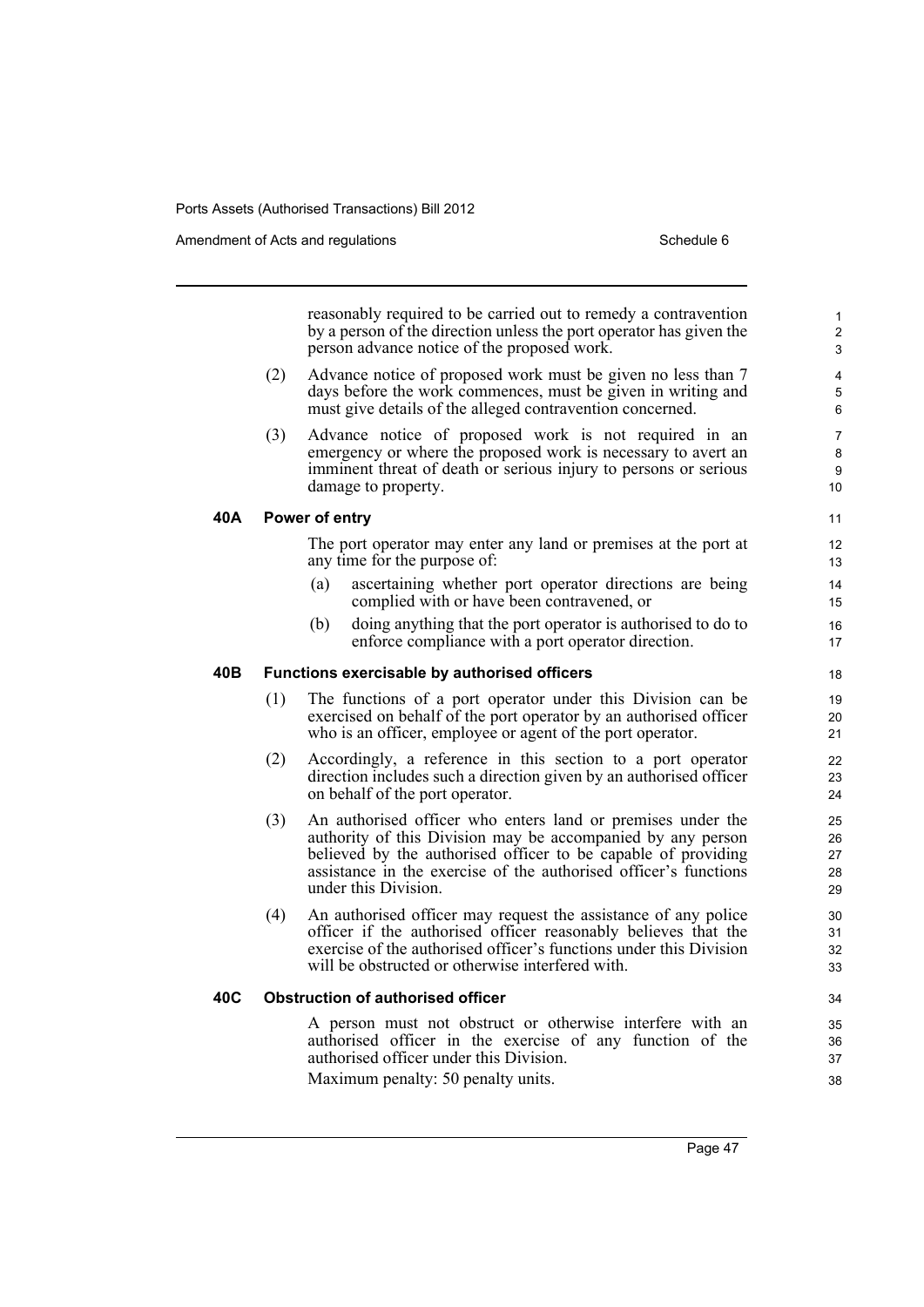Schedule 6 Amendment of Acts and regulations

### **40D Monitoring of port operator directions**

| (1) | occurred in the period concerned: | The port operator of a private port must within 3 months after the<br>end of each 6 month period ending on 30 June or 31 December in<br>a year (beginning with the year 2013) provide details to the<br>Minister of such of the following matters ( <i>reportable matters</i> ) as | $\overline{c}$<br>3<br>4<br>5<br>6 |
|-----|-----------------------------------|------------------------------------------------------------------------------------------------------------------------------------------------------------------------------------------------------------------------------------------------------------------------------------|------------------------------------|
|     | (a)                               | the giving of a port operator direction by the port operator,                                                                                                                                                                                                                      | 7                                  |
|     | (b)<br>ceasing to have effect,    | any port operator direction given by the port operator                                                                                                                                                                                                                             | 8<br>9                             |
|     | (c)                               | any contravention of which the port operator is aware of a<br>port operator direction given by the port operator,                                                                                                                                                                  | 10<br>11                           |
|     | (d)                               | any exercise by the port operator of the power under<br>section 40A to enter land or premises,                                                                                                                                                                                     | 12<br>13                           |
|     | (e)                               | any action taken by the port operator to enforce<br>compliance with a port operator direction (being action<br>authorised to be taken under this Part).                                                                                                                            | 14<br>15<br>16                     |
| (2) |                                   | The port operator must also provide details of reportable matters<br>to the Minister as and when directed to do so by the Minister by<br>notice in writing to the port operator. The notice must allow not<br>less than 21 days for compliance with the direction.                 | 17<br>18<br>19<br>20               |
| (3) |                                   | Information required to be provided by or under this section must<br>be provided in such manner and form as the Minister may from<br>time to time direct by notice in writing to the port operator.                                                                                | 21<br>22<br>23                     |
| (4) | requirements:                     | The Minister may from time to time publish reports and<br>statements, based on information provided to the Minister under<br>this section about reportable matters, subject to the following                                                                                       | 24<br>25<br>26<br>27               |
|     | (a)<br>a port operator direction, | any such report or statement must not include information<br>that identifies a person (or is likely to lead to the<br>identification of a person) as a person who has contravened                                                                                                  | 28<br>29<br>30<br>31               |
|     | (b)                               | the Minister must provide the port operator with a copy of<br>the proposed report or statement at least 14 days before it                                                                                                                                                          | 32<br>33                           |

1

(5) No liability (including liability in defamation) is incurred for publishing in good faith a report or statement under this section or a fair report or summary of such a report or statement.

is published.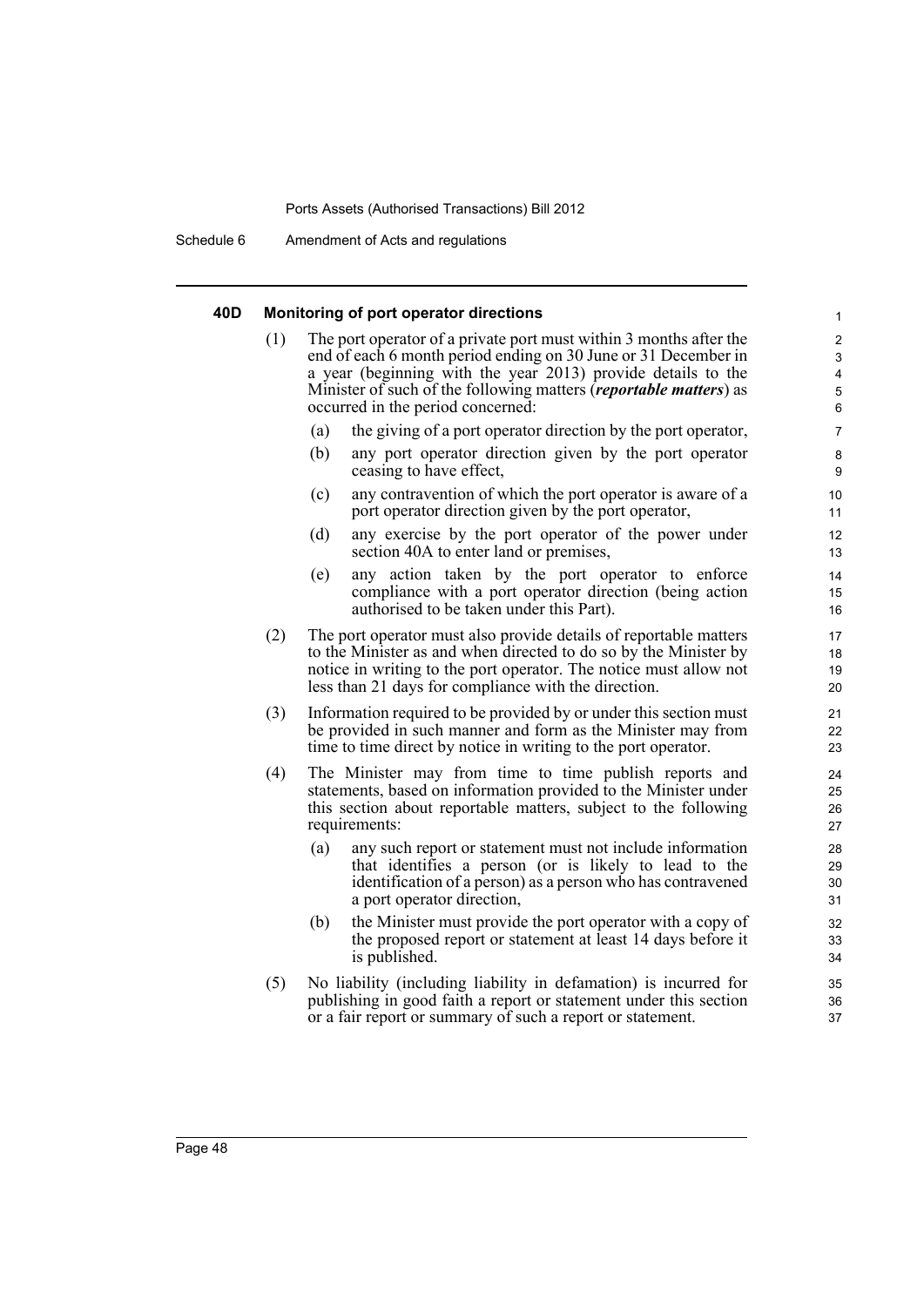Amendment of Acts and regulations Schedule 6

| <b>Division 3</b> |     |     | Information gathering by port operators                                                                                                                                                                                                                                                                                                                                  | 1                                |
|-------------------|-----|-----|--------------------------------------------------------------------------------------------------------------------------------------------------------------------------------------------------------------------------------------------------------------------------------------------------------------------------------------------------------------------------|----------------------------------|
| 40E               |     |     | Power to require information to be provided                                                                                                                                                                                                                                                                                                                              | $\overline{2}$                   |
|                   | (1) |     | The port operator of a private port may by direction in writing (an<br><i>information direction</i> ) require any of the following persons to<br>provide relevant information to the port operator:                                                                                                                                                                      | 3<br>4<br>5                      |
|                   |     | (a) | the master of any ship that berths at the port or adjacent<br>port facilities,                                                                                                                                                                                                                                                                                           | 6<br>$\overline{7}$              |
|                   |     | (b) | a shipping agent for goods shipped to, from or within the<br>port or adjacent port facilities,                                                                                                                                                                                                                                                                           | 8<br>9                           |
|                   |     | (c) | a consignor or consignee of goods shipped to, from or<br>within the port or adjacent port facilities,                                                                                                                                                                                                                                                                    | 10<br>11                         |
|                   |     | (d) | an operator of stevedoring or other facilities at the port or<br>adjacent port facilities.                                                                                                                                                                                                                                                                               | 12<br>13                         |
|                   | (2) |     | Information is <i>relevant information</i> if it is information that the<br>port operator reasonably requires for any of the following<br>allowable purposes:                                                                                                                                                                                                            | 14<br>15<br>16                   |
|                   |     | (a) | monitoring compliance with port operator directions,                                                                                                                                                                                                                                                                                                                     | 17                               |
|                   |     | (b) | determining liability for and the amount of, and facilitating<br>the collection of, port charges,                                                                                                                                                                                                                                                                        | 18<br>19                         |
|                   |     | (c) | compiling statistics that the port operator is authorised or<br>required to compile,                                                                                                                                                                                                                                                                                     | 20<br>21                         |
|                   |     | (d) | co-ordinating communication at the port,                                                                                                                                                                                                                                                                                                                                 | 22                               |
|                   |     | (e) | any purpose prescribed by the regulations in connection<br>with the operation and management of the port.                                                                                                                                                                                                                                                                | 23<br>24                         |
|                   | (3) |     | An information direction must allow a reasonable period of not<br>less than 14 days for compliance with the direction unless the<br>direction is given in response to an emergency or to avert an<br>imminent threat of death or serious injury to persons or serious<br>damage to property (in which case compliance is required as soon<br>as reasonably practicable). | 25<br>26<br>27<br>28<br>29<br>30 |
|                   | (4) |     | In this section, <i>adjacent port facilities</i> means any wharf adjacent<br>to the waters of a private port.                                                                                                                                                                                                                                                            | 31<br>32                         |
| 40F               |     |     | Use and disclosure of information collected                                                                                                                                                                                                                                                                                                                              | 33                               |
|                   |     |     | A port operator is authorised to use and disclose information<br>provided to the port operator in compliance with an information<br>direction for any allowable purpose for which the port operator is<br>authorised to require the information.                                                                                                                         | 34<br>35<br>36<br>37             |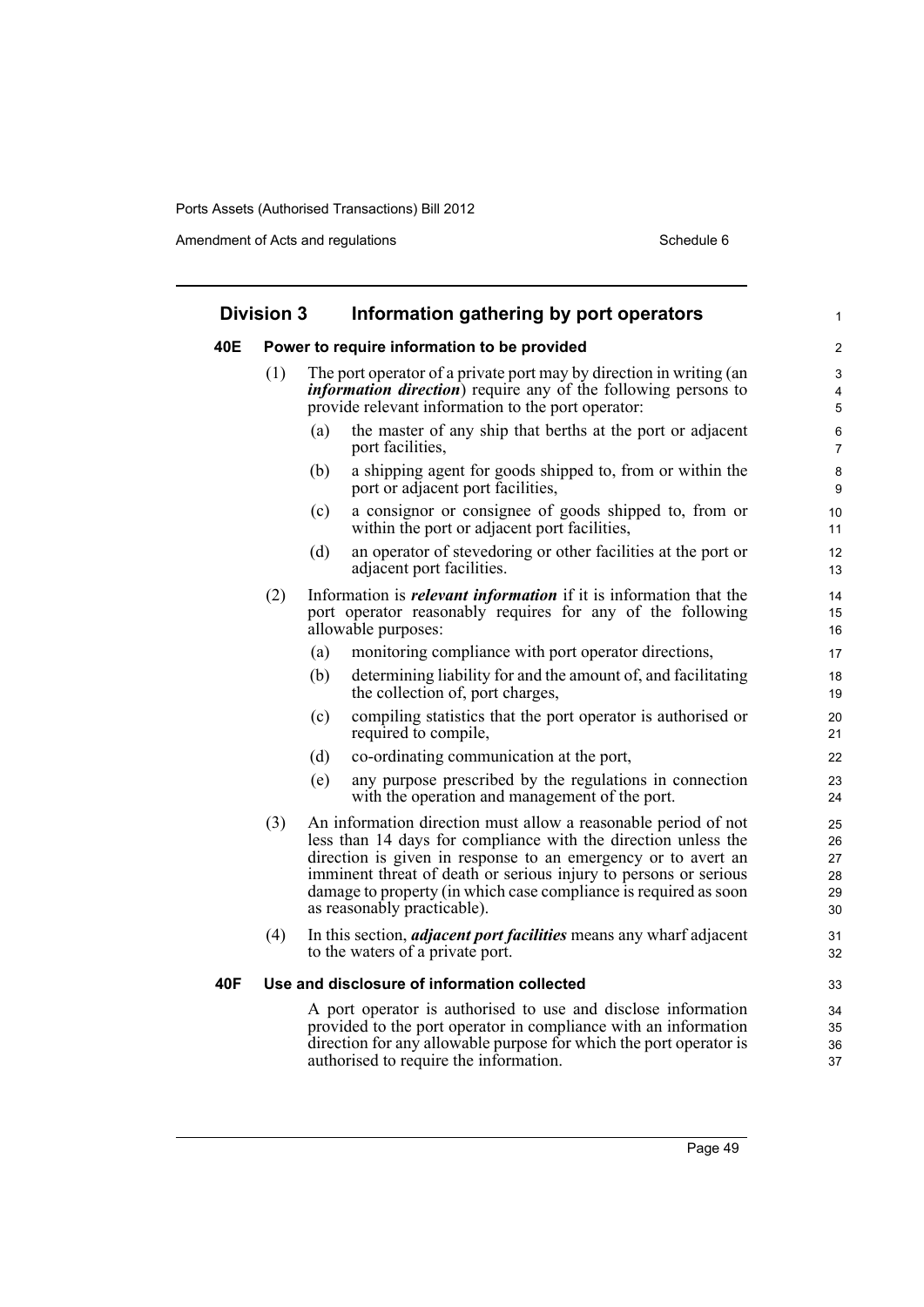Schedule 6 Amendment of Acts and regulations

|     | 40G |     |                    | <b>Compliance with information direction</b>                                                                                                                                                                                       | 1                              |
|-----|-----|-----|--------------------|------------------------------------------------------------------------------------------------------------------------------------------------------------------------------------------------------------------------------------|--------------------------------|
|     |     | (1) |                    | A person must not without reasonable excuse fail to comply with<br>an information direction given to the person.                                                                                                                   | 2<br>$\mathfrak{S}$            |
|     |     |     |                    | Maximum penalty: 500 penalty units in the case of a corporation<br>and 100 penalty units in any other case.                                                                                                                        | $\overline{\mathbf{4}}$<br>5   |
|     |     | (2) |                    | A person must not in purported compliance with an information<br>direction given to the person provide information that the person<br>knows is false or misleading in a material particular.                                       | $\,6\,$<br>$\overline{7}$<br>8 |
|     |     |     |                    | Maximum penalty: 500 penalty units in the case of a corporation<br>and 100 penalty units in any other case.                                                                                                                        | 9<br>10                        |
|     |     | (3) |                    | Compliance with an information direction is required even if<br>compliance would breach a duty of confidentiality. A duty of<br>confidentiality is not a reasonable excuse for failure to comply<br>with an information direction. | 11<br>12<br>13<br>14           |
|     |     | (4) |                    | The provision of information that would otherwise constitute a<br>breach of a duty of confidentiality does not constitute such a<br>breach if the information is provided in compliance with an<br>information direction.          | 15<br>16<br>17<br>18           |
| [6] |     |     |                    | <b>Section 47 Definitions generally</b>                                                                                                                                                                                            | 19                             |
|     |     |     |                    | Insert in alphabetical order in section $47(1)$ :                                                                                                                                                                                  | 20                             |
|     |     |     |                    | <i>appropriate public agency</i> for a port means the Minister or a port<br>corporation designated by the Minister by order in writing as the<br>appropriate public agency for the port.                                           | 21<br>22<br>23                 |
| [7] |     |     |                    | Section 47 (1), definition of "relevant port authority"                                                                                                                                                                            | 24                             |
|     |     |     |                    | Insert after paragraph (a) of the definition:                                                                                                                                                                                      | 25                             |
|     |     |     | $\left( a1\right)$ | in relation to a navigation service charge for Port<br>Kembla—each of the port operator of Port Kembla and the<br>appropriate public agency for Port Kembla, or                                                                    | 26<br>27<br>28                 |
| [8] |     |     |                    | Section 47 (1), definition of "relevant port authority"                                                                                                                                                                            | 29                             |
|     |     |     |                    | Insert after paragraph (e) of the definition:                                                                                                                                                                                      | 30                             |
|     |     |     | (e1)               | in relation to site occupation and wharfage charges for<br>sites at a private port—each of the port operator of the port<br>and the appropriate public agency for the port, or                                                     | 31<br>32<br>33                 |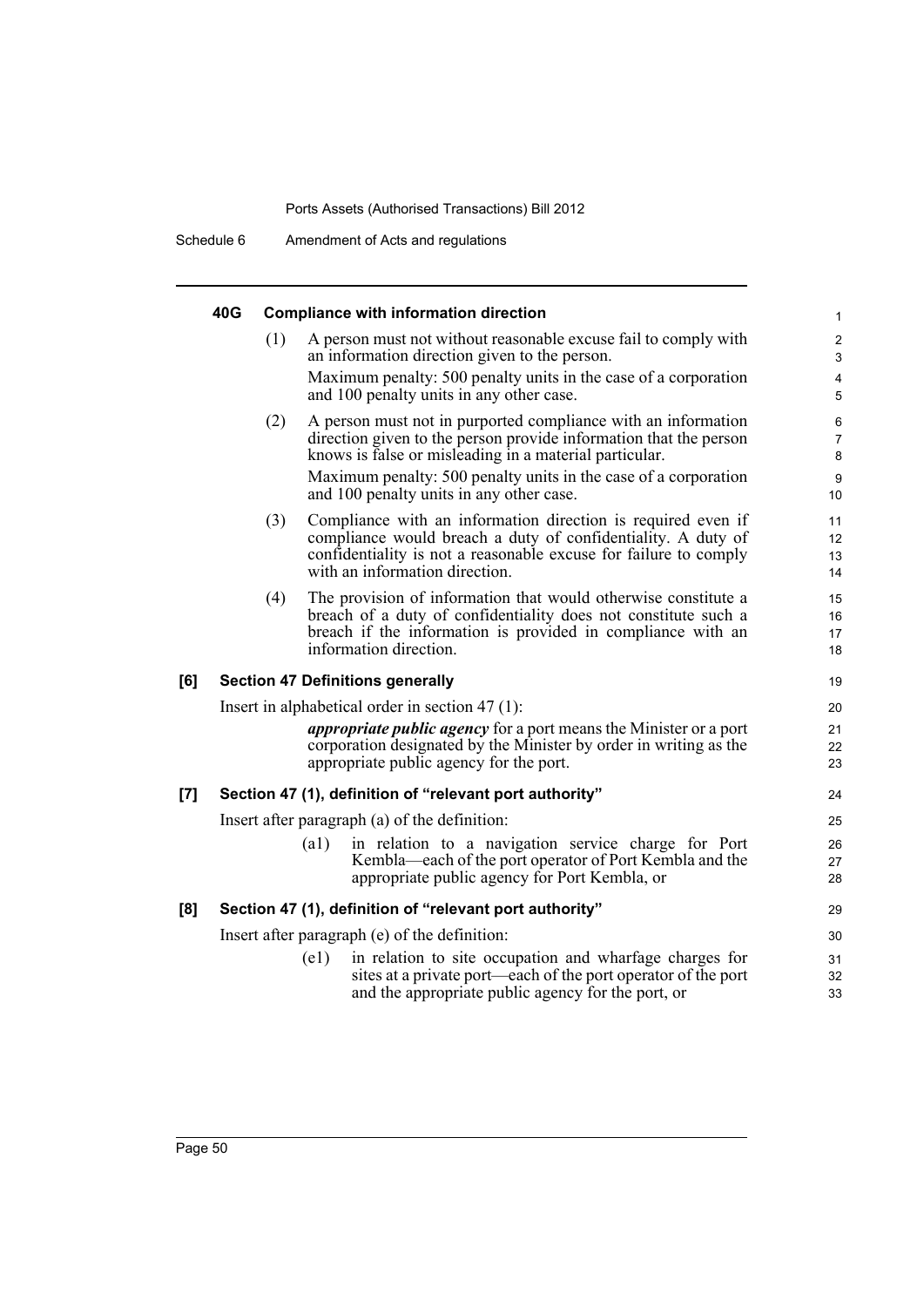Amendment of Acts and regulations Schedule 6

|      |                                                                                                                                                                                                                                                                                     | 1                                                                                                                                                                                                                                                                                                                                                                                                                                                                                                                                                                                                                                                                                                                                                                                                                                                                                                                                                    |
|------|-------------------------------------------------------------------------------------------------------------------------------------------------------------------------------------------------------------------------------------------------------------------------------------|------------------------------------------------------------------------------------------------------------------------------------------------------------------------------------------------------------------------------------------------------------------------------------------------------------------------------------------------------------------------------------------------------------------------------------------------------------------------------------------------------------------------------------------------------------------------------------------------------------------------------------------------------------------------------------------------------------------------------------------------------------------------------------------------------------------------------------------------------------------------------------------------------------------------------------------------------|
|      |                                                                                                                                                                                                                                                                                     | $\overline{\mathbf{c}}$                                                                                                                                                                                                                                                                                                                                                                                                                                                                                                                                                                                                                                                                                                                                                                                                                                                                                                                              |
|      | $\cdot$ or                                                                                                                                                                                                                                                                          | 3                                                                                                                                                                                                                                                                                                                                                                                                                                                                                                                                                                                                                                                                                                                                                                                                                                                                                                                                                    |
|      | (g)<br>port—each of the port operator of the port and the                                                                                                                                                                                                                           | $\overline{\mathbf{4}}$<br>5<br>6                                                                                                                                                                                                                                                                                                                                                                                                                                                                                                                                                                                                                                                                                                                                                                                                                                                                                                                    |
|      | in relation to port infrastructure charges for any other<br>(h)<br>port—the appropriate public agency for the port.                                                                                                                                                                 | $\overline{7}$<br>8                                                                                                                                                                                                                                                                                                                                                                                                                                                                                                                                                                                                                                                                                                                                                                                                                                                                                                                                  |
|      |                                                                                                                                                                                                                                                                                     | 9                                                                                                                                                                                                                                                                                                                                                                                                                                                                                                                                                                                                                                                                                                                                                                                                                                                                                                                                                    |
|      |                                                                                                                                                                                                                                                                                     | 10                                                                                                                                                                                                                                                                                                                                                                                                                                                                                                                                                                                                                                                                                                                                                                                                                                                                                                                                                   |
| (2)  | A reference in this Part to anything owned or operated by the<br>Minister includes a reference to anything owned or operated by<br>the Authority.                                                                                                                                   | 11<br>12<br>13                                                                                                                                                                                                                                                                                                                                                                                                                                                                                                                                                                                                                                                                                                                                                                                                                                                                                                                                       |
| (2A) | If the relevant port authority in relation to a charge is each of the<br>port operator of a private port and the appropriate public agency<br>for the port, the port charge can be fixed and collected by either<br>or both of the port operator and the appropriate public agency. | 14<br>15<br>16<br>17                                                                                                                                                                                                                                                                                                                                                                                                                                                                                                                                                                                                                                                                                                                                                                                                                                                                                                                                 |
|      |                                                                                                                                                                                                                                                                                     | 18                                                                                                                                                                                                                                                                                                                                                                                                                                                                                                                                                                                                                                                                                                                                                                                                                                                                                                                                                   |
|      |                                                                                                                                                                                                                                                                                     | 19                                                                                                                                                                                                                                                                                                                                                                                                                                                                                                                                                                                                                                                                                                                                                                                                                                                                                                                                                   |
|      |                                                                                                                                                                                                                                                                                     | 20                                                                                                                                                                                                                                                                                                                                                                                                                                                                                                                                                                                                                                                                                                                                                                                                                                                                                                                                                   |
|      |                                                                                                                                                                                                                                                                                     | 21                                                                                                                                                                                                                                                                                                                                                                                                                                                                                                                                                                                                                                                                                                                                                                                                                                                                                                                                                   |
|      |                                                                                                                                                                                                                                                                                     | 22                                                                                                                                                                                                                                                                                                                                                                                                                                                                                                                                                                                                                                                                                                                                                                                                                                                                                                                                                   |
|      |                                                                                                                                                                                                                                                                                     | 23<br>24                                                                                                                                                                                                                                                                                                                                                                                                                                                                                                                                                                                                                                                                                                                                                                                                                                                                                                                                             |
|      |                                                                                                                                                                                                                                                                                     | 25<br>26                                                                                                                                                                                                                                                                                                                                                                                                                                                                                                                                                                                                                                                                                                                                                                                                                                                                                                                                             |
|      |                                                                                                                                                                                                                                                                                     | 27                                                                                                                                                                                                                                                                                                                                                                                                                                                                                                                                                                                                                                                                                                                                                                                                                                                                                                                                                   |
|      |                                                                                                                                                                                                                                                                                     | 28                                                                                                                                                                                                                                                                                                                                                                                                                                                                                                                                                                                                                                                                                                                                                                                                                                                                                                                                                   |
| 59   |                                                                                                                                                                                                                                                                                     | 29                                                                                                                                                                                                                                                                                                                                                                                                                                                                                                                                                                                                                                                                                                                                                                                                                                                                                                                                                   |
|      |                                                                                                                                                                                                                                                                                     | 30                                                                                                                                                                                                                                                                                                                                                                                                                                                                                                                                                                                                                                                                                                                                                                                                                                                                                                                                                   |
|      | an area designated by the Minister under this Division and<br>(a)<br>defined on a map kept at the office of the relevant port<br>authority, or                                                                                                                                      | 31<br>32<br>33                                                                                                                                                                                                                                                                                                                                                                                                                                                                                                                                                                                                                                                                                                                                                                                                                                                                                                                                       |
|      | (1)                                                                                                                                                                                                                                                                                 | Section 47 (1), definition of "relevant port authority"<br>Insert at the end of paragraph (f) of the definition:<br>in relation to port infrastructure charges for a private<br>appropriate public agency for the port, or<br>Section 47 (2) and (2A)<br>Insert after section $47(1)$ :<br>Section 51 Fixing of navigation service charges<br>Omit "with the approval of the Minister and" from section 51 (2).<br>Section 54 Fixing of pilotage charges<br>Omit "with the approval of the Minister and" from section 54 (2).<br><b>Section 58 Application of Division</b><br>Omit "sites owned or operated by a Port Corporation, the Minister or the<br>Authority".<br>Insert instead "sites owned or operated by a Port Corporation or the Minister,<br>or leased to the port operator of a private port".<br><b>Section 59</b><br>Omit the section. Insert instead:<br><b>Meaning of "site"</b><br>For the purposes of this Division, a site is: |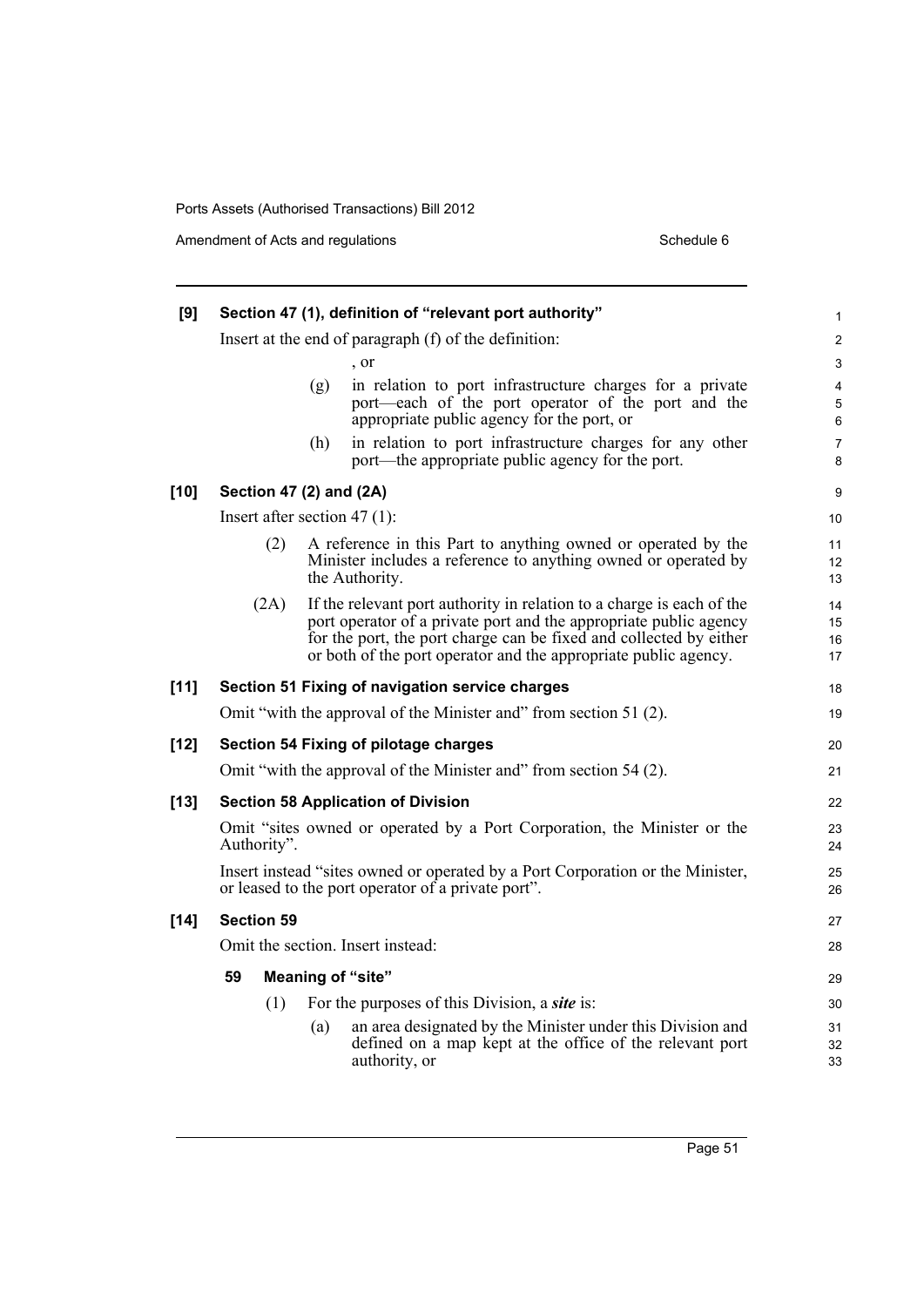Schedule 6 Amendment of Acts and regulations

|     | (b) | in the case of a site at a private port—an area designated<br>under this Division by the relevant port authority and<br>defined on a map kept at the office of the relevant port<br>authority.                                                                                                                                                                          | 1<br>$\overline{2}$<br>3<br>4    |
|-----|-----|-------------------------------------------------------------------------------------------------------------------------------------------------------------------------------------------------------------------------------------------------------------------------------------------------------------------------------------------------------------------------|----------------------------------|
| (2) | of: | An area cannot be designated as a site unless it is owned or<br>operated by, or leased to, a relevant port authority and it consists                                                                                                                                                                                                                                    | 5<br>6<br>$\overline{7}$         |
|     | (a) | an area of water surrounding or adjacent to a wharf, buoy<br>or dolphin, and                                                                                                                                                                                                                                                                                            | 8<br>9                           |
|     | (b) | in the case of a wharf or a dolphin—the whole or part of<br>the area of the wharf or dolphin.                                                                                                                                                                                                                                                                           | 10<br>11                         |
|     |     | The designated site includes any stratum of the air space above,<br>or of the land or water below, an area so designated.                                                                                                                                                                                                                                               | 12<br>13                         |
| (3) |     | In this section, <i>wharf</i> includes any land adjacent to it.                                                                                                                                                                                                                                                                                                         | 14                               |
| (4) |     | For the purposes of this section, an area of water is deemed to be<br>owned or operated by the relevant port authority if the bed of the<br>water is owned or leased by the State or the Authority and:                                                                                                                                                                 | 15<br>16<br>17                   |
|     | (a) | the area surrounds or is adjacent to a wharf, buoy or<br>dolphin owned or operated by, or leased to, the relevant<br>port authority, or                                                                                                                                                                                                                                 | 18<br>19<br>20                   |
|     | (b) | the area is burdened by an easement that benefits an area<br>of land owned or operated by, or leased to, the relevant<br>port authority, or                                                                                                                                                                                                                             | 21<br>22<br>23                   |
|     | (c) | the area surrounds or is adjacent to an area referred to in<br>paragraph (b), or                                                                                                                                                                                                                                                                                        | 24<br>25                         |
|     | (d) | the Minister approves of that area of water being included<br>in a site operated by the relevant port authority.                                                                                                                                                                                                                                                        | 26<br>27                         |
| (5) |     | The relevant port authority is to keep at its office a copy of a map<br>defining each site it owns, operates or leases.                                                                                                                                                                                                                                                 | 28<br>29                         |
| (6) |     | A map or a copy of a map referred to in this section may be<br>inspected, without charge, by any person during business hours<br>at the office at which it is kept.                                                                                                                                                                                                     | 30<br>31<br>32                   |
| (7) |     | For the purposes of any legal proceedings, it is to be presumed<br>(unless the contrary is established) that an area has been duly<br>designated as a site under this Division if the area is defined as<br>such on a map kept at the office of the Minister or (in the case of<br>a site at a private port) at the office of the port operator of the<br>private port. | 33<br>34<br>35<br>36<br>37<br>38 |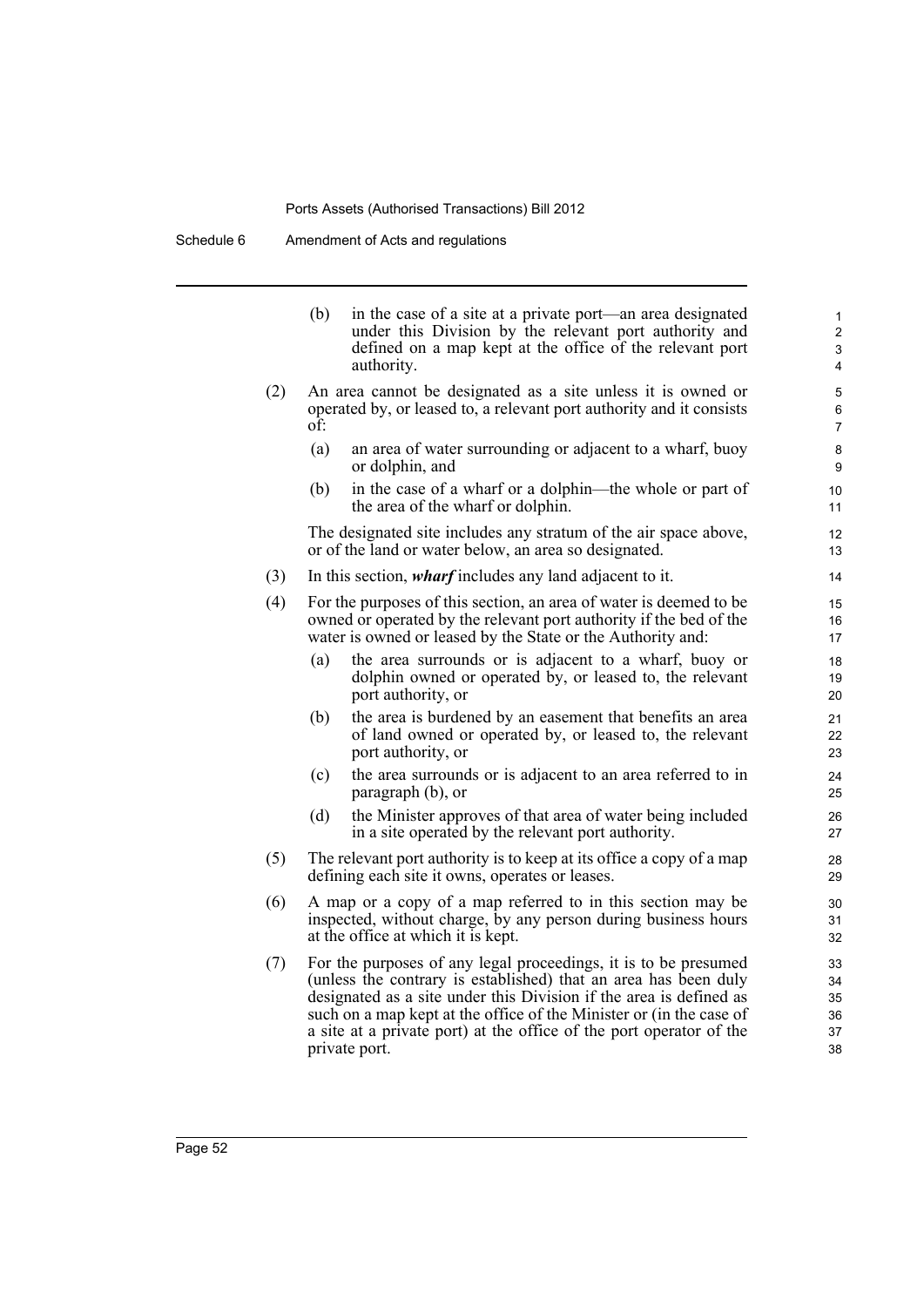Amendment of Acts and regulations Schedule 6

|        |     | (8)                |                      | An area that, immediately before the repeal of the Marine Port<br>Charges Act 1989, was a site within the meaning of that Act and<br>is owned or operated by a relevant port authority is (subject to<br>this section) a site for the purposes of this Division. | 1<br>$\overline{\mathbf{c}}$<br>3<br>4 |
|--------|-----|--------------------|----------------------|------------------------------------------------------------------------------------------------------------------------------------------------------------------------------------------------------------------------------------------------------------------|----------------------------------------|
|        |     | (9)                |                      | An area at a private port that was a site immediately before the<br>substitution of this section by the Ports Assets (Authorised<br><i>Transactions) Act 2012</i> is deemed to be a site for the purposes of<br>this Division.                                   | 5<br>6<br>7<br>8                       |
| $[15]$ |     |                    |                      | Section 60 Site occupation charge                                                                                                                                                                                                                                | 9                                      |
|        |     |                    |                      | Insert ", unless the site is a site at a private port" after "lessor" in section 60 (4).                                                                                                                                                                         | 10                                     |
| [16]   |     |                    |                      | Section 62 Fixing of charges under this Division                                                                                                                                                                                                                 | 11                                     |
|        |     |                    | Omit section 62 (2). |                                                                                                                                                                                                                                                                  | 12                                     |
| $[17]$ |     |                    |                      | <b>Section 64 Application of Division</b>                                                                                                                                                                                                                        | 13                                     |
|        |     |                    |                      | Omit "or the Authority".                                                                                                                                                                                                                                         | 14                                     |
| [18]   |     |                    | Part 5, Division 6A  |                                                                                                                                                                                                                                                                  | 15                                     |
|        |     |                    |                      | Insert after Division 6 of Part 5:                                                                                                                                                                                                                               | 16                                     |
|        |     | <b>Division 6A</b> |                      | Port infrastructure charges                                                                                                                                                                                                                                      | 17                                     |
|        | 66A |                    |                      | <b>Application of Division</b>                                                                                                                                                                                                                                   | 18                                     |
|        |     | (1)                |                      | This Division applies to the following persons (referred to in this<br>Division as <i>port</i> users):                                                                                                                                                           | 19<br>20                               |
|        |     |                    | (a)                  | the owners of cargo loaded or unloaded in the course of<br>stevedoring operations at a designated port,                                                                                                                                                          | 21<br>22                               |
|        |     |                    | (b)                  | the owners of vessels that berth at a wharf, buoy or dolphin<br>at a designated port,                                                                                                                                                                            | 23<br>24                               |
|        |     |                    | (c)                  | persons liable to pay a site occupation charge at a<br>designated port,                                                                                                                                                                                          | 25<br>26                               |
|        |     |                    | (d)                  | persons who operate road or rail cargo transport services as<br>part of the port-related supply chain.                                                                                                                                                           | 27<br>28                               |
|        |     | (2)                | Division:            | Unless the regulations otherwise provide, owners of the<br>following vessels are not <i>port users</i> for the purposes of this                                                                                                                                  | 29<br>30<br>31                         |
|        |     |                    | (a)                  | vessels owned or operated by the State or its agents,                                                                                                                                                                                                            | 32                                     |
|        |     |                    | (b)                  | vessels owned or operated by the Commonwealth or its<br>agents,                                                                                                                                                                                                  | 33<br>34                               |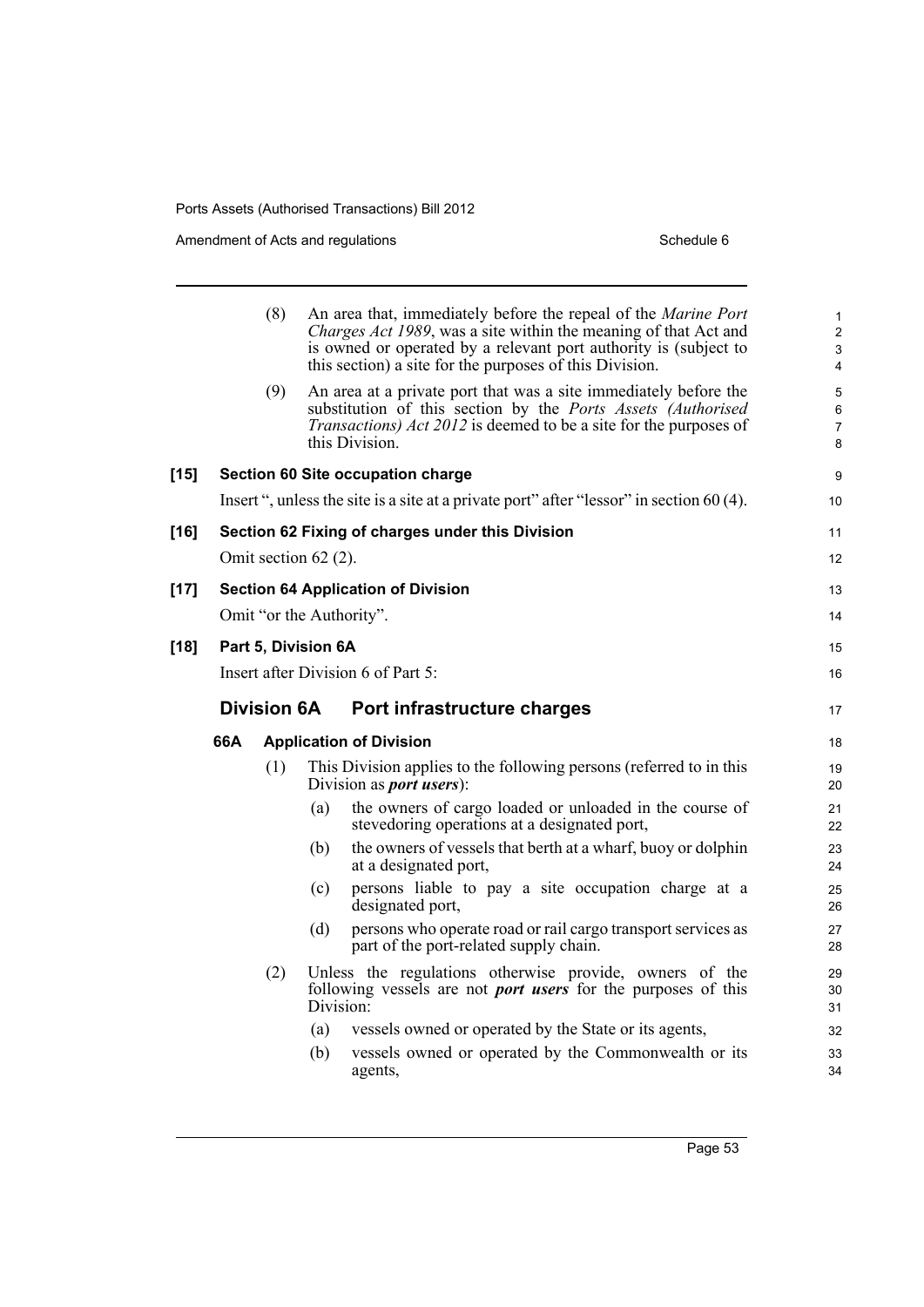|        |        |     | (c)                  | police or emergency services vehicles,                                                                                                                                                                                                                                                                                                                                                     | 1                                |
|--------|--------|-----|----------------------|--------------------------------------------------------------------------------------------------------------------------------------------------------------------------------------------------------------------------------------------------------------------------------------------------------------------------------------------------------------------------------------------|----------------------------------|
|        |        |     | (d)                  | fishing vessels other than those used for commercial<br>purposes,                                                                                                                                                                                                                                                                                                                          | $\overline{\mathbf{c}}$<br>3     |
|        |        |     | (e)                  | recreational or pleasure vessels including sailing craft and<br>personal watercraft, other than those used for commercial<br>purposes.                                                                                                                                                                                                                                                     | 4<br>5<br>6                      |
|        | 66B    |     |                      | Port infrastructure charges                                                                                                                                                                                                                                                                                                                                                                | 7                                |
|        |        |     |                      | Port infrastructure charges are payable by port users to fund<br>investment (and return on investment) in <i>port infrastructure</i><br><i>projects</i> , being the acquisition or development of land or the<br>provision of services and facilities by the port operator, either:                                                                                                        | 8<br>9<br>10<br>11               |
|        |        |     | (a)                  | at the port in connection with the operation of the port, or                                                                                                                                                                                                                                                                                                                               | 12                               |
|        |        |     | (b)                  | outside the port in connection with the transport of cargo<br>to or from the port or the storage, handling or distribution<br>of cargo transported to or from the port.                                                                                                                                                                                                                    | 13<br>14<br>15                   |
|        | 66C    |     |                      | Fixing of port infrastructure charges                                                                                                                                                                                                                                                                                                                                                      | 16                               |
|        |        | (1) |                      | The relevant port authority may fix port infrastructure charges.                                                                                                                                                                                                                                                                                                                           | 17                               |
|        |        | (2) | thinks fit.          | Different charges may be fixed in respect of different port users,<br>or according to such other factors as the relevant port authority                                                                                                                                                                                                                                                    | 18<br>19<br>20                   |
| $[19]$ |        |     |                      | Section 67 Agreements in respect of charges                                                                                                                                                                                                                                                                                                                                                | 21                               |
|        |        |     |                      | Omit ", with the approval of the Minister," from section 67 (1).                                                                                                                                                                                                                                                                                                                           | 22                               |
| $[20]$ |        |     |                      | Section 74 Waiver or refund of charges                                                                                                                                                                                                                                                                                                                                                     | 23                               |
|        |        |     |                      | Omit ", with the approval of the Minister,".                                                                                                                                                                                                                                                                                                                                               | 24                               |
| $[21]$ | Part 6 |     |                      |                                                                                                                                                                                                                                                                                                                                                                                            | 25                               |
|        |        |     | Insert after Part 5: |                                                                                                                                                                                                                                                                                                                                                                                            | 26                               |
|        | Part 6 |     |                      | <b>Price monitoring scheme</b>                                                                                                                                                                                                                                                                                                                                                             | 27                               |
|        | 77     |     |                      | <b>Scheme objective</b>                                                                                                                                                                                                                                                                                                                                                                    | 28                               |
|        |        |     |                      | The objective of the price monitoring scheme established by this<br>Part (the <i>scheme objective</i> ) is to promote the economically<br>efficient operation of, use of and investment in major port<br>facilities in the State by monitoring the prices port operators<br>charge users of those facilities, so as to promote a competitive<br>commercial environment in port operations. | 29<br>30<br>31<br>32<br>33<br>34 |
|        |        |     |                      |                                                                                                                                                                                                                                                                                                                                                                                            |                                  |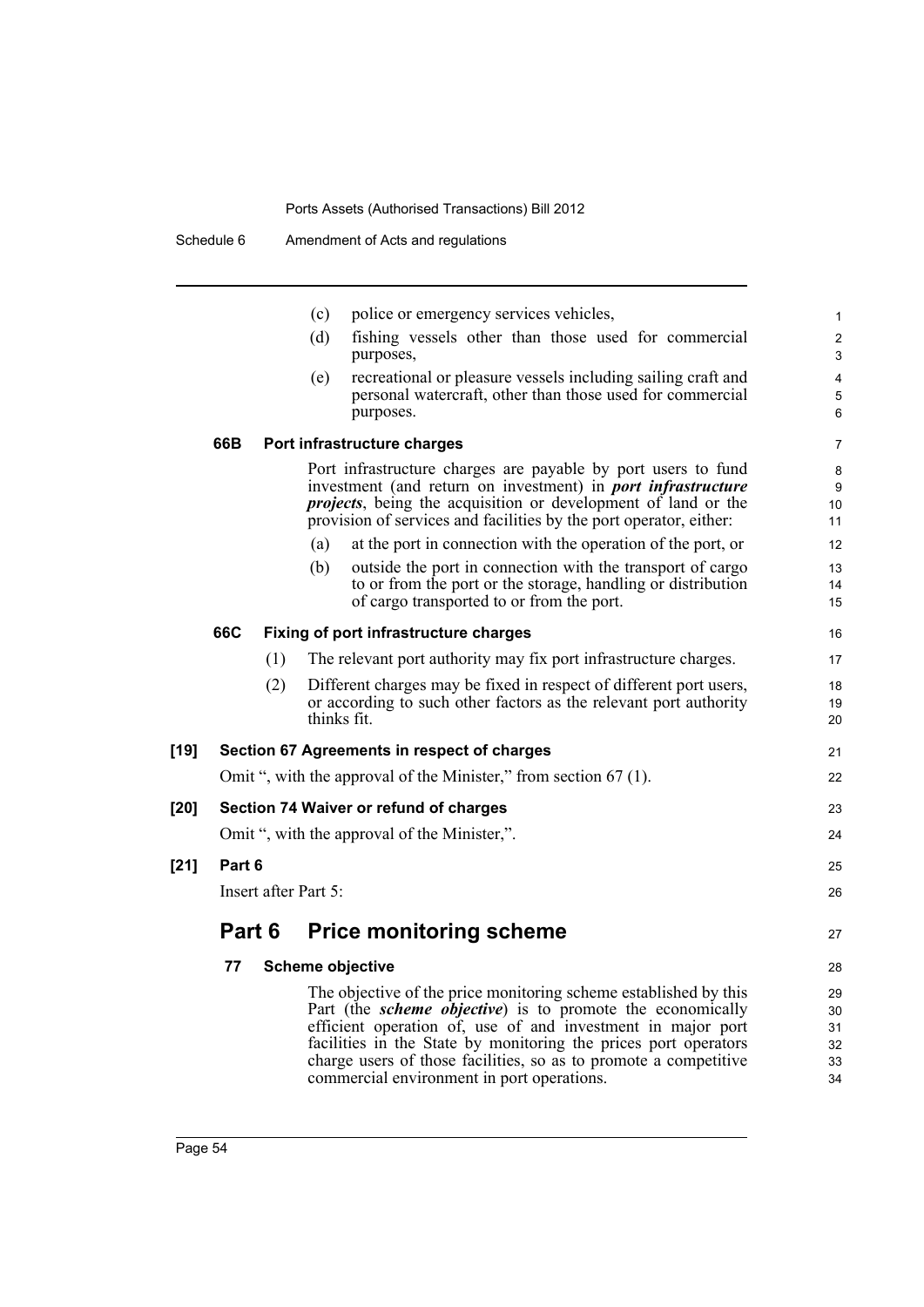Amendment of Acts and regulations Schedule 6

| 78 |     | Ports to which Part applies                                                                                                                                                                                                                         | $\mathbf{1}$         |
|----|-----|-----------------------------------------------------------------------------------------------------------------------------------------------------------------------------------------------------------------------------------------------------|----------------------|
|    |     | This Part applies to and in respect of the following ports:                                                                                                                                                                                         | $\overline{2}$       |
|    |     | (a)<br>Botany Bay,                                                                                                                                                                                                                                  | 3                    |
|    |     | (b)<br>Sydney Harbour,                                                                                                                                                                                                                              | 4                    |
|    |     | Port Kembla,<br>(c)                                                                                                                                                                                                                                 | 5                    |
|    |     | (d)<br>Port of Newcastle,                                                                                                                                                                                                                           | 6                    |
|    |     | Port of Eden,<br>(e)                                                                                                                                                                                                                                | 7                    |
|    |     | (f)<br>Port of Yamba.                                                                                                                                                                                                                               | 8                    |
| 79 |     | <b>Publication of charges</b>                                                                                                                                                                                                                       | 9                    |
|    | (1) | The port operator of a port to which this Part applies must publish<br>a list of the following charges (service charges):                                                                                                                           | 10<br>11             |
|    |     | the port charges charged by the port operator, and<br>(a)                                                                                                                                                                                           | 12                   |
|    |     | (b)<br>the standard rate of other charges charged by the port<br>operator for or in respect of the use of facilities at the port.                                                                                                                   | 13<br>14             |
|    | (2) | Rent and any other amount payable under a lease is not a service<br>charge for the purposes of this Part.                                                                                                                                           | 15<br>16             |
|    | (3) | The list of service charges must be published on the port<br>operator's website in a prominent position in a publicly<br>accessible part of the website.                                                                                            | 17<br>18<br>19       |
|    | (4) | Charges that are the subject of an agreement under section 67<br>(Agreements in respect of charges) are not service charges for the<br>purposes of this Part.                                                                                       | 20<br>21<br>22       |
| 80 |     | Notice of increase in service charges                                                                                                                                                                                                               | 23                   |
|    | (1) | The port operator of a port must give notice of any proposed<br>change in the port operator's service charges (whether the change<br>is a variation of an existing charge, the imposition of a new<br>charge or the removal of an existing charge). | 24<br>25<br>26<br>27 |
|    | (2) | The notice of a proposed change in service charges must be given<br>in the following manner and at the following times:                                                                                                                             | 28<br>29             |
|    |     | notice of the change must be given to the Minister in<br>(a)<br>writing at least 20 business days before the change is<br>proposed to be made,                                                                                                      | 30<br>31<br>32       |
|    |     | notice of the change must be published on the port<br>(b)<br>operator's website in a prominent position in a publicly<br>accessible part of the website at least 10 business days<br>before the change is proposed to be made.                      | 33<br>34<br>35<br>36 |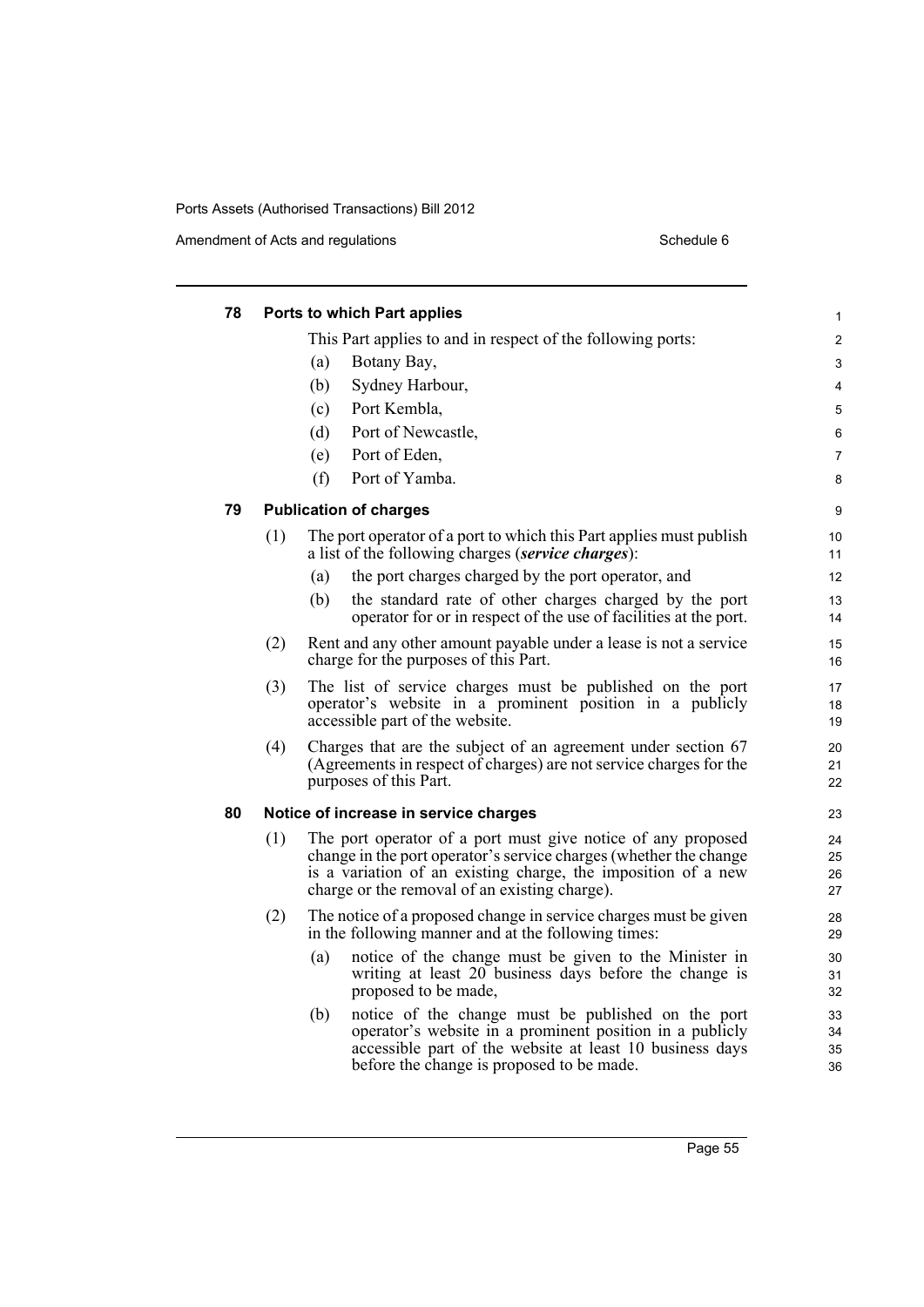Schedule 6 Amendment of Acts and regulations

|    | (3) |     | The notice of a proposed change in a service charge must<br>separately identify each charge to which the change relates and<br>provide the following information about the charge:                                                                         | 1<br>$\overline{2}$<br>3      |
|----|-----|-----|------------------------------------------------------------------------------------------------------------------------------------------------------------------------------------------------------------------------------------------------------------|-------------------------------|
|    |     | (a) | the basis on which the amount of the charge is calculated<br>including (in the case of a charge payable on a unit basis<br>such as a unit of vessel cargo capacity or vessel gross<br>tonnage) the unit on which the charge is imposed,                    | 4<br>5<br>6<br>$\overline{7}$ |
|    |     | (b) | the reason for the change (in the case of a variation of an<br>existing charge),                                                                                                                                                                           | 8<br>9                        |
|    |     | (c) | if the change is the imposition of a new charge—the<br>information required for a new charge under this section.                                                                                                                                           | 10 <sup>1</sup><br>11         |
|    | (4) |     | The information required for a new charge (other than a port<br>infrastructure charge under Division 6A of Part 5) is as follows:                                                                                                                          | 12<br>13                      |
|    |     | (a) | the purpose and function of the charge,                                                                                                                                                                                                                    | 14                            |
|    |     | (b) | the basis on which the amount of the charge has been<br>calculated,                                                                                                                                                                                        | 15<br>16                      |
|    |     | (c) | the persons who will be required to pay the charge.                                                                                                                                                                                                        | 17                            |
|    | (5) |     | The information required for a new charge that is a port<br>infrastructure charge under Division 6A of Part 5 is as follows:                                                                                                                               | 18<br>19                      |
|    |     | (a) | details of the port infrastructure project to which the<br>proposed charge relates,                                                                                                                                                                        | 20<br>21                      |
|    |     | (b) | the basis on which the amount of the charge has been<br>calculated,                                                                                                                                                                                        | 22<br>23                      |
|    |     | (c) | the persons who will be required to pay the charge,                                                                                                                                                                                                        | 24                            |
|    |     | (d) | the period of time for which the charge is proposed to be<br>imposed.                                                                                                                                                                                      | 25<br>26                      |
| 81 |     |     | Annual reporting of charges to the Minister                                                                                                                                                                                                                | 27                            |
|    |     |     | The port operator of a port to which this Part applies must before<br>1 October 2013 and before 1 October in each subsequent year<br>provide the following information to the Minister in respect of<br>the financial year ending on the previous 30 June: | 28<br>29<br>30<br>31          |
|    |     | (a) | a list of the types of service charges charged by the port<br>operator during that financial year,                                                                                                                                                         | 32<br>33                      |
|    |     | (b) | the revenue received by the operator during the financial<br>year from service charges (showing the amount of revenue<br>for each separate charge),                                                                                                        | 34<br>35<br>36                |
|    |     | (c) | in the case of a service charge payable on the basis of the<br>number of chargeable units (such as a unit of vessel cargo                                                                                                                                  | 37<br>38                      |
|    |     |     |                                                                                                                                                                                                                                                            |                               |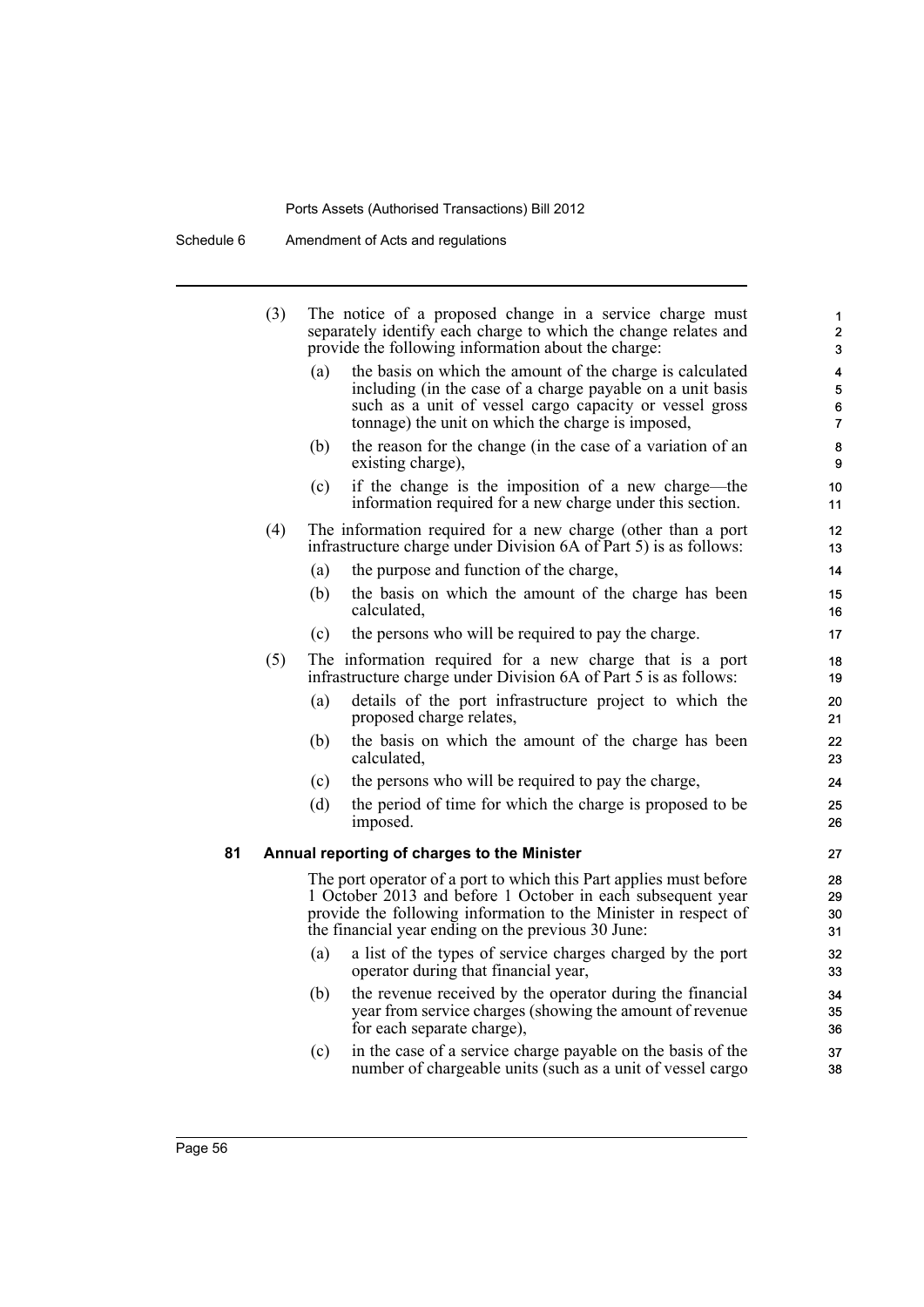Amendment of Acts and regulations Schedule 6

|    |     |          | capacity or vessel gross tonnage)—the total number of<br>units charged for or in respect of each separate charge,                   | 1<br>$\overline{2}$ |
|----|-----|----------|-------------------------------------------------------------------------------------------------------------------------------------|---------------------|
|    |     | (d)      | if the amount of a charge was varied during the financial                                                                           | 3                   |
|    |     |          | year—the amount of the variation and the reason for it.                                                                             | 4                   |
| 82 |     |          | Power of Minister to require information                                                                                            | 5                   |
|    | (1) |          | The Minister may by direction in writing given to the port                                                                          | 6                   |
|    |     |          | operator of a port to which this Part applies require the port<br>operator to provide the Minister with specified information about | 7<br>8              |
|    |     |          | any of the following in respect of service charges charged or                                                                       | 9                   |
|    |     |          | proposed to be charged by the port operator:                                                                                        | 10                  |
|    |     | (a)      | the amount of a particular charge,                                                                                                  | 11                  |
|    |     | (b)      | the purpose and function of a particular charge,                                                                                    | 12                  |
|    |     | (c)      | the administration of a particular charge.                                                                                          | 13                  |
|    | (2) |          | A direction under this section is not to be given unless the<br>Minister is satisfied that:                                         | 14<br>15            |
|    |     | (a)      | provision of the information is reasonably necessary for<br>achieving the scheme objective, and                                     | 16<br>17            |
|    |     | (b)      | the likely cost to the port operator of complying with the                                                                          | 18                  |
|    |     |          | direction is not disproportionate to the benefit that<br>provision of the information will provide for achieving the                | 19<br>20            |
|    |     |          | scheme objective.                                                                                                                   | 21                  |
|    | (3) |          | A direction under this section must be in writing and specify:                                                                      | 22                  |
|    |     | (a)      | the manner and form in which the required information is<br>to be provided, and                                                     | 23<br>24            |
|    |     | (b)      | a reasonable time within which the required information is<br>to be provided.                                                       | 25<br>26            |
|    | (4) |          | Compliance with a direction under this section is required even if<br>compliance would breach a duty of confidentiality.            | 27<br>28            |
|    | (5) |          | The provision of information that would otherwise constitute a                                                                      | 29                  |
|    |     |          | breach of a duty of confidentiality does not constitute such a                                                                      | 30                  |
|    |     |          | breach if the information is provided in compliance with a<br>direction under this section.                                         | 31<br>32            |
| 83 |     |          | <b>Confidential information</b>                                                                                                     | 33                  |
|    | (1) |          | A port operator may, when providing information pursuant to a                                                                       | 34                  |
|    |     |          | direction of the Minister under this Part, claim that the                                                                           | 35                  |
|    |     | a claim. | information is confidential if there are sufficient grounds for such                                                                | 36<br>37            |
|    |     |          |                                                                                                                                     |                     |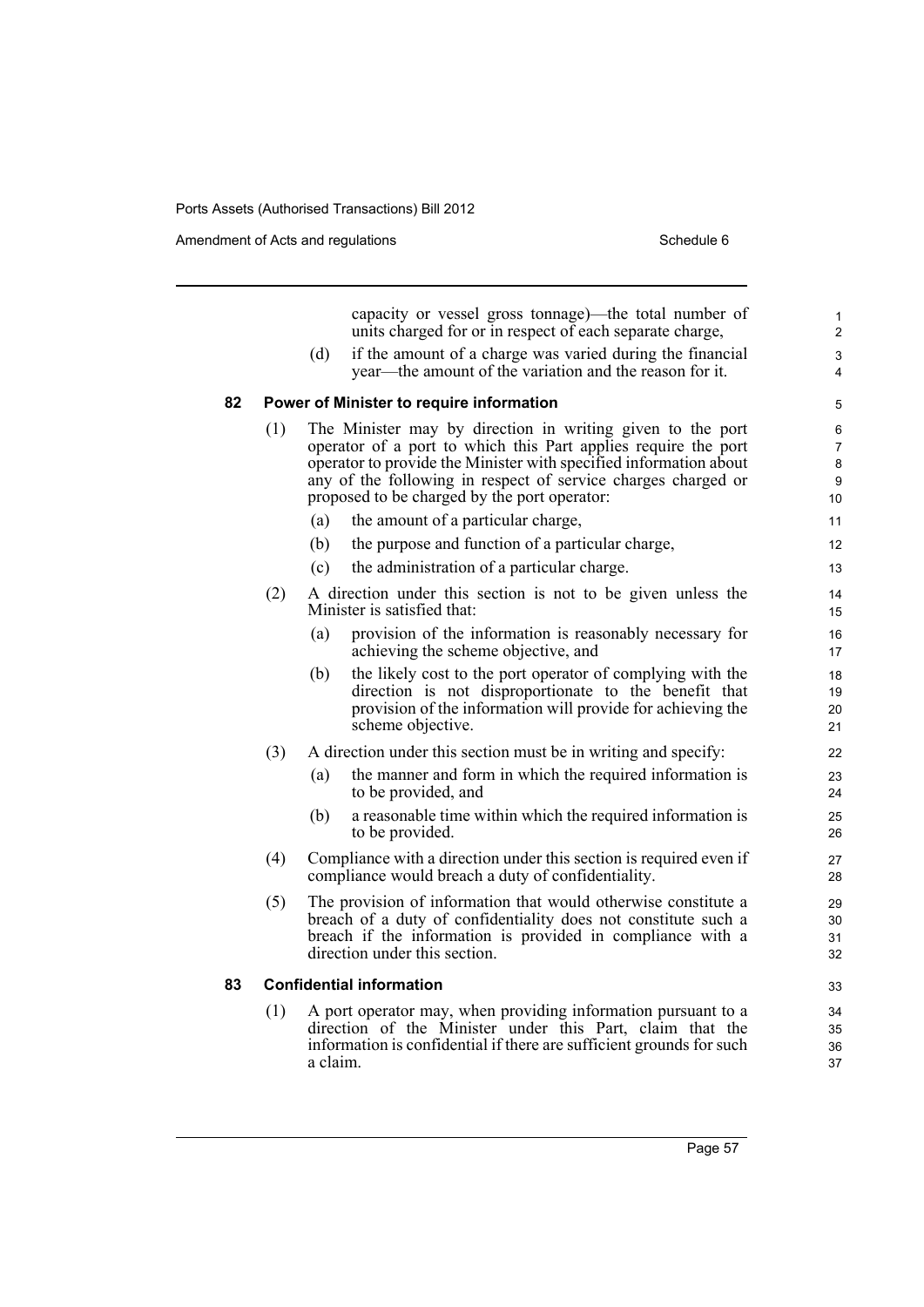Schedule 6 Amendment of Acts and regulations

| (2) | There are sufficient grounds for a claim that information is<br>confidential only if it appears that disclosure of the information:                                                                                                                                                             | 1<br>$\overline{2}$                                                                                                                                                                                                                                                      |                            |  |  |
|-----|-------------------------------------------------------------------------------------------------------------------------------------------------------------------------------------------------------------------------------------------------------------------------------------------------|--------------------------------------------------------------------------------------------------------------------------------------------------------------------------------------------------------------------------------------------------------------------------|----------------------------|--|--|
|     | (a)                                                                                                                                                                                                                                                                                             | could adversely affect the competitive position of the port<br>operator or any other person, or                                                                                                                                                                          | 3<br>4                     |  |  |
|     | (b)                                                                                                                                                                                                                                                                                             | would result in the port operator being in breach of a duty<br>of confidentiality owed to another person.                                                                                                                                                                | 5<br>6                     |  |  |
| (3) | A claim that information is confidential must be accompanied by<br>a detailed statement of the reasons in support of the claim and is<br>not duly made unless accompanied by such a statement.                                                                                                  |                                                                                                                                                                                                                                                                          |                            |  |  |
| (4) | The Minister must take all reasonable steps to prevent the<br>disclosure of information that is claimed to be confidential unless<br>the disclosure is authorised by this section.                                                                                                              |                                                                                                                                                                                                                                                                          |                            |  |  |
| (5) | The disclosure of information that is claimed to be confidential is<br>authorised if:                                                                                                                                                                                                           | 13<br>14                                                                                                                                                                                                                                                                 |                            |  |  |
|     | (a)                                                                                                                                                                                                                                                                                             | the disclosure is for the purposes of the administration of<br>this Act to a person engaged in the administration of this<br>Act, or                                                                                                                                     | 15<br>16<br>17             |  |  |
|     | (b)                                                                                                                                                                                                                                                                                             | the disclosure is made with the consent of the person who<br>provided the information and (if disclosure could<br>adversely affect the competitive position of another<br>person) that other person, or                                                                  | 18<br>19<br>20<br>21       |  |  |
|     | (c)                                                                                                                                                                                                                                                                                             | the disclosure is authorised or required under any other Act<br>or law, or                                                                                                                                                                                               | 22<br>23                   |  |  |
|     | (d)                                                                                                                                                                                                                                                                                             | the disclosure is authorised or required by a court, or                                                                                                                                                                                                                  | 24                         |  |  |
|     | (e)                                                                                                                                                                                                                                                                                             | the disclosure is, in the opinion of the Minister, in the<br>public interest and the Minister is of the opinion that the<br>public benefit in disclosing the information outweighs any<br>detriment that might be suffered by a person as a result of<br>the disclosure. | 25<br>26<br>27<br>28<br>29 |  |  |
| (6) | This section does not prevent the disclosure of information that is<br>claimed to be confidential if the Minister is of the opinion that<br>there are insufficient grounds for the claim and the Minister has<br>notified the Minister's opinion to the person who provided the<br>information. |                                                                                                                                                                                                                                                                          |                            |  |  |
| (7) | A disclosure of information authorised by this section does not<br>constitute a breach of any duty of confidentiality (either by the<br>person making the disclosure or by the port operator).                                                                                                  |                                                                                                                                                                                                                                                                          |                            |  |  |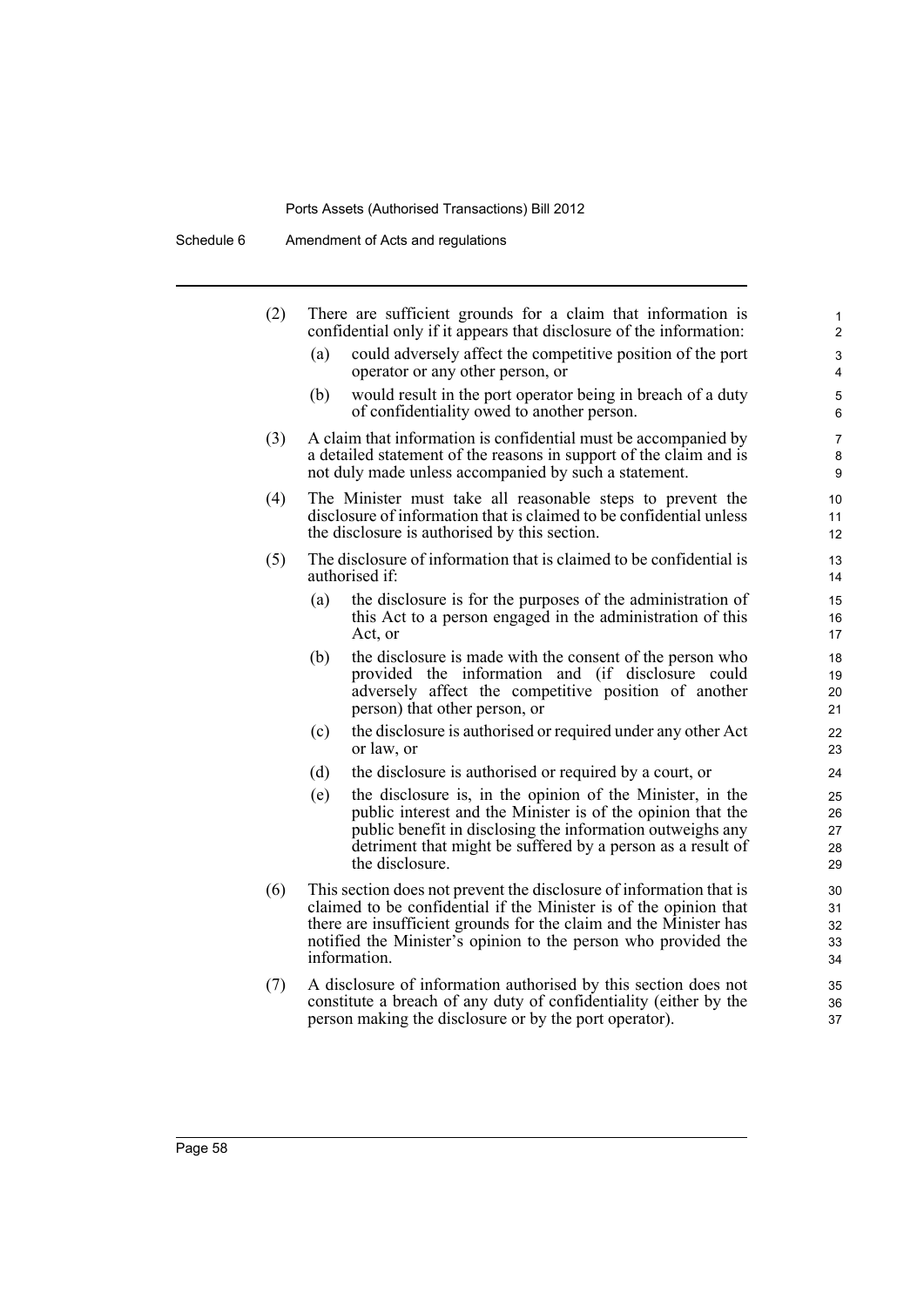Amendment of Acts and regulations Schedule 6

|      | 84                                                    |                                                               | <b>Reports and statements by Minister</b>                                                                                                            | $\mathbf{1}$                 |  |  |  |
|------|-------------------------------------------------------|---------------------------------------------------------------|------------------------------------------------------------------------------------------------------------------------------------------------------|------------------------------|--|--|--|
|      |                                                       | (1)                                                           | The Minister may from time to time publish reports and<br>statements, based on information provided or obtained under this                           | $\boldsymbol{2}$<br>3        |  |  |  |
|      |                                                       |                                                               | Part, about the service charges charged at any one or more of the<br>ports to which this Part applies.                                               | $\overline{\mathbf{4}}$<br>5 |  |  |  |
|      |                                                       | (2)                                                           | No liability (including liability in defamation) is incurred for                                                                                     | 6                            |  |  |  |
|      |                                                       |                                                               | publishing in good faith a report or statement under this section<br>or a fair report or summary of such a report or statement.                      | 7<br>8                       |  |  |  |
|      | 85                                                    | Part extends to port corporation as appropriate public agency |                                                                                                                                                      |                              |  |  |  |
|      |                                                       |                                                               | A reference in this Part to the port operator of a port includes a                                                                                   | 10                           |  |  |  |
|      |                                                       |                                                               | reference to a port corporation designated under Part 5 as the<br>appropriate public agency for the port.                                            | 11<br>12                     |  |  |  |
| [22] | Schedule 5 Savings, transitional and other provisions |                                                               |                                                                                                                                                      |                              |  |  |  |
|      | Insert after Part 4:                                  |                                                               |                                                                                                                                                      |                              |  |  |  |
|      | Part 5                                                |                                                               | <b>Provisions consequent on Ports Assets</b>                                                                                                         |                              |  |  |  |
|      |                                                       |                                                               | (Authorised Transactions) Act 2012                                                                                                                   |                              |  |  |  |
|      | 22                                                    |                                                               | <b>Definitions</b>                                                                                                                                   | 17                           |  |  |  |
|      |                                                       |                                                               | In this Part:                                                                                                                                        | 18                           |  |  |  |
|      |                                                       |                                                               | <i>relevant port corporation</i> for a port means the port corporation<br>that manages and operates the port facilities and services of the<br>port. | 19<br>20<br>21               |  |  |  |
|      |                                                       |                                                               | settlement day means the day designated by the Treasurer by                                                                                          | 22                           |  |  |  |
|      |                                                       |                                                               | order in writing as settlement day for the purposes of this Part<br>(and for that purpose different settlement days may be designated                | 23<br>24                     |  |  |  |
|      |                                                       |                                                               | for Botany Bay and Port Kembla).                                                                                                                     | 25                           |  |  |  |
|      | 23                                                    |                                                               | Provisions delayed until operational commencement                                                                                                    | 26                           |  |  |  |
|      |                                                       | (1)                                                           | The operation of the following provisions is delayed until<br>operational commencement:                                                              |                              |  |  |  |
|      |                                                       |                                                               | Part 6 (Price monitoring scheme) of this Act,<br>(a)                                                                                                 | 29                           |  |  |  |
|      |                                                       |                                                               | the amendments made to sections $51$ , $54$ , $62$ , $67$ and $74$ by<br>(b)<br>the Ports Assets (Authorised Transactions) Act 2012 (to              | 30                           |  |  |  |
|      |                                                       |                                                               | remove the requirement for the approval of the Minister<br>under those sections),                                                                    | 31<br>32<br>33               |  |  |  |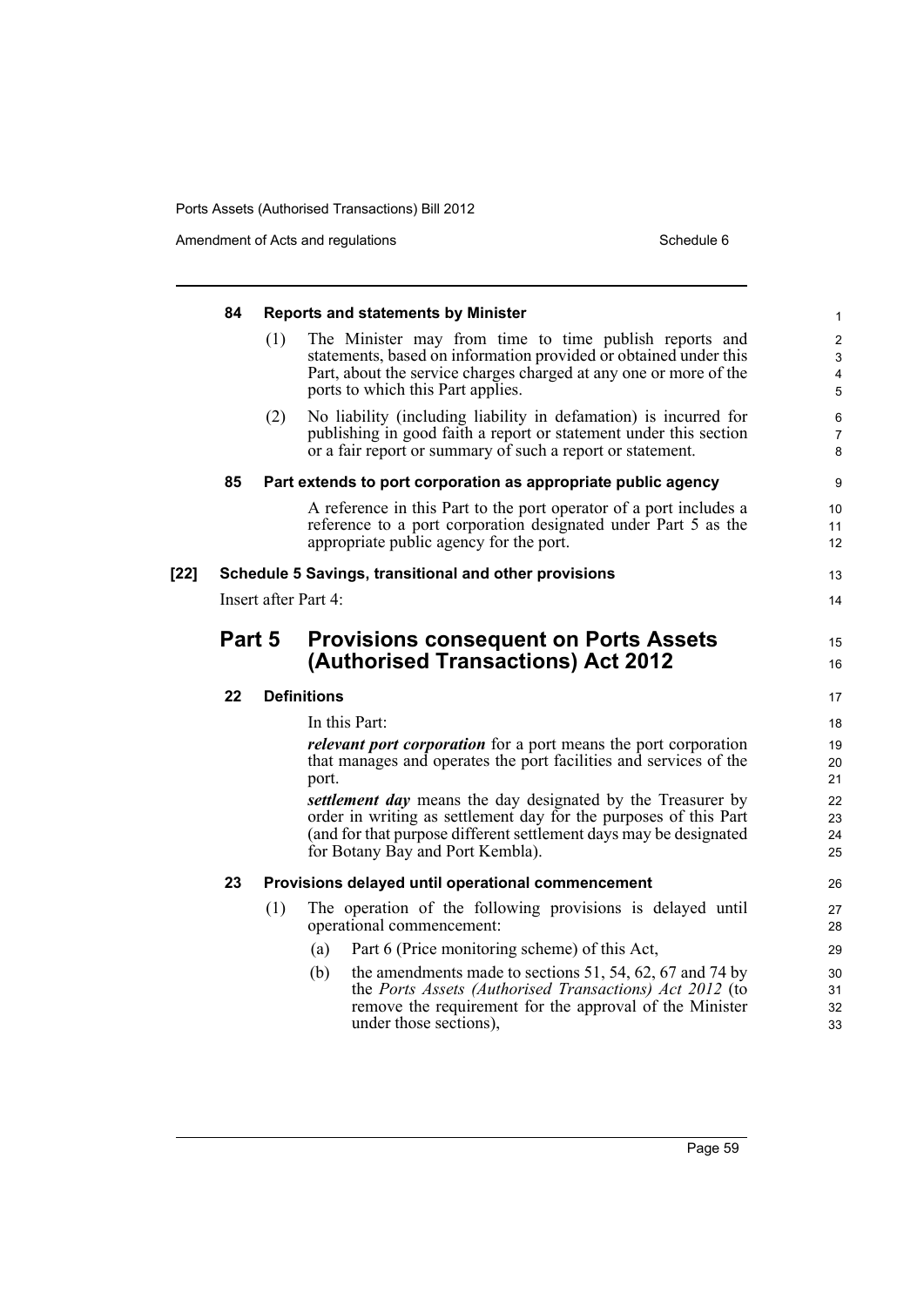Schedule 6 Amendment of Acts and regulations

- (c) such other amendments made to this Act by the *Ports Assets (Authorised Transactions) Act 2012* as the Treasurer may direct by order in writing made before operational commencement.
- (2) For the purposes of this clause, *operational commencement* is the beginning of 1 January 2013 or the beginning of such later day as the Treasurer may by order in writing made before 1 January 2013 designate as operational commencement.

### **24 Operation of Parts 3A, 5 and 6**

- (1) Until settlement day, Part 3A (Private ports), Part 5 (Port charges) and Part 6 (Price monitoring scheme) of this Act operate in respect of a private port as if the relevant port corporation for the port were the port operator of the port.
- (2) Accordingly, the relevant port corporation has and may exercise all the functions of the port operator of a private port under those Parts until settlement day.
- (3) Section 12 (Exercise of port SOC functions through subsidiaries) of the *Ports Assets (Authorised Transactions) Act 2012* extends to any such function.
- (4) For the purposes of the operation of Part 3A of this Act under this clause, the *landside port precinct* at a port is:
	- (a) land at the port that is not covered by water and that comprises ports assets under the *Ports Assets (Authorised Transactions) Act 2012*, and
	- (b) any wharf or other structure built at the port on or over land covered by water that is adjacent to land referred to in paragraph (a).
- (5) For the purposes of the operation of Part 5 of this Act under this clause, a site at a port leased to a subsidiary of the relevant port corporation for the port is deemed to be leased to that port corporation.

30 31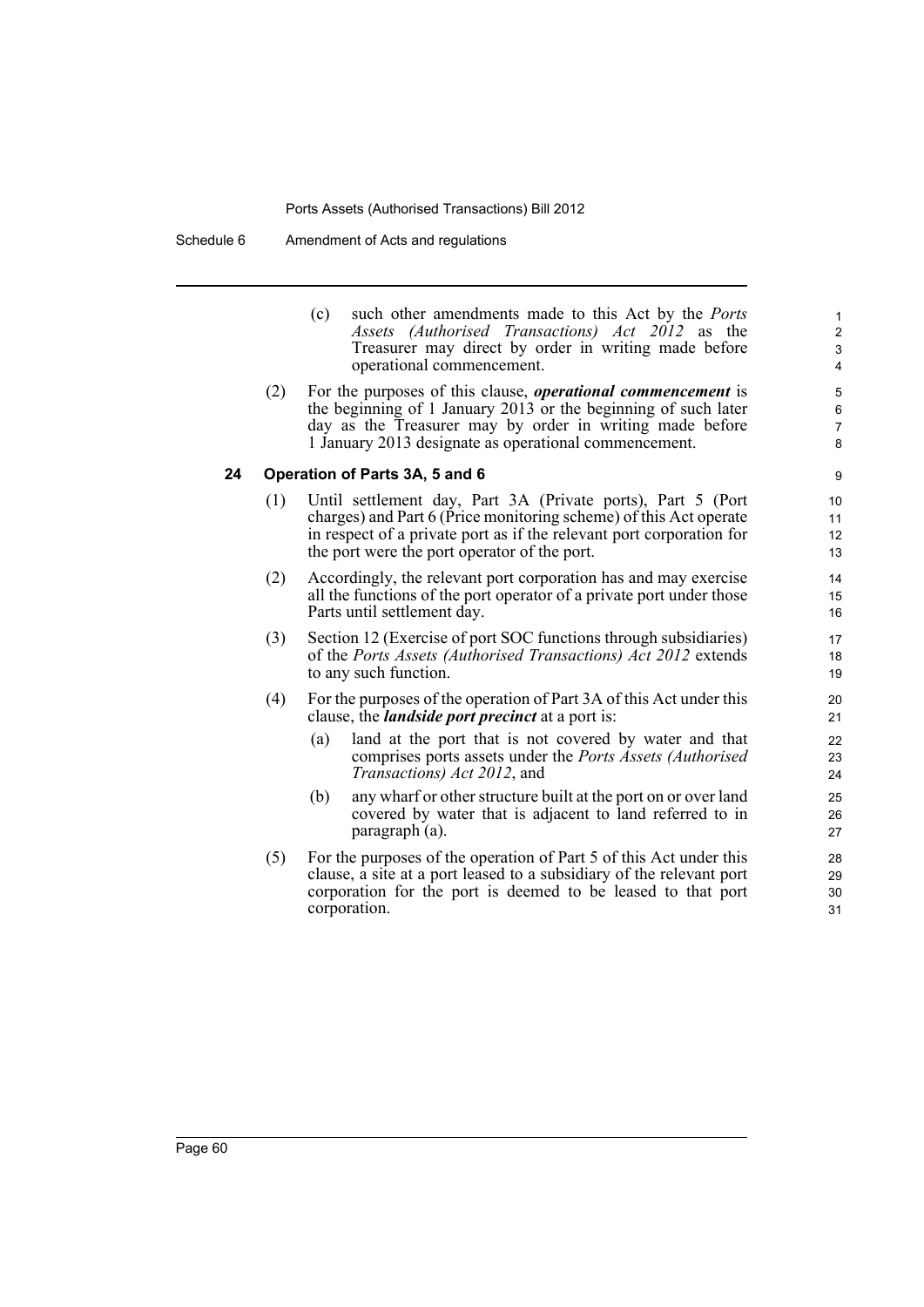Amendment of Acts and regulations Schedule 6

| 6.4 | <b>Ports and Maritime Administration Regulation 2012</b>                                                 |                   |           |                                                                                                                                                                                                                                                                                                                                                     |                                           |  |  |
|-----|----------------------------------------------------------------------------------------------------------|-------------------|-----------|-----------------------------------------------------------------------------------------------------------------------------------------------------------------------------------------------------------------------------------------------------------------------------------------------------------------------------------------------------|-------------------------------------------|--|--|
| [1] | <b>Clause 5 Definitions</b>                                                                              |                   |           |                                                                                                                                                                                                                                                                                                                                                     |                                           |  |  |
|     | Insert at the end of the definition of <i>officer of a relevant port authority</i> in<br>clause $5(1)$ : |                   |           |                                                                                                                                                                                                                                                                                                                                                     |                                           |  |  |
|     |                                                                                                          |                   |           | , or                                                                                                                                                                                                                                                                                                                                                | 5                                         |  |  |
|     |                                                                                                          |                   | (c)       | if the relevant port authority is the port operator of a<br>private port—an officer, employee or agent of the port<br>operator appointed by the port operator as an officer for the<br>purposes of this Part.                                                                                                                                       | 6<br>7<br>8<br>9                          |  |  |
| [2] |                                                                                                          | Clause 5 (1A)     |           |                                                                                                                                                                                                                                                                                                                                                     | 10                                        |  |  |
|     | Insert after clause $5(1)$ :                                                                             |                   |           |                                                                                                                                                                                                                                                                                                                                                     |                                           |  |  |
|     | (1A)                                                                                                     |                   |           | If there is more than one relevant port authority in relation to port<br>charges at a port, a requirement of this Part to furnish particulars<br>or give a manifest to the relevant port authority in connection<br>with the charge is a requirement to furnish the particulars or give<br>the manifest to each of those relevant port authorities. | $12 \overline{ }$<br>13<br>14<br>15<br>16 |  |  |
| [3] |                                                                                                          | <b>Clause 21A</b> |           |                                                                                                                                                                                                                                                                                                                                                     | 17                                        |  |  |
|     | Insert after clause 21:                                                                                  |                   |           |                                                                                                                                                                                                                                                                                                                                                     |                                           |  |  |
|     | 21A                                                                                                      |                   | standards | Requirement for industry consultation before setting mandatory                                                                                                                                                                                                                                                                                      | 19<br>20                                  |  |  |
|     |                                                                                                          | (1)               |           | Before setting or amending a mandatory standard, the Minister is<br>to cause the proposed standard or amendment to be the subject of<br>appropriate industry consultation.                                                                                                                                                                          | 21<br>22<br>23                            |  |  |
|     |                                                                                                          | (2)               |           | Appropriate industry consultation is such consultation as the<br>Minister considers appropriate with representative bodies and<br>organisations of people likely to be affected by the proposed<br>standard or amendment.                                                                                                                           | 24<br>25<br>26<br>27                      |  |  |
|     |                                                                                                          | (3)               |           | The consultation must provide the bodies and organisations that<br>are consulted with an adequate opportunity to comment on the<br>proposed standard or amendment.                                                                                                                                                                                  | 28<br>29<br>30                            |  |  |
| [4] | Clause 39A                                                                                               |                   |           |                                                                                                                                                                                                                                                                                                                                                     |                                           |  |  |
|     | Insert after clause 39:                                                                                  |                   |           |                                                                                                                                                                                                                                                                                                                                                     |                                           |  |  |
|     | 39A<br><b>Confidentiality of information</b>                                                             |                   |           |                                                                                                                                                                                                                                                                                                                                                     |                                           |  |  |
|     |                                                                                                          | (1)               |           | A person may, when providing information pursuant to a<br>requirement imposed by or under this Part, claim that the                                                                                                                                                                                                                                 | 34<br>35                                  |  |  |

Page 61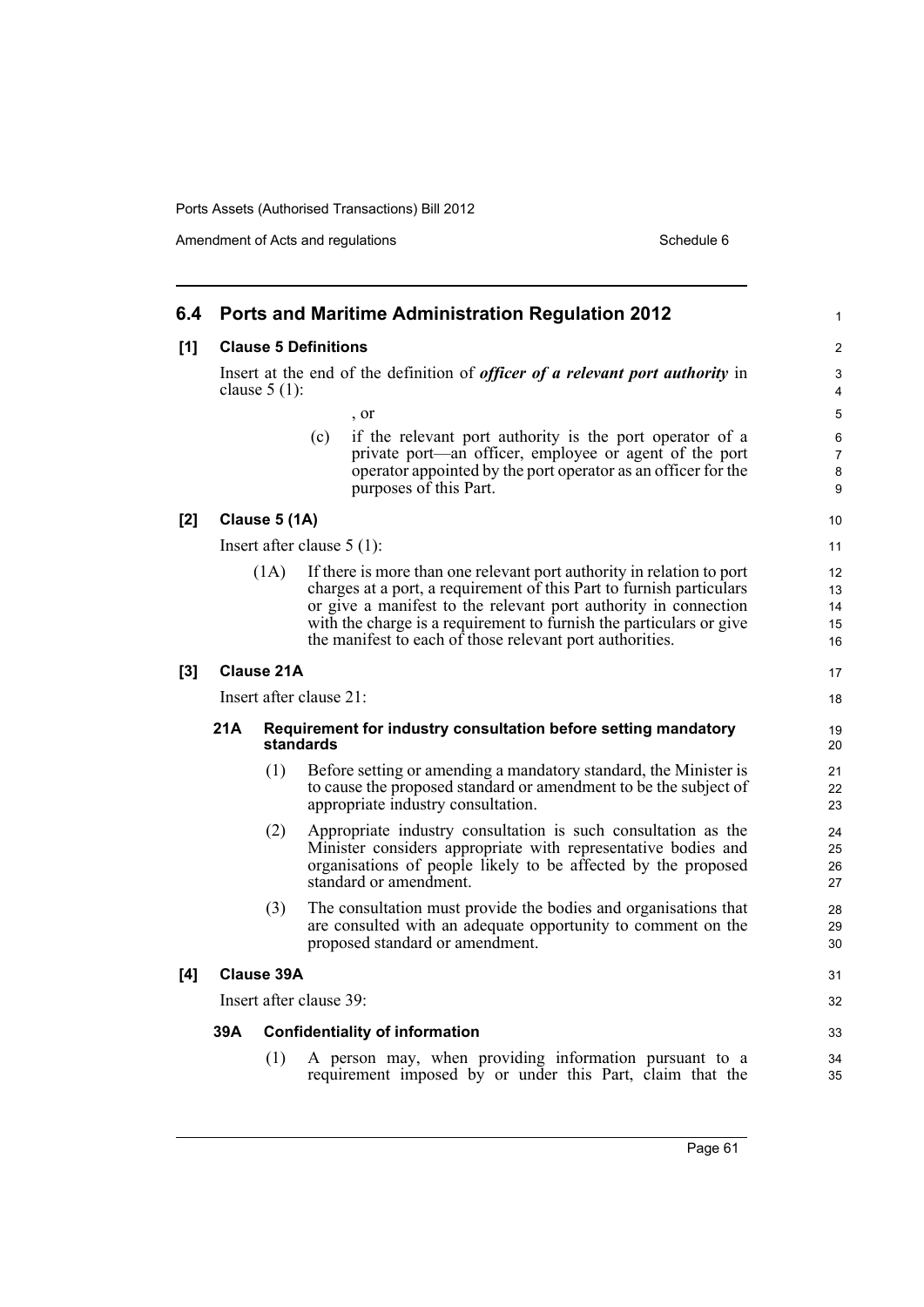information is confidential if there are sufficient grounds for such a claim.

- (2) There are sufficient grounds for a claim that information is confidential only if it appears that disclosure of the information:
	- (a) could adversely affect the competitive position of the person or any other person, or
	- (b) would result in the person being in breach of a duty of confidentiality owed to another person.
- (3) A claim that information is confidential must be accompanied by a detailed statement of the reasons in support of the claim and is not duly made unless accompanied by such a statement.
- (4) The Minister or the port corporation to which information is provided must take all reasonable steps to prevent the disclosure of information that is claimed to be confidential unless the disclosure is authorised by this clause.
- (5) The disclosure of information that is claimed to be confidential is authorised if:
	- (a) the disclosure is for the purposes of the administration of the Act to a person engaged in the administration of the Act, or
	- (b) the disclosure is made with the consent of the person who provided the information and (if disclosure could adversely affect the competitive position of another person) that other person, or
	- (c) the disclosure is authorised or required under any Act or law, or
	- (d) the disclosure is authorised or required by a court, or
	- (e) the disclosure is, in the opinion of the Minister, in the public interest and the Minister is of the opinion that the public benefit in disclosing the information outweighs any detriment that might be suffered by a person as a result of the disclosure.
- (6) This clause does not prevent the disclosure of information that is claimed to be confidential if the Minister or the port corporation concerned is of the opinion that there are insufficient grounds for the claim and the Minister or the port corporation has notified the Minister's or port corporation's opinion to the person who provided the information.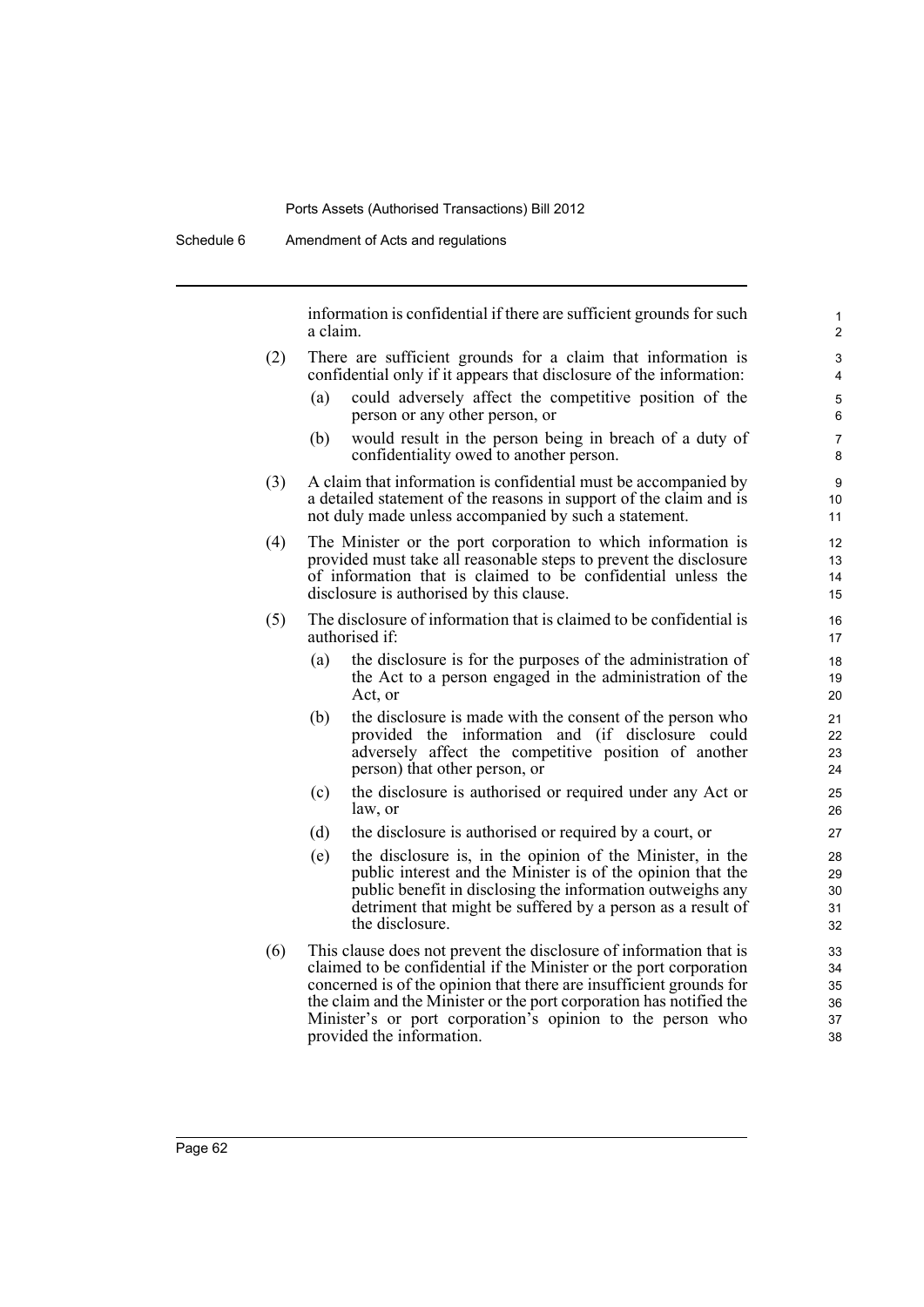Ports Assets (Authorised Transactions) Bill 2012

Amendment of Acts and regulations Schedule 6

|     | (7)                                                                    | A disclosure of information authorised by this clause does not<br>constitute a breach of any duty of confidentiality (either by the<br>person making the disclosure or by the person who provided the<br>information).                                                                                                  | $\mathbf{1}$<br>$\overline{2}$<br>3<br>$\overline{4}$ |
|-----|------------------------------------------------------------------------|-------------------------------------------------------------------------------------------------------------------------------------------------------------------------------------------------------------------------------------------------------------------------------------------------------------------------|-------------------------------------------------------|
| 6.5 | <b>State Owned Corporations Act 1989 No 134</b>                        |                                                                                                                                                                                                                                                                                                                         | 5                                                     |
|     | Section 20B Change or removal of name of statutory SOC                 |                                                                                                                                                                                                                                                                                                                         | 6                                                     |
|     | Insert after section $20B(1A)$ :                                       |                                                                                                                                                                                                                                                                                                                         | $\overline{7}$                                        |
|     | (1B)                                                                   | On the day on which a regulation under clause 2 of Schedule 5 to<br>the Ports Assets (Authorised Transactions) Act 2012 takes effect,<br>this Act is amended by omitting from Schedule 5 the name of the<br>Port Corporation whose name is being changed and by inserting<br>instead the corporation's name as changed. | 8<br>9<br>10 <sup>1</sup><br>11<br>12                 |
| 6.6 | <b>Subordinate Legislation Act 1989 No 146</b>                         |                                                                                                                                                                                                                                                                                                                         | 13                                                    |
|     | <b>Schedule 4 Excluded instruments</b>                                 |                                                                                                                                                                                                                                                                                                                         | 14                                                    |
|     | Insert at the end of the Schedule (with appropriate item number):      |                                                                                                                                                                                                                                                                                                                         | 15                                                    |
|     |                                                                        | Regulations under the <i>Ports Assets (Authorised Transactions)</i><br>Act 2012.                                                                                                                                                                                                                                        | 16<br>17                                              |
| 6.7 | <b>Sydney Harbour Tunnel (Private Joint Venture) Act 1987</b><br>No 49 |                                                                                                                                                                                                                                                                                                                         | 18<br>19                                              |
|     | <b>Schedule 4 The ancillary sites</b>                                  |                                                                                                                                                                                                                                                                                                                         | 20                                                    |
|     | Insert at the end of the Schedule:                                     |                                                                                                                                                                                                                                                                                                                         | 21                                                    |
|     |                                                                        | Land that is the subject of a lease (including a concurrent lease)<br>to the private sector under the Ports Assets (Authorised<br><i>Transactions) Act 2012</i> is excluded from this Schedule.                                                                                                                         | 22<br>23<br>24                                        |